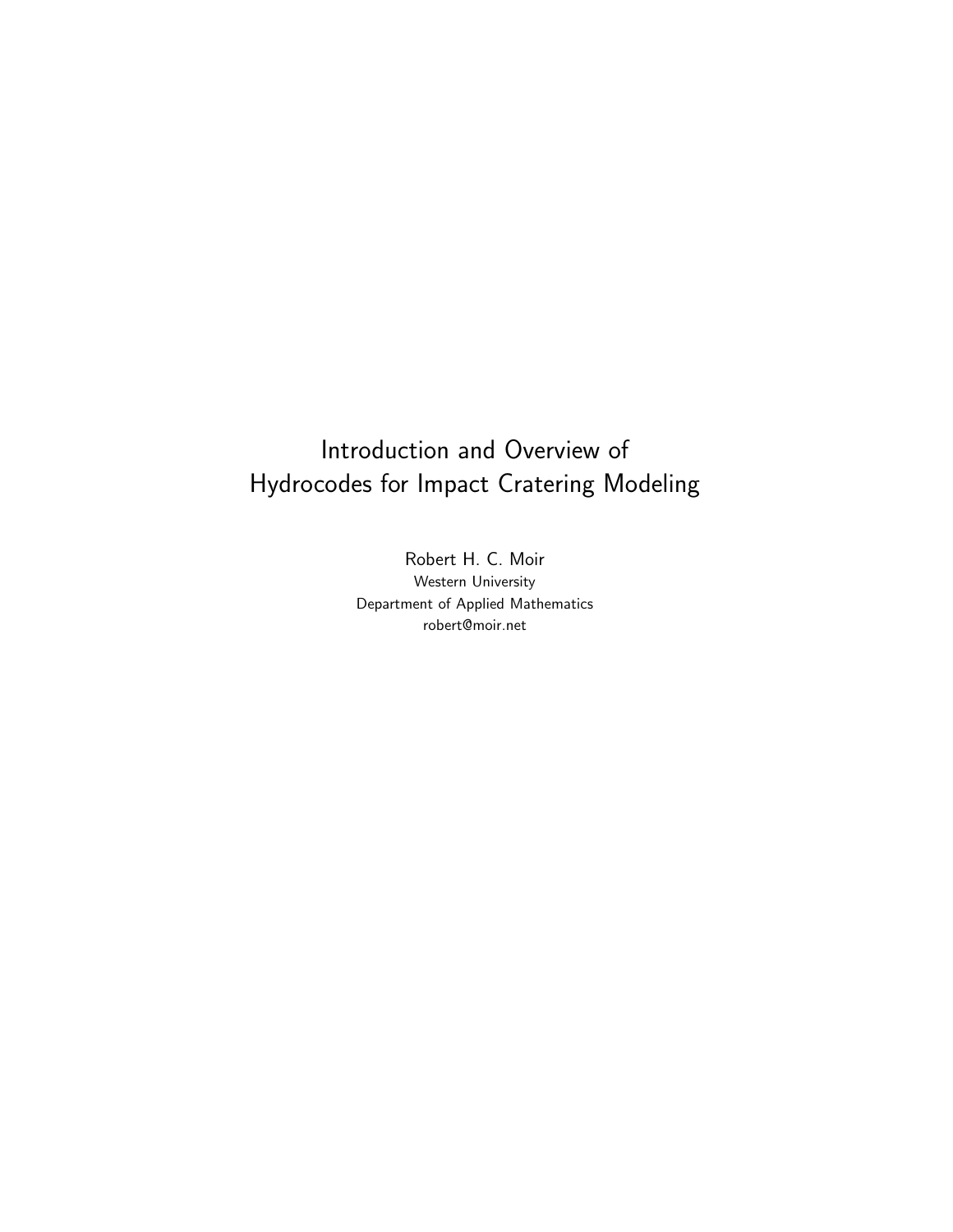# **Contents**

| $\mathbf{1}$   | <b>Numerical Modeling of Impact Cratering</b>                        |       |                                                                                            | $\overline{2}$ |
|----------------|----------------------------------------------------------------------|-------|--------------------------------------------------------------------------------------------|----------------|
|                | 1.1                                                                  |       |                                                                                            | $\overline{2}$ |
|                |                                                                      | 1.1.1 | what hydrocodes are $\dots \dots \dots \dots \dots \dots \dots \dots \dots \dots \dots$    | $\overline{2}$ |
|                |                                                                      | 1.1.2 | what hydrocodes $do \ldots \ldots \ldots \ldots \ldots \ldots \ldots \ldots \ldots \ldots$ | $\overline{2}$ |
|                |                                                                      | 1.1.3 | what hydrocodes don't do $\dots \dots \dots \dots \dots \dots \dots \dots \dots \dots$     | $\overline{2}$ |
|                |                                                                      | 1.1.4 |                                                                                            | 3              |
| $\mathbf{2}$   | Mathematical Modeling of Continuous Media<br>$\overline{\mathbf{4}}$ |       |                                                                                            |                |
|                | 2.1                                                                  |       |                                                                                            | $\overline{5}$ |
|                |                                                                      | 2.1.1 |                                                                                            | 6              |
|                |                                                                      | 2.1.2 |                                                                                            | 9              |
|                |                                                                      | 2.1.3 | constitutive equations and the material model $\dots \dots \dots \dots$                    | 15             |
|                |                                                                      | 2.1.4 | boundary conditions $\dots \dots \dots \dots \dots \dots \dots \dots \dots \dots$          | 19             |
| 3              | <b>Numerical Modeling of Continua</b>                                |       |                                                                                            | 20             |
|                | 3.1                                                                  |       | convergence, stability and conditioning $\dots \dots \dots \dots \dots \dots \dots \dots$  | 20             |
|                | $3.2\,$                                                              |       | numerical methods for partial differential equations $\dots \dots \dots \dots \dots$       | 22             |
|                |                                                                      | 3.2.1 |                                                                                            | 23             |
|                |                                                                      | 3.2.2 |                                                                                            | 26             |
|                | 3.3                                                                  |       | Lagrangian, Eulerian and Arbitrary Lagrangian-Eulerian                                     | 28             |
|                | 3.4                                                                  |       |                                                                                            | 31             |
| $\overline{4}$ | <b>Hydrocode Modeling of Impact Cratering</b>                        |       |                                                                                            | 32             |
|                |                                                                      |       | 4.1 hydrocode mediated inference for impact cratering processes                            | 33             |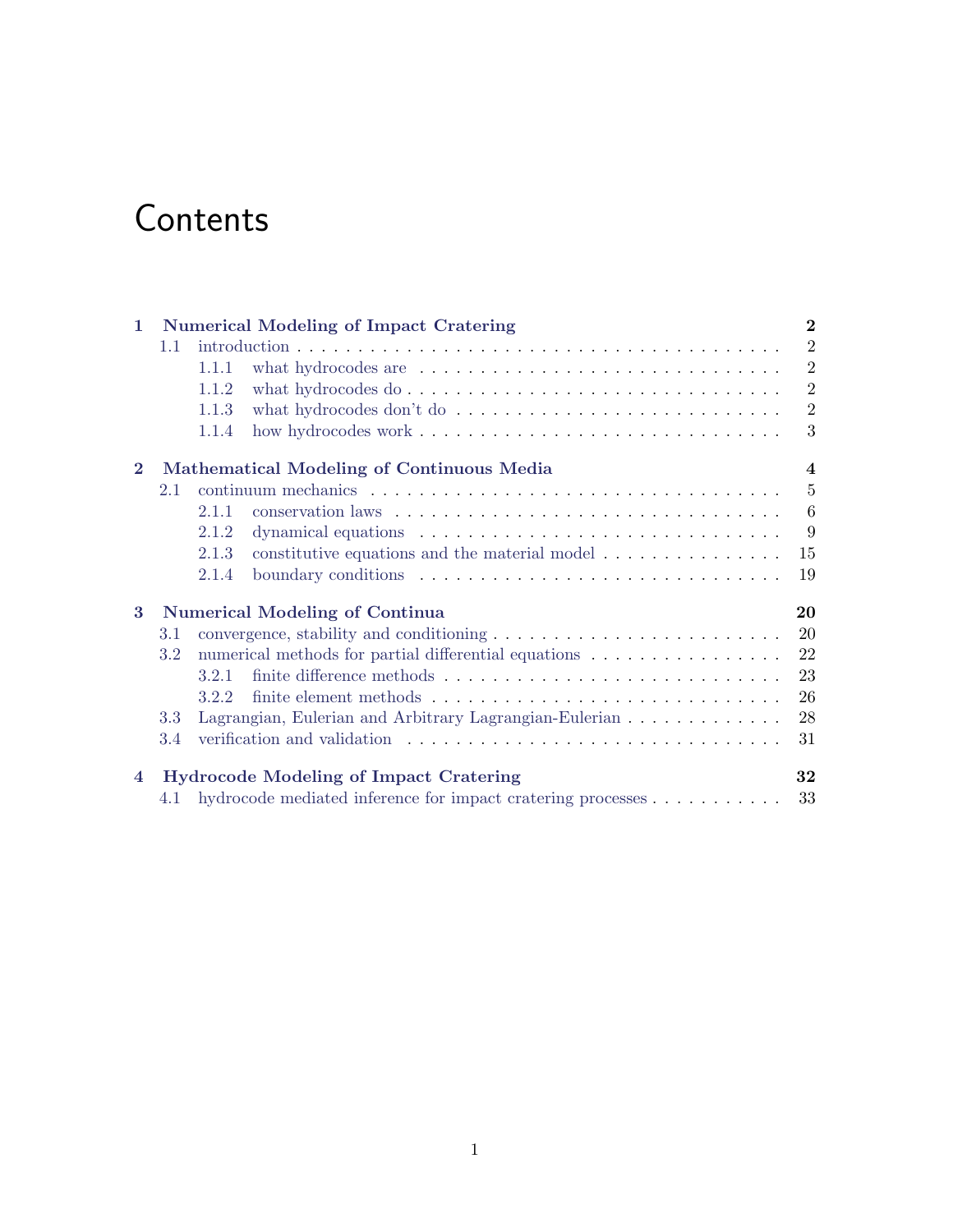# <span id="page-2-0"></span>1 Numerical Modeling of Impact Cratering

## <span id="page-2-1"></span>1.1 introduction

The purpose of this document is to provide a brief but reasonably clear and intuitive introduction to the physical processes and numerical procedures used in hydrocode modeling of impact cratering phenomena. Because explaining these processes and procedures in detail requires a good deal of understanding of physics and applied mathematics, the presentation here relies on intuitive derivations of equations in continuum mechanics and simplified descriptions of numerical procedures. There are many excellent rigorous developments of continuum mechanics available for those seeking greater detail and rigor, as well as detailed resources on hydrocode modeling, including [Zukas](#page-37-0) [\(2004\)](#page-37-0) and [\(Benson,](#page-36-0) [1992\)](#page-36-0), which can be sought for further details.

### <span id="page-2-2"></span>1.1.1 what hydrocodes are

Hydrocodes are code packages that can be used for the numerical solution of mathematical models of high energy wave propagation phenomena. This includes the ability to accurately model shock waves. Hydrocodes also include facilitility to solve mathematical models of structural dynamics. This makes them useful for modeling a wide variety of physical phenomena, including fluid-structure interactions, vehicular collisions, explosions, shock hardening, and lunar and planetary impacts. Of course, the particular interest here is in the use of hydrocodes to model the various processes involved in the formation of impact craters from small fast-moving objects striking planets and moons.

### <span id="page-2-3"></span>1.1.2 what hydrocodes do

Hydrocodes compute approximate solutions to a dynamical material model, which can involve numerous interacting materials with very different physical properties. This model is formulated using the equations of continuum mechanics, the branch of classical mechanics that deals with the statics and dynamics of continuous materials, augmented with models of shock formation and dynamics. Thus, the user is responsible for constructing an appropriate model of some target phenomenon and for specifying equations that govern how the materials in the system behave under the range of conditions experienced by the simulated system.

### <span id="page-2-4"></span>1.1.3 what hydrocodes don't do

Hydrocodes do not, however, provide a black box that instructions can be fed to and out pops a simulation or explanation. These code packages require a great deal from the user in terms of understanding of the underlying physics, the associated mathematics and the numerical methods used to perform calculations. Hydrocodes also do not wear their limitations on their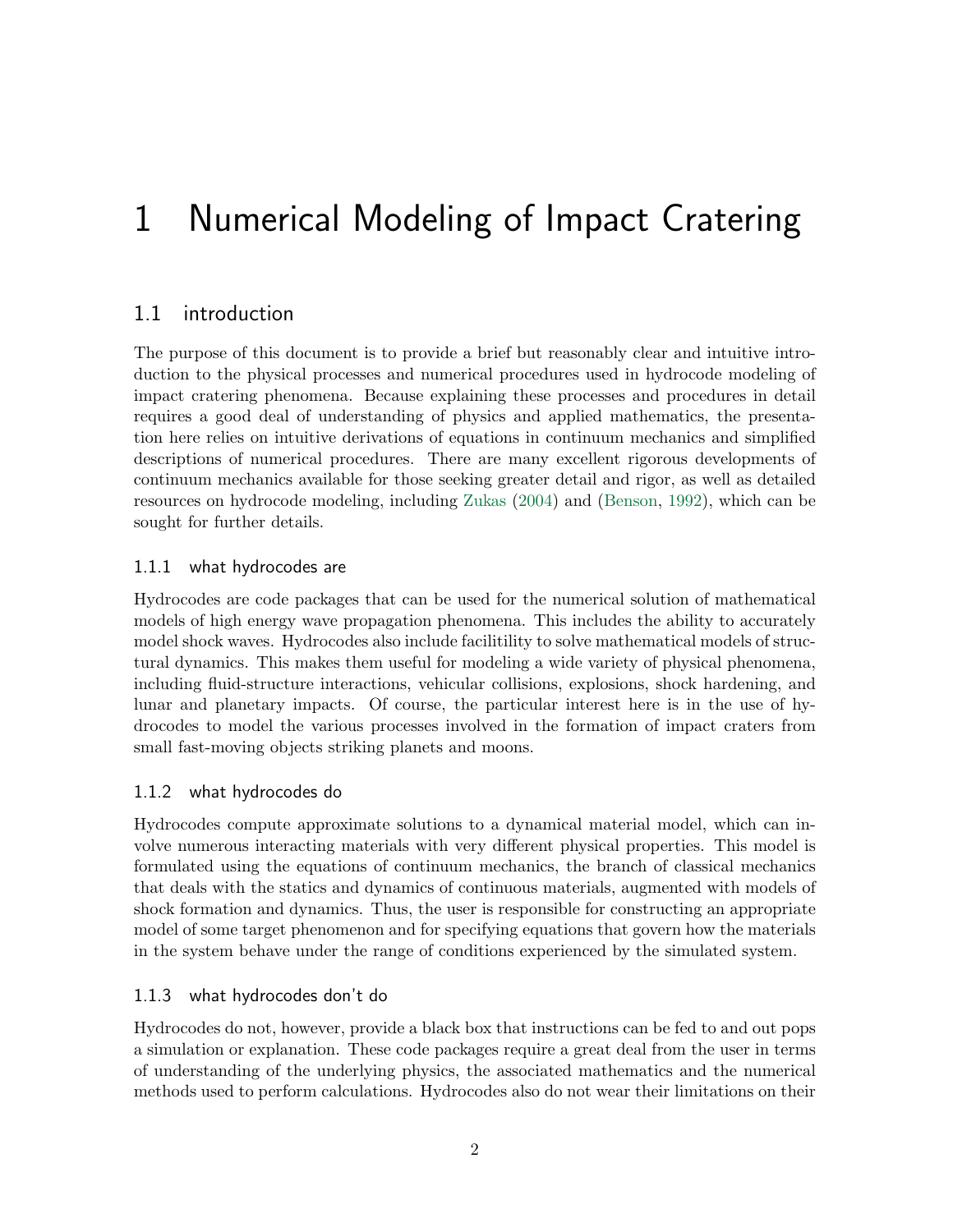sleeves. Consequently, a good deal of time, experimentation and experience is required to be able to use a hydrocode package to accurately model shock wave phenomena.

#### <span id="page-3-0"></span>1.1.4 how hydrocodes work

The subject of this document, then, is to give a very brief outline of the physics and numerical methods needed to understand how hydrocode packages solve dynamical material equations. We begin in the next section with an intuitive treatment of the equations of continuum mechanics that are used to model macroscopic physical phenomena. This section is followed by a section explaining the numerical methods used to solve continuum mechanics equations, as well as some of the features of the numerical methods employed specifically by hydrocode packages. We conclude this document with a brief survey of the use of hydrocode packages to model various features of the impact cratering process.

It is hoped that someone reading this who is unfamiliar with the physics, numerics in general and hydrocodes in particular can take away a basic level of understanding of hydrocodes and their use to study impact cratering phenomena. Enough in terms of introduction, then, let us begin.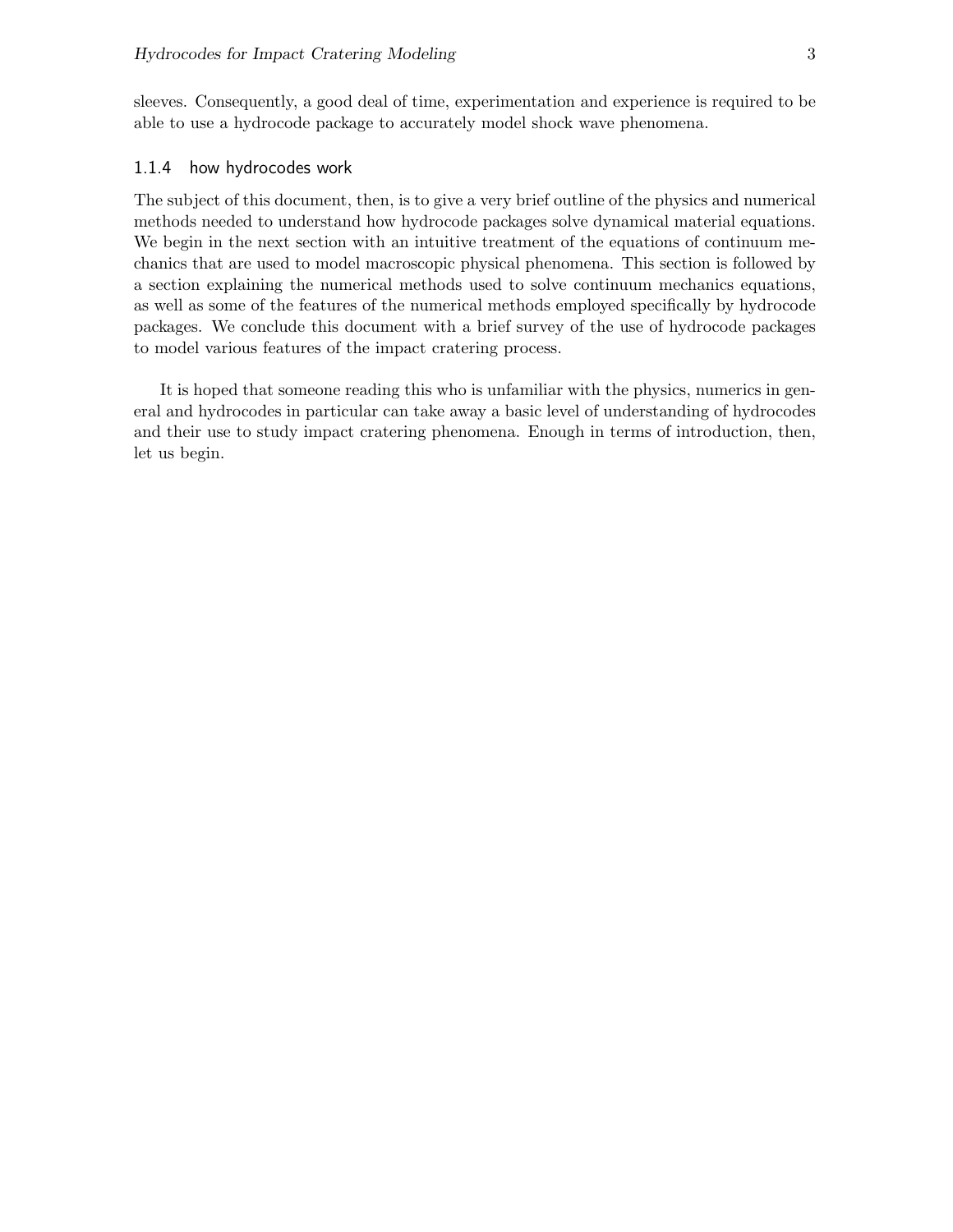# <span id="page-4-0"></span>2 Mathematical Modeling of Continuous Media

In order to accurately model the dynamical behaviour of materials involved in impact cratering processes it is necessary to select a set of physical laws that govern the behaviour of the materials involved in the process and the forces and conditions that they are subject to. This amounts to the construction of a number of interdependent equations that determine how the physical quantities that characterize the relevant behaviour evolve over time. In this section we will consider the both the physical quantities that are relevant in impact cratering, which thus need to be included in models, as well as the types of equations that are used to model their dynamical behaviour.

Since geophysical processes generally involve the behaviour of large quantities of matter, a means of accurately modeling macroscopic quantities of materials is required. Since materials are composed of large numbers of atoms, the most detailed model of a geophysical system would require tracking the dynamical evolution of each of the atoms in a material. Not only would such a modeling approach be futile both in terms of specifying an initial state of the material and in terms of the complexity of the calculations, the solutions to such a model would be useless. What we want to know is how the materials behave in terms of macroscopic properties of the material that we can observe.

One way of dealing with macroscopic quantities of materials is to use a *statistical* approach, by working with average behaviour of the many atoms that we cannot track individually. This is the approach taken by statistical mechanics. But this is not the approach that is generally used because we have better methods that work by treating macroscopic materials as if they were *purely continuous* media. It turns out that it is possible to treat the behaviour of many macroscopic materials in terms of the evolution of a small number of measurable parameters that are subject to precise dynamical laws. Thus, we can use parameters like veloctiy, density, viscosity, temperature, etc., to model the behaviour materials in geophysical processes.

Modeling macroscopic materials as continua is possible because of a physical phenomenon called scale separation, which is where the dynamical processes of a system at one scale are effectively independent of processes at other scales. It turns out that this is true of most fluids and solids and under are wide variety of conditions. Thus, we can avoid dealing with the description of materials in terms of their component atoms and treat them as if they were pure continua. In fact, in many cases changing the molecular composition entirely does not affect the macroscopic behaviour of a material. To be sure, the values of physical parameters that characterize a material, like the bulk modulus we will see below, will change with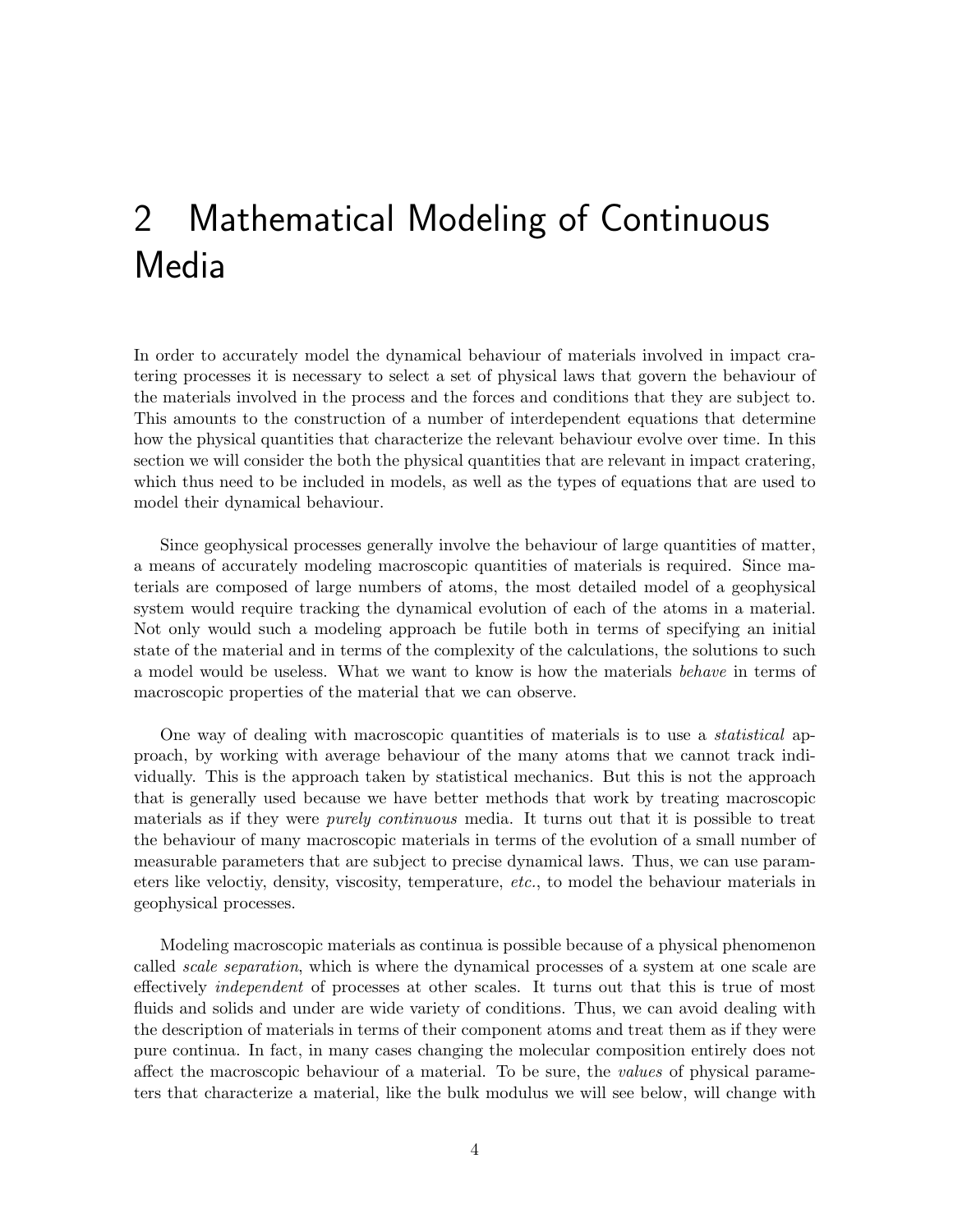a change of material, but the dynamical laws governing the behaviour will stay the same. It is for this reason that so many macroscopic materials *behave as if* they were pure continua.

Thus, we see that the most sensible strategy for modeling many geophysical processes involves treating materials as if they were continuous media. Constructing a valid model, then, i.e., a model that correctly describes the behaviour of a real geophysical process, requires that we determine the physical laws that govern the dominant behaviour of the materials we wish to model. The branch of physics that is concerned with the construction, manipulation, analysis and solution of systems of such physical laws is continum mechanics. Thus, we now turn to consider the basic approach of continuum mechanics and the manner in which the behaviour of macroscopic materials is characterized.

### <span id="page-5-0"></span>2.1 continuum mechanics

The assumption that macroscopic materials can be treated as continuous is called the continuum hypothesis. We therefore see that the validity of the continuum hypothesis relies on the scale separation between macroscopic and microscopic behaviour of materials. The hypothesis involves more than simply this, however. For the hypothesis to be valid, it must be the case that macroscopic materials continue to behave like continua down to scales much smaller than the bulk medium. When this happens, it is valid to treat a macroscopic medium as being composed of tiny, "infinitesimal" material parcels. Since matter is not actually continuous, the smallest scale at which the medium behaves like a continuum must be much larger than the atomic scale. Thus, at this intermediate scale, small volumes of material are hardly infinitesimal in the mathematical sense, since they have a finite volume much greater than the atomic scale. Nevertheless, the validity of the continuum hypothesis allows the construction of dynamical equations that capture the dominant behaviour of a real material by treating material parcels as if they were infinitesimal.

One technical point that is important to recognize is that material parcels do not consist of the same set of molecules over time. This can be seen simply from the fact that for a fluid at rest the fluid (material) parcels do not move, but the molcules making up the fluid are in constant thermal motion and will travel from one "fluid parcel" to another, even for a stationary fluid. Thus, the velocity of a material parcel cannot be identified with the average velocity of a particular collection molecules. Rather, it is the average velocity of the molecules in a given tiny part of the material at a given time, which generally are a different set of molecules from one moment to the next. We regard, therefore, the material parcels as tiny parts of the continuous material. In this way, the physical quantities, such as velocity, density, pressure, temperature, viscosity, etc., that we associate with a medium at a point come to represent the ideal values of physical quantities that we would measure at a given point in a medium at a given time.<sup>[1](#page-5-1)</sup>

With an understanding of the difference between a material parcel and a tiny volume of molecules in a real material, we can consider how the equations of continuum mechanics are constructed and what they mean. The basic idea is that the equations governing the behaviour of the medium are the expressions of conservation laws, such as conservation of

<span id="page-5-1"></span><sup>&</sup>lt;sup>1</sup>Whether or not the values provided by the model agree with what we would actually measure depends on whether or not the model is an accurate representation of the behaviour of the material. This is the question of the validity of the model, and will be discussed in section [3.4](#page-31-0) below.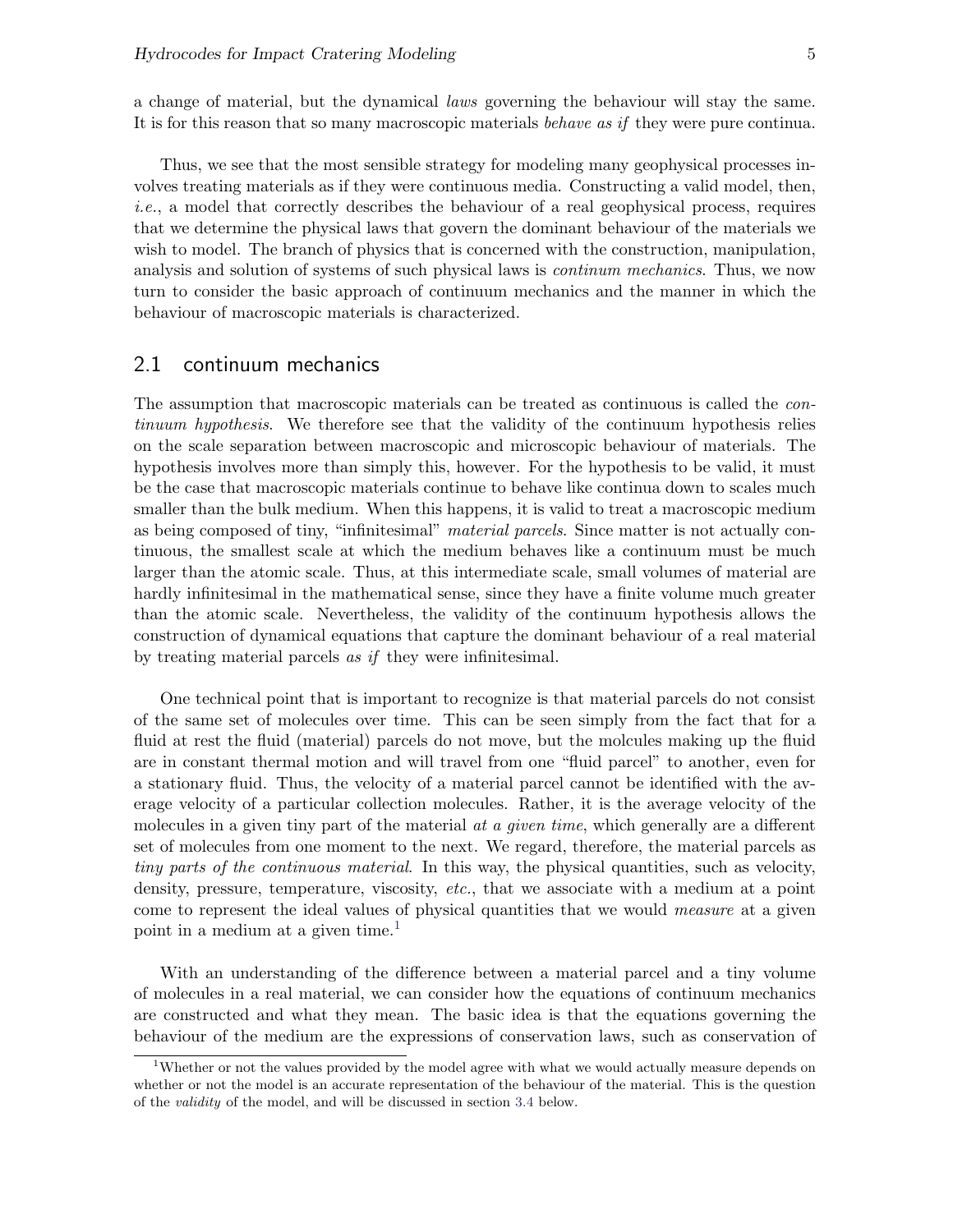mass, energy or momentum, and Newton's laws of motion applied to infinitesimal material parcels. Since the quantities of interest (generally) vary continuously over a volume of material and over time, constructing the equations we need requires specifying how the properties of a material parcel change with respect to small changes in space and time. The need to consider variations in more than one dimension means that the kind of laws that result are partial differential equations, in the sense that the equations involve partial derivatives of quantities of interest.

Before we turn to consider the physical motivation for these laws, we must raise an important issue concerning the choice of coordinates in continuum modeling. First of all, we will use Cartesian coordinates  $\mathbf{r} = (x, y, z)$ , where  $r = |\mathbf{r}|$  is the distance from a chosen origin, for the location of a point in space and the coordinate  $t$  for the time. There are then two basic ways to describe the motion of a material.

The first way of describing a material's motion is to track the way that the material is moving at a particular point in space. In this case, we imagine that we are sitting at a particular spot and continuously measuring the velocity of the material at that spot over time. In this case, we describe the velocity of the material in motion as

$$
\mathbf{v}(\mathbf{r},t) = \mathbf{v}(x,y,z,t).
$$

This is called the *Eulerian* specification of the motion. It is also called the *spatial* approach, since we are working with a fixed space and tracking the motion of the material within that space. The coordinates  $\bf{r}$  are called *Eulerian coordinates* of the material motion.

The second way of describing a material's motion is to track the way that a *particular* material parcel is moving over time. In this case, we imagine that we are travelling along with a material parcel as it moves and continuously measuring its position in space as we go along with it. In this case, we need a new coordinate  $\mathbf{p} = (p_x, p_y, p_z)$  to pick out each parcel. This may be taken to be the centre of mass of a given parcel at some initial time  $t_0$ . The motion of the material is then described as

$$
\mathbf{x}(\mathbf{p},t) = \mathbf{x}(p_x,p_y,p_z,t),
$$

where **x** is the position in space of material parcel **p** a time  $t_0$ . This is to say that at  $t_0$  we divide up the material into material parcels and then track the motion of each of them over time. This is called the *Lagrangian* specification of the motion. It is also called the *material* approach, since we are tracking motion by tracking the location of individual parcels over time. The coordinates **p** are called the *Lagrangian coordinates* of the material motion.

For the purposes of this section we will work with the Eulerian specification, since it is simpler. But we will see the importance of the Lagrangian specification in section [3.3](#page-28-0) when we consider numerical methods for solving the dynamical equations.

### <span id="page-6-0"></span>2.1.1 conservation laws

We will now restrict attention to fluid motion, as opposed to the general material we have been considering up to this point. This reduces generality, but simplifies the treatment, and is sufficiently detailed for our purposes. We will treat a fluid parcel as a small parallelepiped, the shape of which may vary as a result of applied forces. In the case of an infinitesimal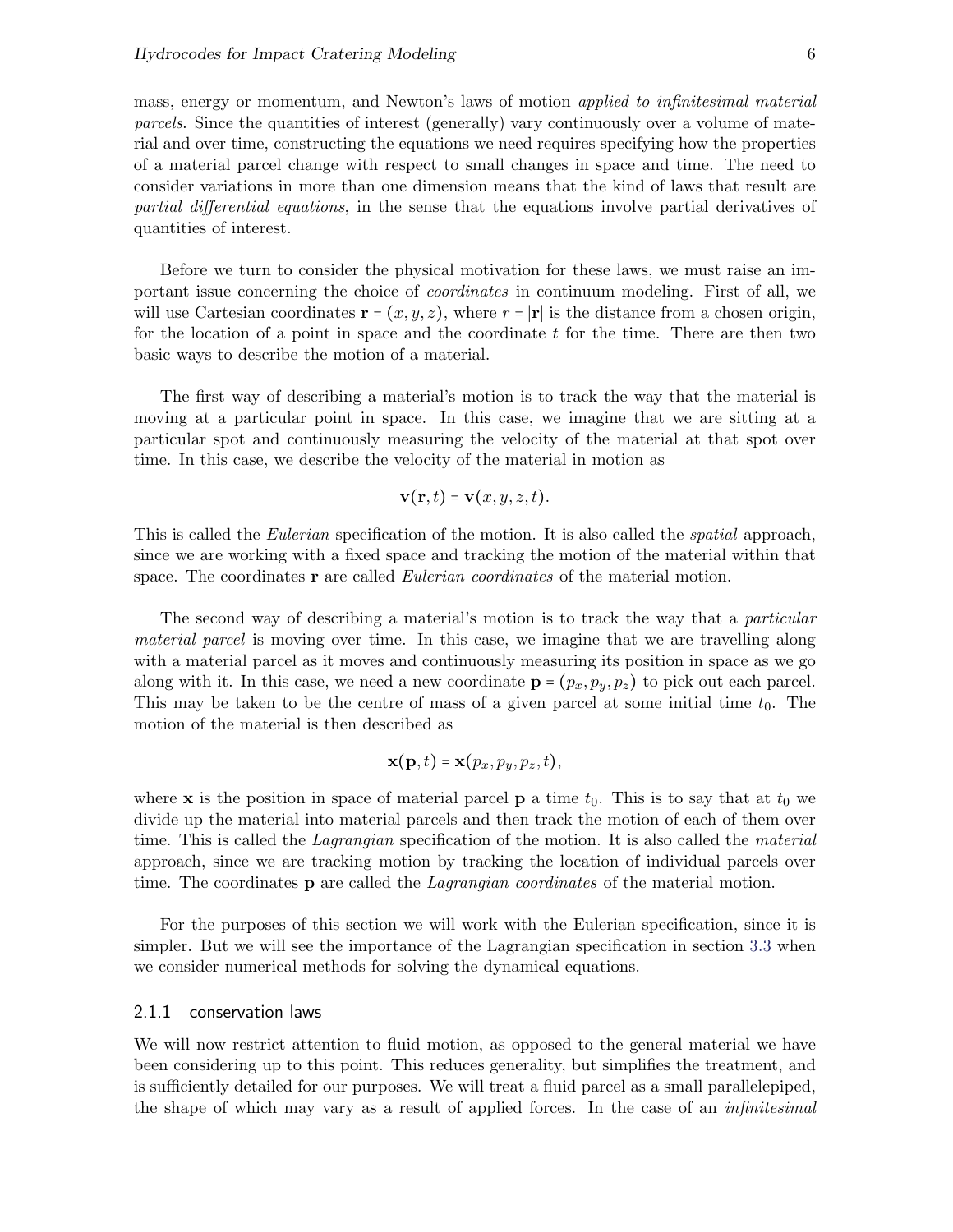

Figure 2.1: An infinitesimal fluid parcel

parcel, any physical quantity, such as velocity, density, etc., will be considered to be constant over the parcel over an infinitesimal period of time  $dt$ . There can be changes between a given parcel and an adjacent parcel, but these changes must be infinitesimal.

The simplest equation arises from the formulation of conservation of mass for fluid parcels. Recall that we are using the Eulerian specification, so that the parcels are fixed in space and the fluid moves through them. Consider an infinitesimal fluid parcel dV located at  $\mathbf{r} = (x, y, z)$ at time t, and let  $\rho(x, y, z)$  be the density in the parcel and  $\mathbf{v}(x, y, z, t) = (v_x, v_y, v_z)$  the velocity in the parcel at  $t$ . In the absence of sources or sinks of fluid, the only way that the amount of mass in the parcel can change is due to flow across the boundary of the parcel. We can break this down into contributions to the change of mass in  $V$  due flow in the  $x, y$ and z directions.

Consider the x direction. The y and z directions will be similar. Suppose that we can measure the velocity of the fluid on the left and right boundaries along the  $x$ -axis. If an equal amount of fluid leaves one boundary as enters the other, there will be no contribution to a change in mass of the parcel from flow in the x-direction. Thus, there is only a change in mass if the velocity of parcels at the two boundaries in the x direction are *different*. Let us now consider a step-by-step derivation of the change of mass in the parcel due to flow in the x-direction.

We will suppose that the near and far boundaries in the x-direction are the same size and that the velocities of fluid can be different at the two boundaries. Let us first, then, consider how to calculate the amount of material leaving the far boundary in the x-direction. Suppose that the velocity at that boundary is  $v_{x+}$ , the x-component of the fluid velocity there. This means that  $v_{x^+}$  is the distance  $dr_{x^+}$  the fluid travels in the time interval dt divided by the time interval, i.e.,

$$
v_{x^+} = \frac{dr_{x^+}}{dt}.
$$

Note that if  $v_{x+}$  is positive then fluid is travelling out of the parcel across the far boundary.

Now, the volume of fluid leaving the far boundary is the distance the fluid travels times the area of the surface it passes though. So, the volume leaving the far boundary is  $dr_{x}$ +d $A_x$ , where  $dA_x$  is the area of the boundary in the x-direction. Since  $\rho$  is the density (mass/volume) of the fluid, the mass of fluid leaving the far boundary is  $dm_{x^+} = \rho dr_{x^+} dA_{x^+}$ . By noting that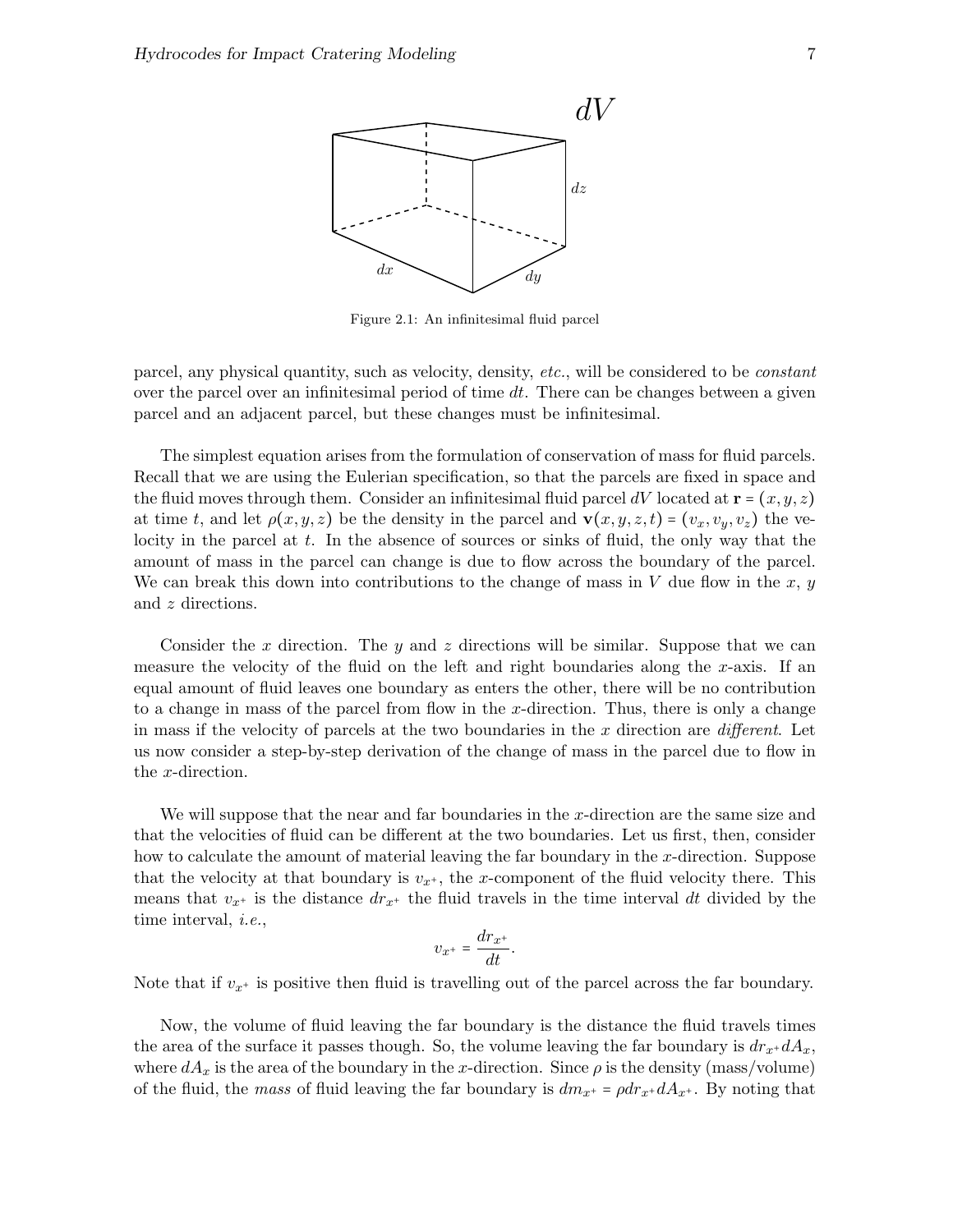

Figure 2.2: An infinitesimal flow of fluid out of an infinitesimal parcel in the x-direction. The volume of fluid flowing across the far x-boundary is  $dr_{x} + dA_x = v_{x} + dA_x dt$ , in which case the mass of fluid flowing across this bounrday is  $\rho v_{x} + dA_x dt$ .

 $dr_{x^+} = \frac{dr_{x^+}}{dt} dt = v_{x^+} dt$ , we therefore obtain

$$
dm_{x^+} = \rho \left(\frac{dr_{x^+}}{dt}dt\right) dA_x = \rho v_{x^+} dA_x dt.
$$

Similarly, the amount of mass leaving across the near boundary over dt is  $dm_{x^-} = -\rho v_x - dA_x dt$ , where the minus sign appears because a negative velocity will result in fluid leaving the parcel.

Thus, the total x-direction contribution to the *change* of mass  $dm$  of the parcel is

<span id="page-8-0"></span>
$$
dm_x = -(dm_{x^+} + dm_{x^-}) = -(\rho v_{x^+} - \rho v_{x^+})dA_xdt = -d(\rho v_x)dA_xdt, \qquad (2.1)
$$

where  $d(\rho v_x)$  represents the infinitesimal change in the quantity  $\rho v_x$  across the parcel and the minus sign here appears becuase fluid leaving the parcel, which is what we just calculated, decreases the mass of the parcel. Therefore, the total contribution to the change in *density*  $d\rho$  from x-direction flow is  $dm_x/dV$ , where  $dV = dx dA_x$  is the volume of the parcel, which from equation  $(2.1)$  gives us

$$
d\rho = \frac{d(\rho v_x)}{dx} dt,
$$

which upon rearranging gives

<span id="page-8-1"></span>
$$
\frac{d\rho}{dt} = -\frac{d(\rho v_x)}{dx}.\tag{2.2}
$$

Now, the equation  $(2.2)$  that we just derived involves *ordinary* derivatives, *i.e.*, involves only measures of the total change in some dependent quantity under changes in some independent quantity. The dependent quantities here being density  $\rho$  and denstiy times velocity  $\rho v_x$ , and the respective independent quantities being time  $t$  and length  $x$ . Because in the derivation of [\(2.2\)](#page-8-1) we actually considered that part of the changes to mass and density contributed by changes occuring in the x-direction, holding any changes in the  $y$ - and  $z$ -directions fixed, the derivatives in [\(2.2\)](#page-8-1) are actually partial derivatives, i.e., measures of partial change in a quantity contributed by changes in one of several dependent quantities while holding those *other quantities fixed.* Thus, we must change the notation of  $(2.2)$  to reflect this, which yields

$$
\frac{\partial \rho}{\partial t} = -\frac{\partial (\rho v_x)}{\partial x}.
$$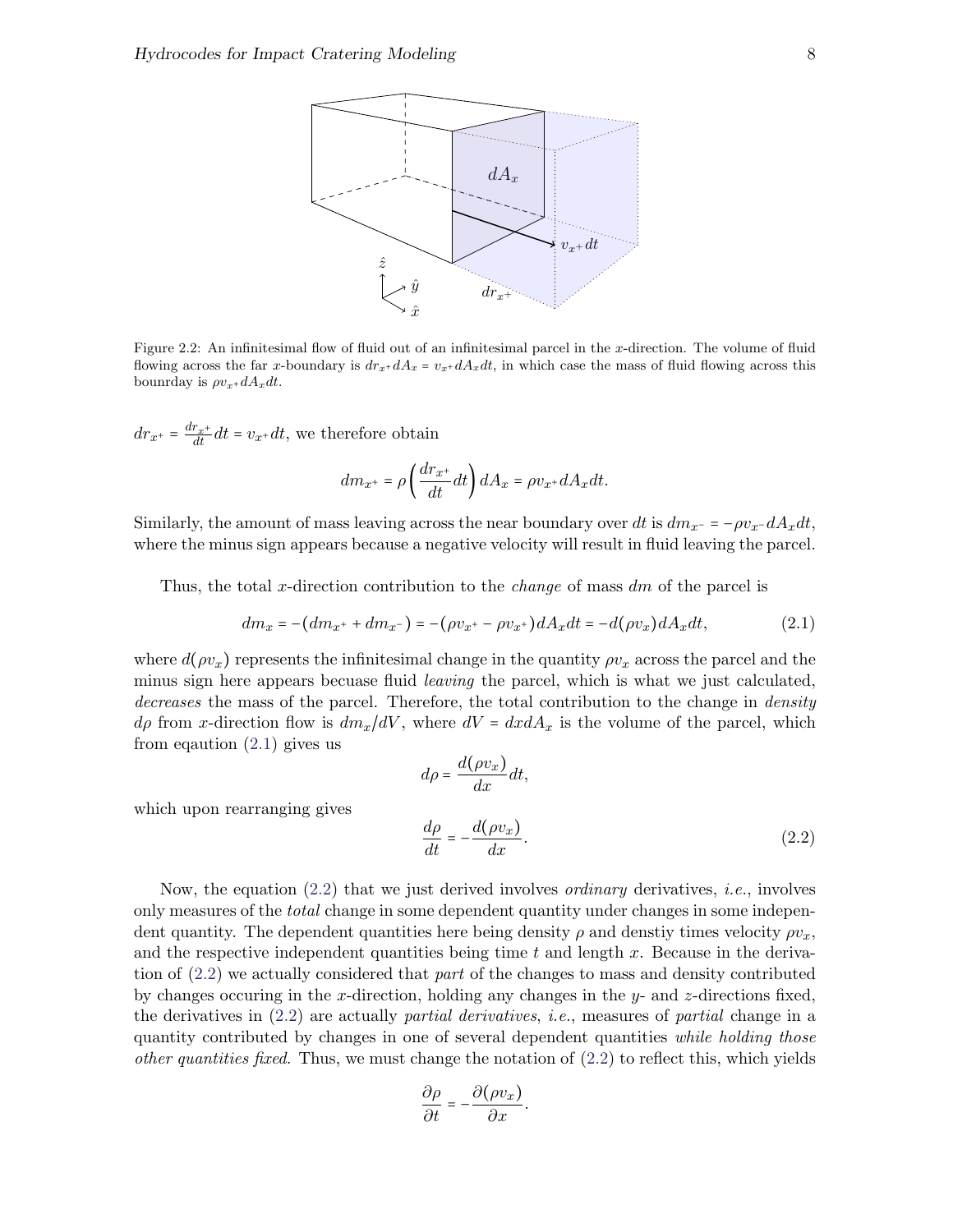Now, the argument we developed over the last few paragraphs for the contribution to density change in the x-direction is exactly similar for the  $y$ - and  $z$ -directions, so the overall change in density over the time interval  $dt$  is the sum of the contributions from the three directions, which gives us

<span id="page-9-2"></span>
$$
\frac{\partial \rho}{\partial t} = -\left(\frac{\partial (\rho v_x)}{\partial x} + \frac{\partial (\rho v_y)}{\partial y} + \frac{\partial (\rho v_z)}{\partial z}\right). \tag{2.3}
$$

Using the special notation  $\nabla = \left(\frac{\partial}{\partial x}, \frac{\partial}{\partial y}, \frac{\partial}{\partial z}\right)$  to denote the spatial differental operator,<sup>[2](#page-9-1)</sup> i.e., the operator that when applied to a function measures how it changes with small changes in spatial location, we can write equation  $(2.3)$  in the more standard vector notation form

<span id="page-9-3"></span>
$$
\frac{\partial \rho}{\partial t} = -\nabla \cdot (\rho \mathbf{v}),\tag{2.4}
$$

where the dot '⋅' indicates the vector dot-product. This equation says that the change of density in time is equal to the negative of the *divergence* of the density flow, which we may think of intuitively as the degree to which density is *flowing out*, of a fluid parcel, hence diverging, at a given point. Equation  $(2.4)$  is called the *continuity equation*, since it expresses the condition that there are no discontinuous changes in mass, i.e., that mass is conserved. An advantage of writing it in the vector form [\(2.4\)](#page-9-3) is that, although we derived this equation in Cartesian coordinates, it is valid using any system of spatial coordinates.

This demonstrates how a partial differential equation arises out of the consideration of ininitesimal units of flow or change. We will not consider the construction of further equations in such detail now that the basic ideas have been made clear. We may simply note that equations for other conservation laws, like conservation of energy and conservation of momentum can be formulated in a similar way.

### <span id="page-9-0"></span>2.1.2 dynamical equations

Equations that express conservation laws like [\(2.4\)](#page-9-3) are called kinematic because they specify how quantities vary in time prior to any consideration of the forces that are applied and the nature of a particular material. They are basic constraints that any continuous system must satisfy. In order to model how a material behaves over time, we need to model both the forces that are applied to the material and how the material responds to those forces. The basic relation used for this purpose is Newton's second law, which is used to express the conservation of momentum in dynamical phenomena. The equation expressing the law will be familiar from basic physics as

$$
\mathbf{F} = m\mathbf{a},
$$

which says that when a total force  $\bf{F}$  is applied to a body, the acceleration  $\bf{a}$  is in the direction of the force and is equal in measure to the force divided by the mass  $m$  of the body. So, larger force means larger acceleration and larger mass means smaller acceleration. By considering infinitesimal parcels of material we can apply this same principle to parcels, which results in dynamical equations for materials.

<span id="page-9-1"></span><sup>&</sup>lt;sup>2</sup>The operator ' $\nabla$ ' is typically called 'del' but is sometimes also called 'nabla'.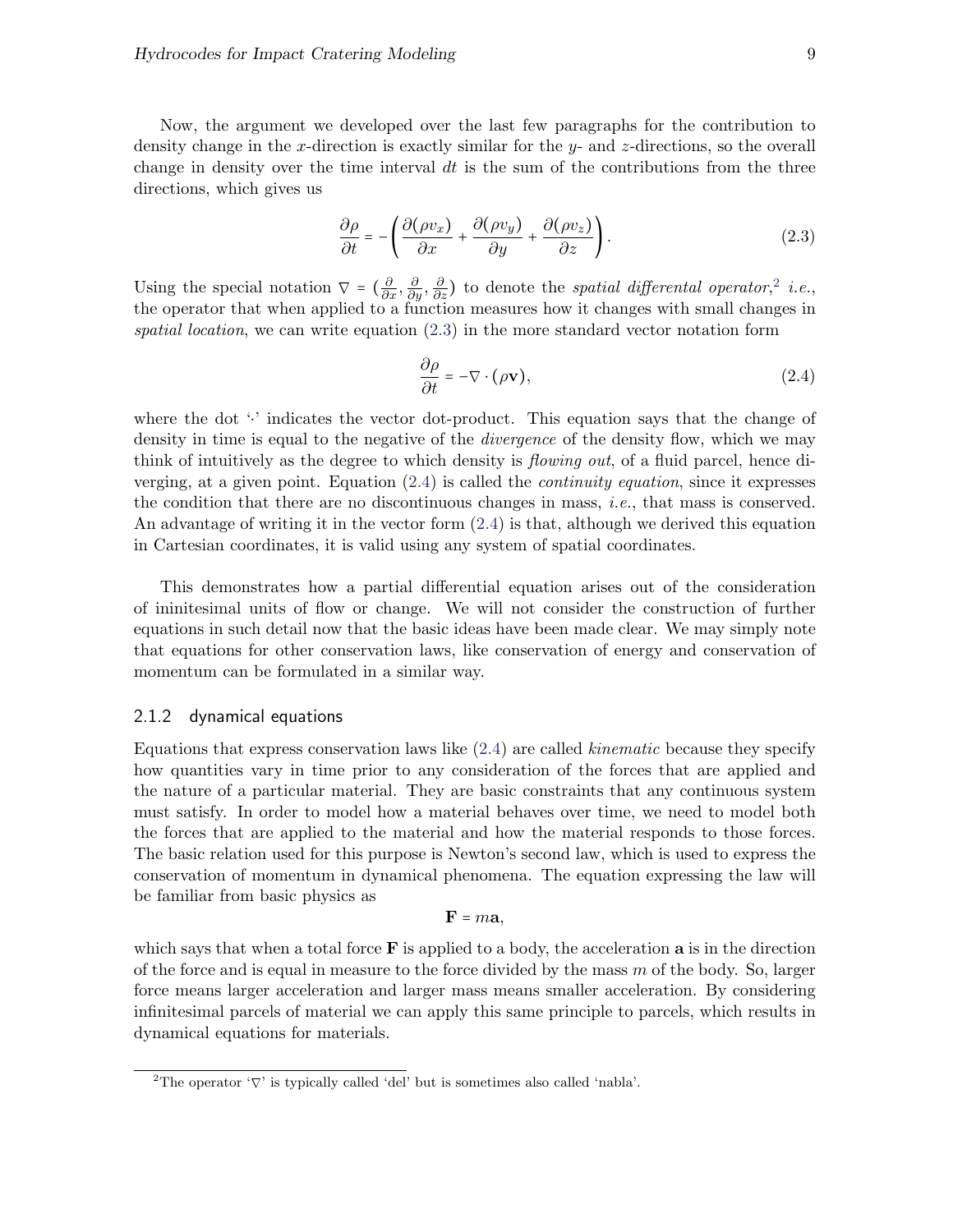To obtain Newton's second law in a form suitable for continuum mechanics, we may recognize that it can be expressed in the form<sup>[3](#page-10-0)</sup>

$$
\mathbf{F} = \frac{d\mathbf{p}}{dt} = \frac{d(m\mathbf{v})}{dt},
$$

where  $p = m\mathbf{v}$  is the momentum, *i.e.*, the total force is equal to the rate of change of momentum. Let us apply this principle to an infinitesimal Eulerian fluid parcel. As we saw above, the infinitesimal mass of a fluid parcel can be expressed as

$$
dm = \rho dV.
$$

Now consider some body force  $\bf{F}$ , like gravity, applied to this parcel. Then Newton's second law implies that

$$
\frac{\partial (dm\mathbf{v})}{\partial t} = \frac{\partial (\rho \mathbf{v})}{\partial t} dV = \mathbf{F}.
$$

Then replacing the force **F** on the parcel with  $fdV$ , where **f** is the *force per unit volume*, then we have, after cancelling the infinitesimal volume  $dV$  on both sides,

$$
\frac{\partial(\rho \mathbf{v})}{\partial t} = \mathbf{f}.
$$

This is just Newton's second law "per unit volume", i.e., the change in momentum per unit volume is the force per unit volume.

This equation is too simple as it is, however, because the total change in momentum changes not only because of forces applied to the fluid parcel but also because of flow of material into and out of the fluid parcel. From our construction of the continuity equation, we know that the change in mass density  $\rho$  due to material flow is  $-\nabla \cdot (\rho \mathbf{v})$ . It follows, then, that the change in momentum density, where momentum is mass times velocity, due to material flow is  $-\nabla \cdot (\rho \mathbf{v})\mathbf{v}$ , which we can write as  $-\nabla \cdot (\rho \mathbf{v})$  to make it clear that the velocity vector is multiplied by the scalar divergence of the momentum density. Adding this contribution to the change in momentum density gives us

<span id="page-10-2"></span>
$$
\frac{\partial(\rho \mathbf{v})}{\partial t} = -\mathbf{v} \nabla \cdot (\rho \mathbf{v}) + \mathbf{f}.
$$
 (2.5)

We still have one other basic contribution to consider. We have included the body forces applied to the parcel, but we have not considered the contact forces applied by nearby parcels.

The basic contact force is the *pressure*  $p(x, y, z, t)$  exerted by nearby parcels.<sup>[4](#page-10-1)</sup> An acceleration due to pressure in the x direction will occur if there is an unbalanced pressure force in the x direction, *i.e.*, if the pressure *changes* from one side of the parcel to the other. From similar considerations as we used above, we find that the infinitesimal change in pressure force across the parcel in the x direction is  $(dp)x dA_x$ , where  $(dp)_x$  is the infinitesimal

<span id="page-10-0"></span> $3$ The meaning of the symbol p, which here represents momenum, is not to be confused with the meaning intended above, where it was used within the Lagrangian specification to refer to the coordinates of a fluid parcel at some reference or initial time  $t_0$ .

<span id="page-10-1"></span><sup>&</sup>lt;sup>4</sup>We do not need to explicitly represent the direction of the isotropic pressure force since it is always directed inward on the boundary of a volume. Thus, we do not represent simple isotropic pressure as a vector field.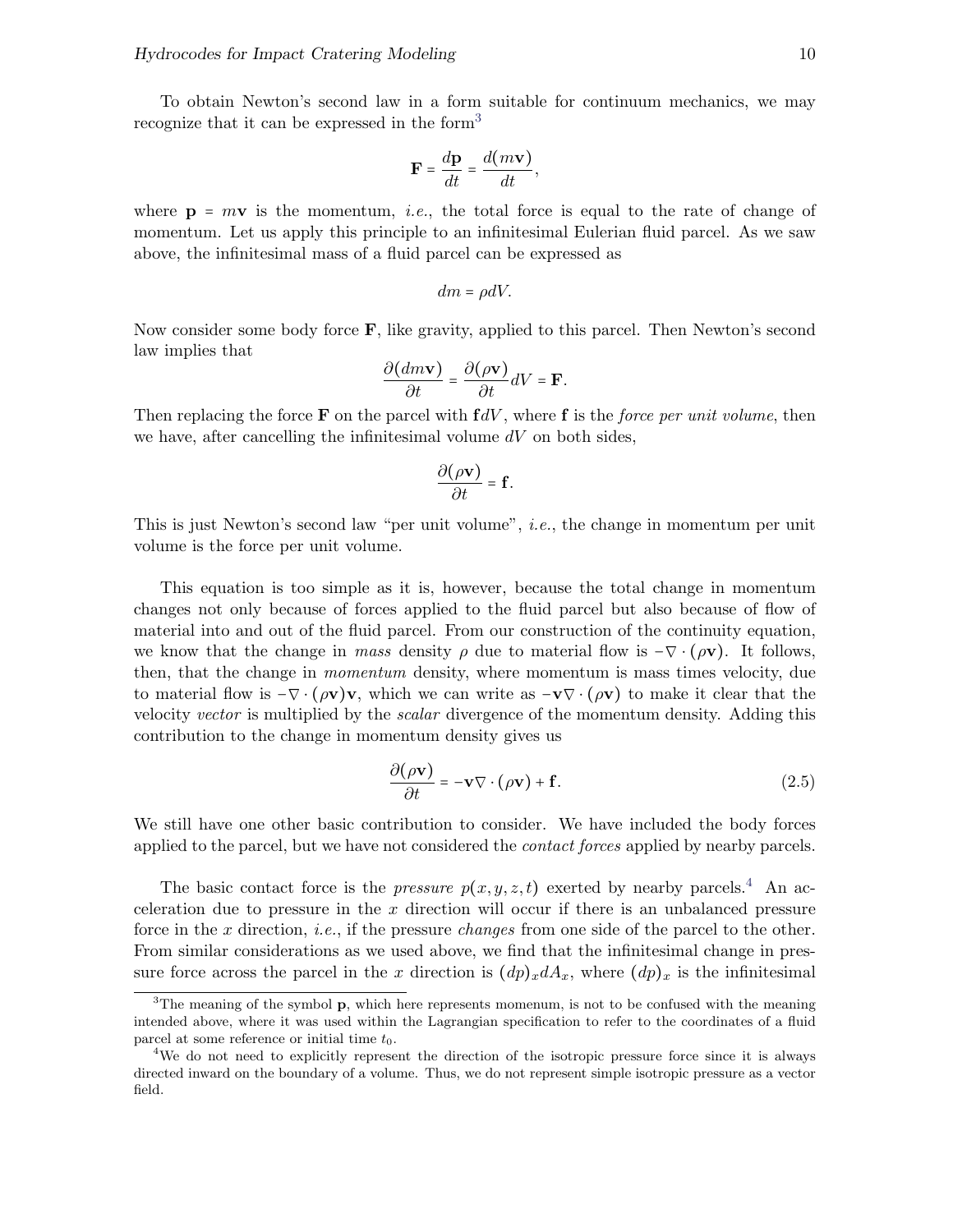change in pressure across the parcel in the  $x$  direction. When we divide this by the volume  $dV = dxdA_x$  of the parcel, we see that our contribution to the force density is

$$
-\frac{(dp)_x}{dx},
$$

where the minus sign appears because an increase in pressure in the positive  $x$  direction results in a force in the opposite direction. Recognizing that restriction to changes in the  $x$ direction makes this a partial derivative, we obtain

$$
-\frac{\partial p}{\partial x}.
$$

Adding the force density contributions from the three directions, taking account of the fact that the three forces are directed along the coordinate axes, the force density contribution from pressure is

$$
-\nabla p = -\left(\frac{\partial p}{\partial x}, \frac{\partial p}{\partial x}, \frac{\partial p}{\partial x}\right).
$$

This indicates that the force density due to pressure is the negative of the gradient of the pressure, which is the spatial rate of change of the pressure, i.e., a directional measure of how the pressure changes as we change position at a particular time. Addiing this to the right hand side of equation [\(2.5\)](#page-10-2) and rearranging gives the equation of motion

$$
\frac{\partial(\rho \mathbf{v})}{\partial t} + \mathbf{v} \nabla \cdot (\rho \mathbf{v}) = -\nabla p + \mathbf{f}.
$$
 (2.6)

This is essentially Euler's equation for fluid flow.

There is one other important force contribution in the case of fluids—viscosity. Viscosity results from the friction between nearby parcels. Thinking in terms of parallelepiped parcels as we have been, in any given direction  $(x, y \text{ or } z)$  there are two independent frictional forces between surfaces since a surface of one parcel and slide over another in two different directions (see figure [2.3](#page-12-0) for a depiction of the shear stress forces that result in viscous friction). Thus, for adjacent surfaces in the x direction, we can break down the frictional force into a  $y$ component and a z-component of the frictional force. The amount of friction depends on how fast parcel surfaces are moving relative to one another. Thus, for surfaces in the  $x$ direction, the frictional forces are proportional to how fast the the fluid velocity  $\bf{v}$  changes in the  $y$  and  $z$  directions, *i.e.*, on

$$
\frac{\partial \mathbf{v}}{\partial y}
$$
 and  $\frac{\partial \mathbf{v}}{\partial z}$ .

A simple model of the resulting viscous stresses, is thus

$$
\tau_{xy} = \mu \frac{\partial \mathbf{v}}{\partial y} \hat{y}
$$
 and  $\tau_{xz} = \mu \frac{\partial \mathbf{v}}{\partial z} \hat{z}$ ,

where  $\mu$  is a constant parameter called the *dynamical viscosity* that measures the amount of friction between surfaces and  $\hat{y}$  and  $\hat{z}$  are unit vectors in the y and z directions indicating the direction of the forces. Since the net force on a fluid parcel is exerted by the *change* in stress across a fluid parcel, the total force per unit volume in the  $x$  direction from stress applied to the x-surface is

$$
-\frac{\partial p}{\partial x} + \mu \frac{\partial^2 \mathbf{v}}{\partial y^2} + \mu \frac{\partial^2 \mathbf{v}}{\partial z^2}.
$$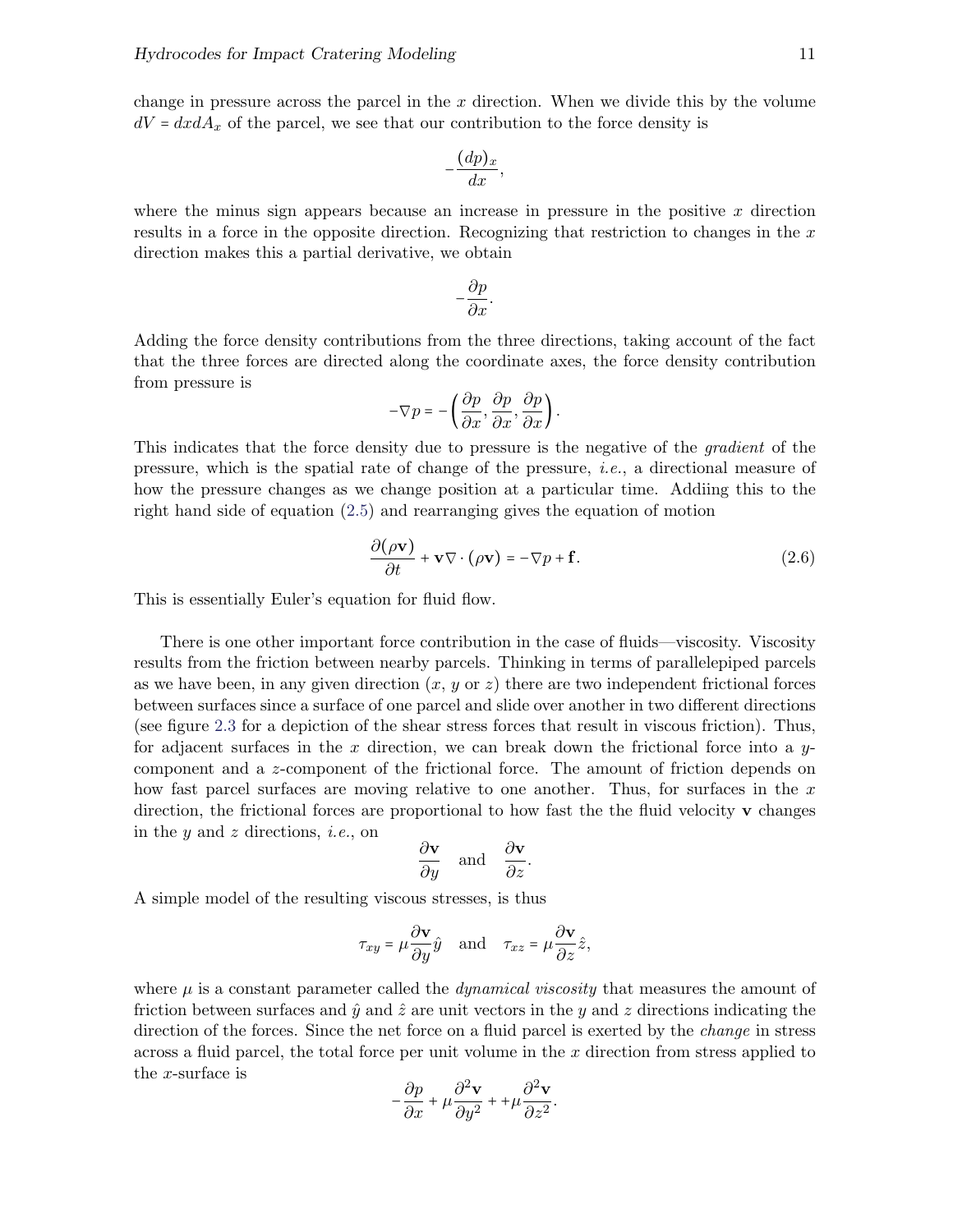<span id="page-12-0"></span>

Figure 2.3: A depiction of the three principal stresses on the surface of an infinitesimal fluid parcel in the the x-direction. The stress  $\sigma_{xx}$  that points in the x-direction is a compression/expansion force. The other two stresses,  $\sigma_{xy}$  and  $\sigma_{xz}$ , which point in the y- and z-directions but are applied to the x-surface, are shear forces, which can result in viscous friction between parcels, or strain deformation or rotation of the fluid parcel. The three principal stresses in the  $y$ - and  $z$ -directions are similar.

Fluids for which this simple viscosity model is valid are called Newtonian fluids.

Rather than consider viscosity in more detail, it will suit our purposes better to consider a more general case for materials that need not be fluids. We consider the case where for any given surface of an infinitesimal material parcel there can be forces in three independent directions: shear forces that are parallel to the surface; and tension or compression forces that are perpendicular to the surface. Thus, viscosity is an example of a shear force and pressure is an example of a compression force. This gives rise to a *stress tensor*  $\sigma$ , which has components  $\sigma_{ij}$  corresponding to the stress in the direction  $\hat{j}$  on a surface in the direction  $\hat{i}$ , where  $i, j \in \{x, y, z\}$  (see figure [2.3](#page-12-0) for a depiction of the stresses  $\sigma_{xj}$  acting on the x-surface of a fluid parcel; the stresses  $\sigma_{xyj}$  and  $\sigma_{zj}$  on the y- and z-surfaces, respectively are defined similarly). This allows us to regard the stress tensor as a  $3 \times 3$  matrix, where the diagonal terms are tension-compression stresses and the off-diagonal terms are shear stresses.

Now, folllowing a similar argument to that used to derive the continuity equation, we find that the contribution of a given component of the stress tensor to the change in momentum density is equal to the *rate of change of stress* in the direction the force acts. Consider the x direction. Then, the tension-compression force density is  $\frac{\partial \sigma_{xx}}{\partial x}$ , much as before except that the diagonal component  $\sigma_{xx}$  of the stress tensor takes the place of the pressure. The other components to stress in the  $x$  direction arise from shear forces on surfaces in the  $y$  and  $z$ directions. Similarly, the resulting force densities are  $\frac{\partial \sigma_{yx}}{\partial y}$  and  $\frac{\partial \sigma_{zx}}{\partial z}$ , since accelerations will result if the shear forces are *different* on opposite sides of the material parcel. Thus, the total  $x$  direction contribution to the force density becomes

$$
\nabla \cdot \boldsymbol{\sigma}_x = \frac{\partial \sigma_{xx}}{\partial x} + \frac{\partial \sigma_{yx}}{\partial y} + \frac{\partial \sigma_{zx}}{\partial z},
$$

where  $\sigma_x = (\sigma_{xx}, \sigma_{xy}, \sigma_{xz})^T$  is the first column of the stress tensor matrix. Therefore, the Euler equation of motion gets replaced by the Navier-Stokes equation

<span id="page-12-1"></span>
$$
\frac{\partial(\rho \mathbf{v})}{\partial t} + \mathbf{v} \nabla \cdot (\rho \mathbf{v}) = \nabla \cdot \boldsymbol{\sigma} + \mathbf{f},\tag{2.7}
$$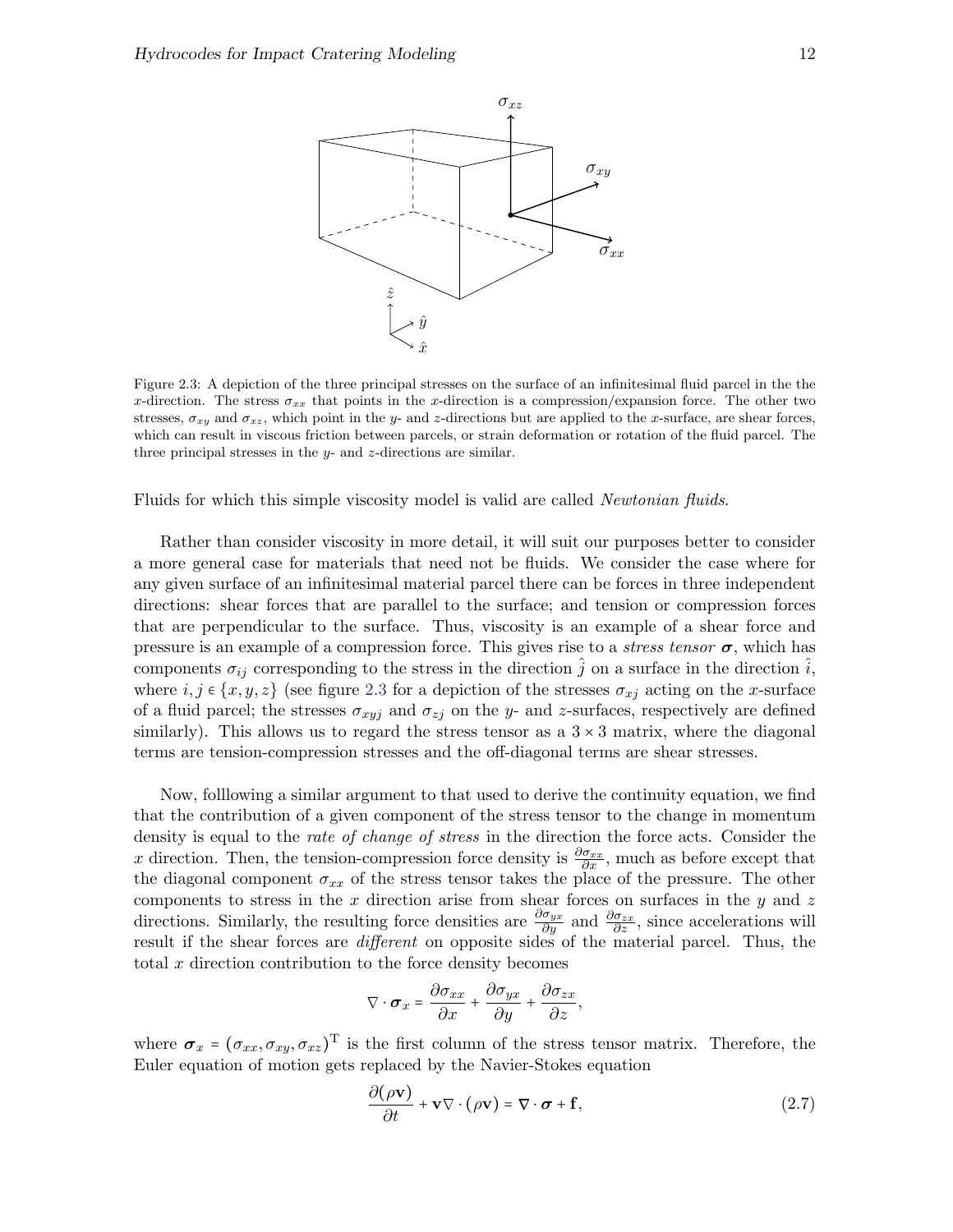where the "tensor divergence-gradient"  $\nabla \cdot \boldsymbol{\sigma} = (\nabla \cdot \boldsymbol{\sigma}_x, \nabla \cdot \boldsymbol{\sigma}_y, \nabla \cdot \boldsymbol{\sigma}_z)$  (indicated by the bold del operator) is convenient notation.

Now, if we shift to a Lagrangian material parcel that can be stretched or compressed by stresses, then we can differentiate between three basic forms of stress, *viz.*, those that change volume, those that change shape, and those that rotate. To do this we first separate the stress tensor into two parts,

$$
\boldsymbol{\sigma} = \boldsymbol{s} + p\boldsymbol{I},
$$

where  $p$  is an isotropic, scalar pressure, responsible for changes in volume, with  $\bm{I}$  the identity matrix, and  $s$  is the *deviatoric stress tensor*, which represents forces that change the shape or rotate material parcels (but preserve volume). Now, the deviatoric stress tensor can also be separated into two parts,

$$
s=s_s+s_a,
$$

one symmetric and the other antisymmetric.

Let us consider the symmetric case, the antisymmetric case should then be clear. For the symmetric part of the deviatoric stress, the components satisfy the condition

$$
s_{ij}=s_{ji},
$$

which is just what it means to be symmetric. What this means geometrically is illustrated in figure ??, which shows the meaning of the condition  $s_{xz} = s_{zx}$  where both are positive. This corresponds to a strain that deforms the fluid particle by collapsing the x-face and  $z$ -face into one another. If both stresses are negative, the vectors shown in figure ?? point in the opposite direction and the strain deforms the particle by pulling the faces apart. Generalizing this to  $s_{xy}$  and  $s_{yz}$  as well, this shows that the symmetric part of the deviatoric stress tensor specifies the forces that cause deformation of fluid parcels. And this only requires the specification of three principal stresses, e.g.,  $s_{xy}$ ,  $s_{xz}$ , and  $s_{yz}$ . Once this symmetric case is understood, the antisymmetric case, where  $s_{ij} = -s_{ji}$ , is easily understood to specify stresses that rotate fluid particles, which is necessary to model vorticity (see [Tritton,](#page-37-1) [1988,](#page-37-1) 81, for a definition and discussion of vorticity).

Since vorticity is significant only in fluid motion and we are primarly interested in continuous and fractured solids, we will assume that the deviatoric stress tensor  $s$  is symmetric. In this case, the Navier-Stokes equations reduce to the form<sup>[5](#page-13-0)</sup>

<span id="page-13-1"></span>
$$
\frac{\partial(\rho \mathbf{v})}{\partial t} + \mathbf{v} \nabla \cdot (\rho \mathbf{v}) = -\nabla p + \nabla \cdot \mathbf{s} + \mathbf{f},\tag{2.8}
$$

which clarifies the manner in which the Navier-Stokes equations are a generalization of the Euler equations.

Although this equation might appear intimidating, it is important to recognize the physical meaning that the equation clearly expresses given our understanding of the physical origin of each term. Each term in the equation represents either a rate of change in momentum density or a force density. The two terms on the left hand side represent, respectively, the

<span id="page-13-0"></span><sup>&</sup>lt;sup>5</sup>Note that the vector divergence  $\nabla \cdot pI$  reduces to the gradient of p since, e.g., the x component satisfies  $\nabla \cdot (p\mathbf{I})_x = \frac{\partial p}{\partial x}$ , where  $(p\mathbf{I})_x$  is the first column of the diagonal matrix  $p\mathbf{I} = \text{diag}(p, p, p)$ .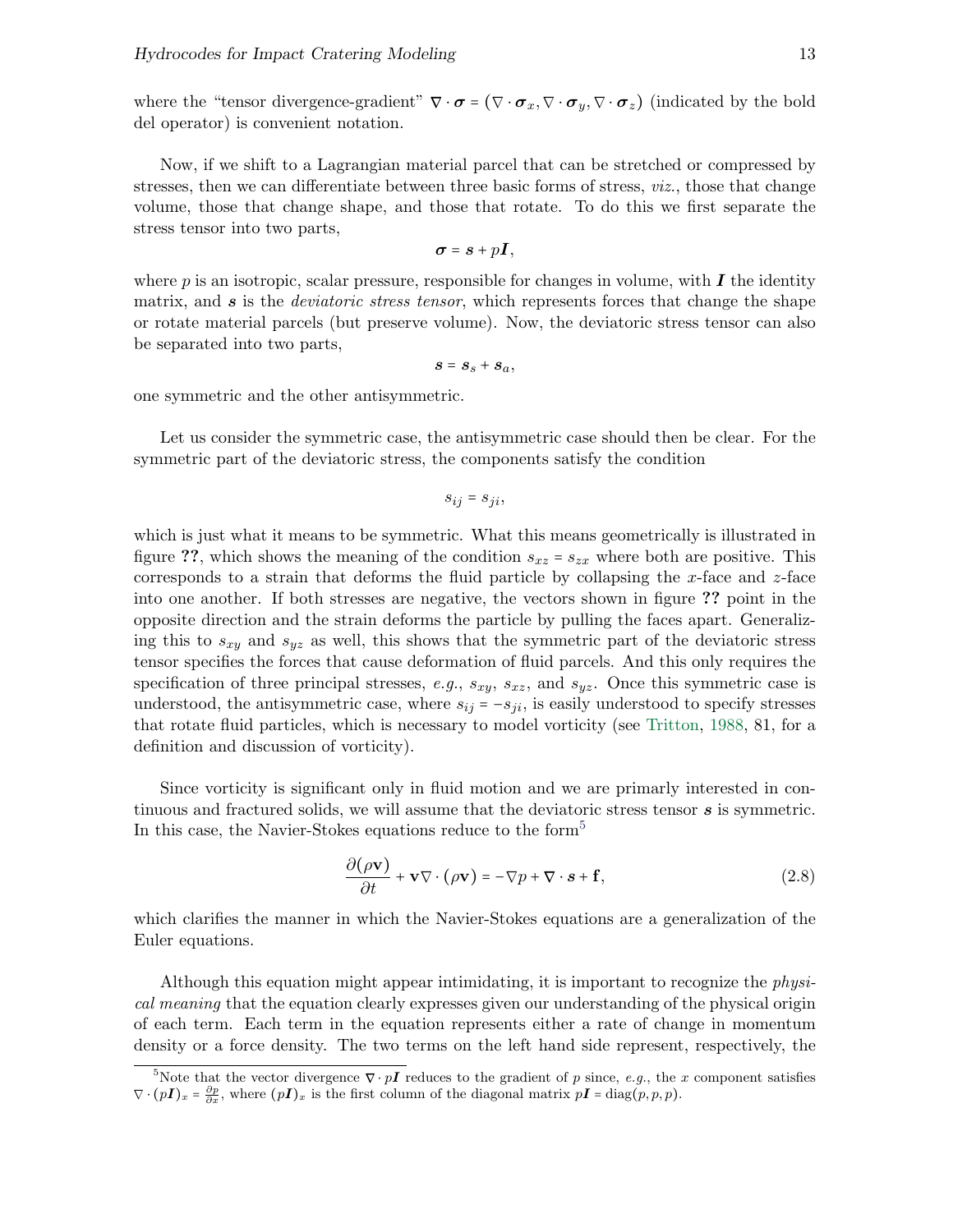

Figure 2.4: A depiction of the condition that the deviatoric stress tensor by symmetric for the  $s_{xz}$  and  $s_{zx}$ terms. The condition implies that the stresses act contrary to one another, leading to deformation of the fluid parcel. The case where  $s_{xz}$  is positive is shown, leading to collapse of the x- and z-surfaces into one another. For negative  $s_{xz}$  the vectors point in opposite directions, resulting in opening of the surfaces. In the antisymmetric case, the stresses act in conjunction with each other, leading to rotation of the fluid particle about the y-axis (counterclockwise for positive  $s_{xz}$ , clockwise for negative  $s_{xz}$ ).

overall rate of change in momentum density and the change in momentum density specifically as a result of fluid motion. The three terms on the right hand side then represent, respectively, contact forces that change the volume, contact forces that change the shape, and external body forces. In this way, the Navier-Stokes equations are simply the expression of Newton's second law of motion for a continuous material.

Now that we have defined the deviatoric stress tensor, we can express another important conservation law, that of conservation of energy. In this case, the quantity that we are interested in tracking changes in is the internal energy density U of a material parcel. Since the internal energy can change for a number of reasons, including the flow of material in and out of the parcel, we obtain a term  $\frac{\partial(\rho U)}{\partial t} + \mathbf{v} \cdot \nabla(\rho U)$  on the left hand side similar to that of  $(2.8)$ , with the notational shift reflecting that we are tracking the motion of a *scalar* field (energy) rather than a vector field (velocity) in the case of [\(2.8\)](#page-13-1).

The other sources of change in internal energy result from the heat generated by the stresses modeled by  $\sigma$ . We can divide this into volume work done by the pressure and dissipation of heat due to viscous (frictional) stresses. Suppose that we require the parcel to have a fixed mass, then what we previously considered to be flow of material across the boundary equates to a change in volume of the parcel in order to keep the mass constant. Thus, the divergence  $\nabla \cdot \mathbf{v}$  is a measure of the change in volume due to pressure forces (positive divergence means outward flow or decrease in volume). Since the volume work is given by  $-pdV$ , the contribution to change in internal energy from heat generated by pressure forces is  $-p\nabla \cdot \mathbf{v}$ .

The strain due to deformation of the material parcel is measured by a dimensionless tensor quantity  $\varepsilon$ . The component  $\varepsilon_{ij}$  is the percentage change in the shape of a surface of a material parcel in comparison to an undeformed parcel. Given that in our model the deformation is caused by the deviatoric stress, changes in the component  $\varepsilon_{ij}$  of the state of deformation, are the result of the  $s_{ij}$  component of the deviatoric stress. The infinitesimal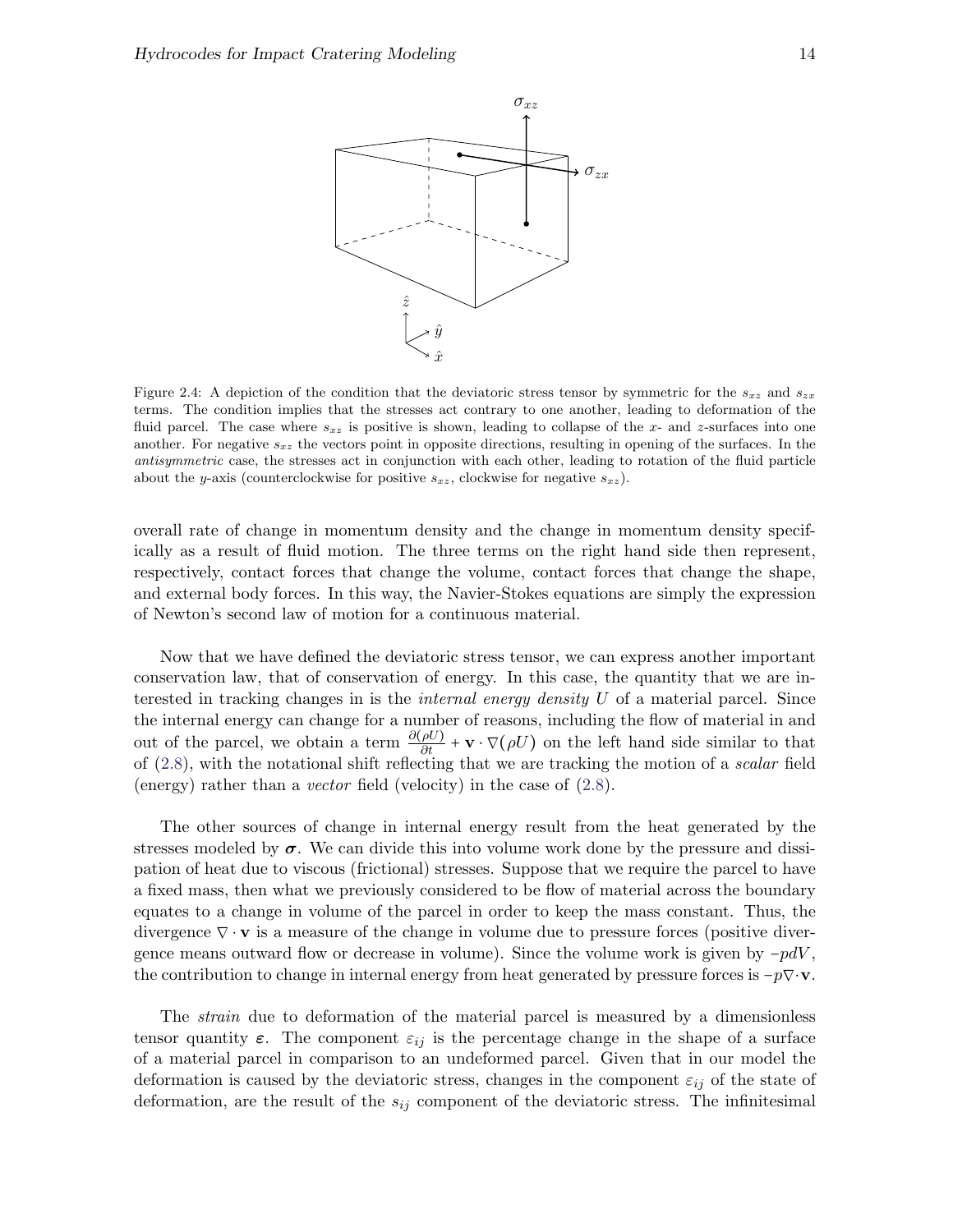amount of energy stored or released during an infinitesimal period of time is therefore the product of the stress and the time rate of change of the strain, *i.e.*,  $s_{ij}\dot{\varepsilon}_{ij}$ . This rate of change of the strain is called the deviatoric strain rate. Thus, we may write the conservation of energy equation as

<span id="page-15-1"></span>
$$
\frac{\partial(\rho U)}{\partial t} + \mathbf{v} \nabla \cdot (\rho U) = -p \nabla \cdot \mathbf{v} + \mathbf{s} \cdot \boldsymbol{\varepsilon} + \mathbf{h},\tag{2.9}
$$

where h represents sources or sinks of heat and the "tensor dot product" (indicated by the bold dot) of s and  $\varepsilon$  is understood as the sum of the products of corresponding components of the two tensors, *i.e.*, the sum of all the terms  $s_{ij} \varepsilon_{ij}$ .

Once again, we end up with an intimidating looking equation. But, once again, the important thing to recognize is the physical meaning that the equation clearly expresses, given that we now understand the physical origin of each term. The two terms on the left hand side represent, respectively, the overall change in energy density and the change in energy density specifically as a result of fluid motion. The three terms on the right hand side then represent, respectively, the heat from the work done by the pressure to change the volume, the heat from the work done by the change in strain (deformation) effected by volume preserving stresses and external sources or sinks of heat.

Finally, before we continue, we may note that the same kind of derivatives appear on the left hand sides of equations [\(2.8\)](#page-13-1) and [\(2.9\)](#page-15-1) are the same. The common differential operator is often called the *material derivative* and is abbreviated  $\frac{D}{Dt}$ . In this notation, then, our three partial differential equations for the dynamics of the material are:<sup>[6](#page-15-2)</sup>

<span id="page-15-3"></span>
$$
\frac{\partial \rho}{\partial t} = -\nabla \cdot (\rho \mathbf{v});\tag{2.10}
$$

$$
\frac{D(\rho U)}{Dt} = -p\nabla \cdot \mathbf{v} + \mathbf{s} \cdot \boldsymbol{\varepsilon} + \mathbf{h}.\tag{2.11}
$$

$$
\frac{D(\rho \mathbf{v})}{Dt} = -\nabla p + \nabla \cdot \mathbf{s} + \mathbf{f}.
$$
 (2.12)

### <span id="page-15-0"></span>2.1.3 constitutive equations and the material model

The three equations  $(2.10)$ ,  $(2.12)$  and  $(2.11)$  constitute the specification of a (fairly) general theory of the behaviour of continuous materials in motion. Perhaps despite appearances, however, these equations on their own do not describe the behaviour of any physical system. Indeed, they are compatible with very different sorts of behaviour under nominally the same conditions, ceteris paribus. This is because these equations are too abstract—to get definite behaviour we need to supply information about the properties of the kind of material that we are modeling. Such information will tell us how the quantities of pressure, density, energy, stress and strain are related to each other. Since the relations between these quantities are, in general, different for different materials, the relations characterize the behavioural characteristics of a kind of material. The equations that specify these relations are called constitutive equations. These equations are often determined from empirical models based on measurements of the behaviour of real materials.

Since the unknown variables we have are  $\rho$ , **v**, U, p, s and  $\varepsilon$ , and we have only three equations in these six unknowns we require three additional equations to define definite be-

<span id="page-15-2"></span><sup>&</sup>lt;sup>6</sup>This list of equations is not exhaustive. A more complete list is provided by [\(Zukas,](#page-37-0) [2004,](#page-37-0) 107, ff.).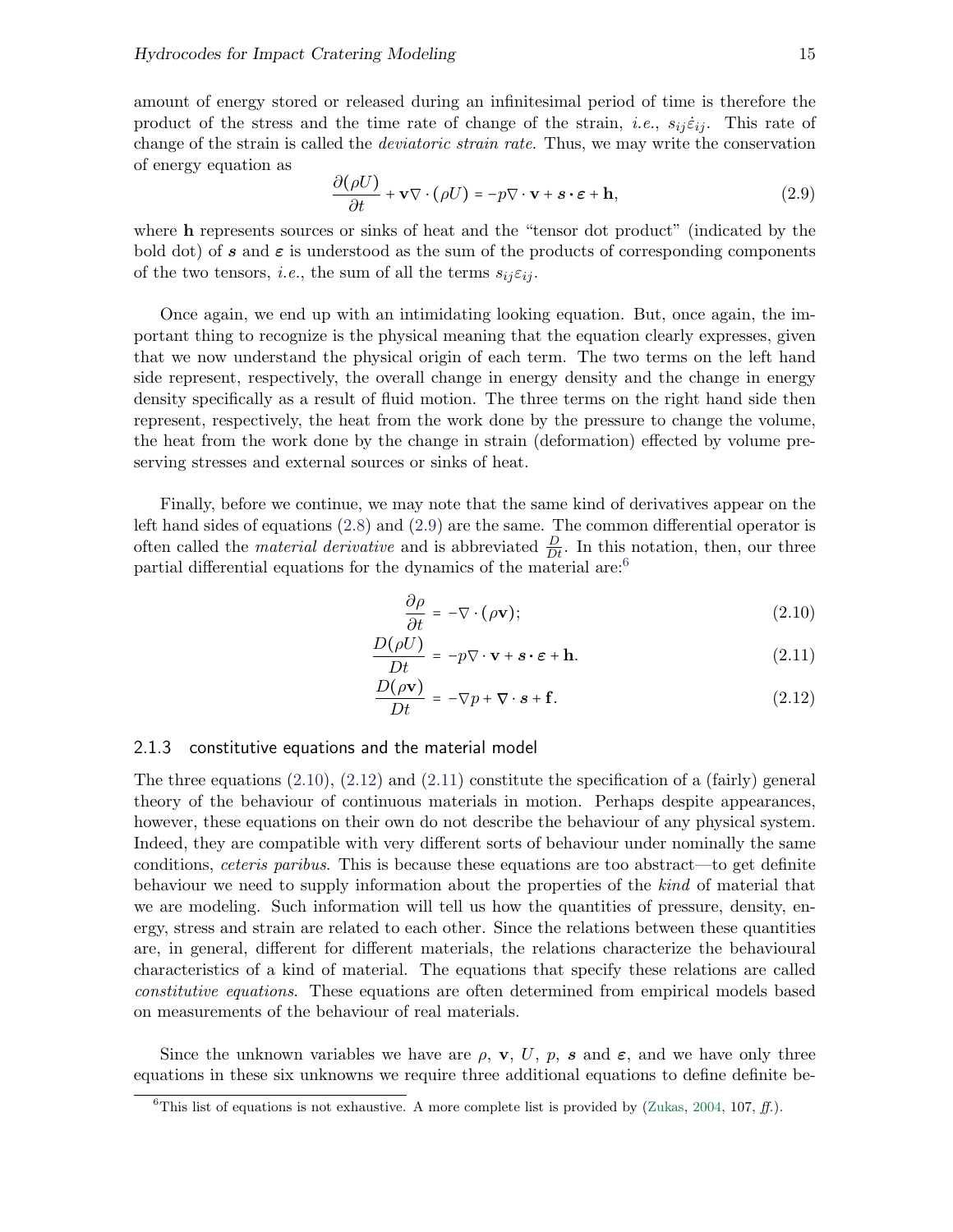haviour. These equations we need are of two basic types.

The first of these are thermodynamic equations that relates the pressure, density and either the internal energy or the temperature, which can be interconverted. These equations are called equations of state because they specify the state of a given quantity given the states of the other quantities related by the equation. The most common equation of state in continuum mechanics, so common that it is often not stated explicitly, is

$$
\rho = \mathrm{constant}.
$$

This approximation simplifies the equations of motion of the last section considerably because  $\frac{\partial \rho}{\partial t} = 0$  and  $\rho$  can be taken outside of a derivative operator. This together with the continuity equation implies that the material is *incompressible*, *i.e.*, has zero divergence. This is often a good approximation for fluids since they are known to change their density even with quite large changes in pressure [\(Tritton,](#page-37-1) [1988,](#page-37-1) 65). When this approximation is not valid, however, an equation of state of the form

$$
\rho(p,U)=f_{\rho}(p,U),
$$

for some function  $f_\rho$  of the pressure and internal energy, must be specified. We may call this equation the density model. In any case, we also require a second equation of state to relate the three quantities. Since the internal energy is usually computed directly in most impact models [\(Osinski and Pierazzo,](#page-36-1) [2012,](#page-36-1) 256), the second equation of state required is typically of the form

$$
p(\rho, U) = f_p(\rho, U).
$$

We may call this equation of state the *pressure model.*<sup>[7](#page-16-0)</sup>

The equations of state determine thermodynamic properties of a material such as thermal expansion/compression, heat capacity, wave speeds, etc. Importantly, however, equations of state may also describe phase changes of a material where discontinuities in thermodynamic properties occur. Examples of phase changes are the familiar solid-liquid, liquid-gas and solid-gas transitions, but also include solid-solid transitions. Figure [2.5](#page-17-0) shows a well-known equation of state for water, including the variety of distinct solid phases of ice, as a function of temperature, specific volume, and pressure. Since impacts produce melt rock as a result of the thermal energy released in a collision, considering phase changes is very important for accurate modeling. Phase transitions are also involved in more detailed effects like shock metamorphism, so careful choice and handling of phase transitions is an important part of constructing valid models of impact phenomena. An example of a pressure-temperature equation of state for several types of rock at the pressure scales and temperatures seen in impact phenomena is shown in figure [2.6.](#page-17-1)

The second type of equation we need to make the theory descriptive relates the deviatoric stress to the strain and strain rate, as well as the pressure and temperature or internal energy. Whereas the equations of state specify the response of the material to volume changes, these equations relating stress and strain specify the behaviour of the material to shape changes.

<span id="page-16-0"></span><sup>&</sup>lt;sup>7</sup>Note that in general the density model and pressure model may be specified implicitly as  $F_{\rho}(\rho, p, U) = 0$ and  $F_p(p, \rho, U) = 0$ , respectively. In such a case the density and pressure may not be single-valued as a function of the other variables. An instance where this situation occurs is in the phenomenon of hysteresis. In such a case the value of the density or pressure is path-dependent.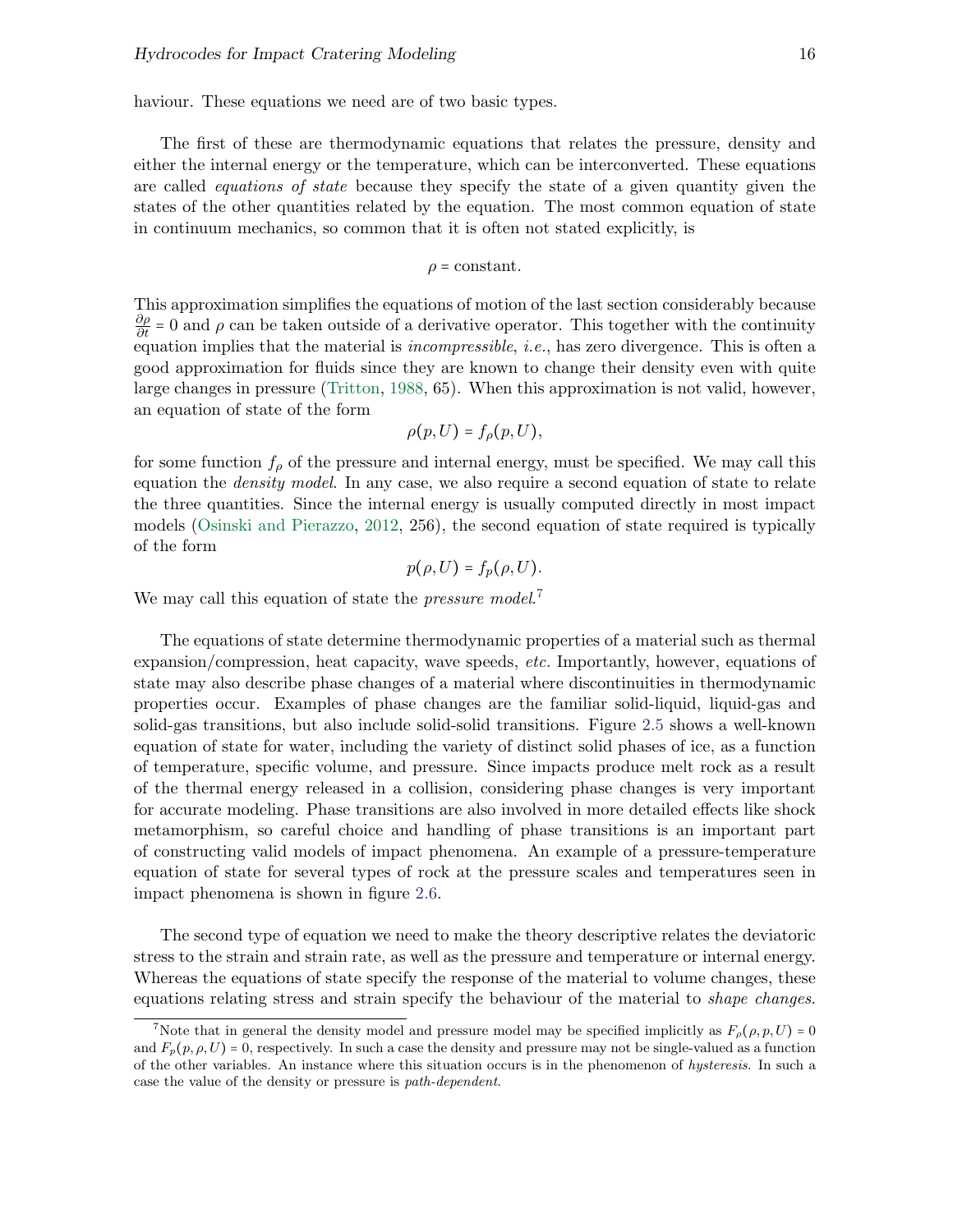<span id="page-17-0"></span>

Figure 2.5: Graphical representation of the temperature-specific-volume-pressure equation of state for ice.

<span id="page-17-1"></span>

Figure 2.6: Graphical representation of the pressure-temperature equation of state for different types of rock under conditions of shock pressures and temperatures seen in an impact event.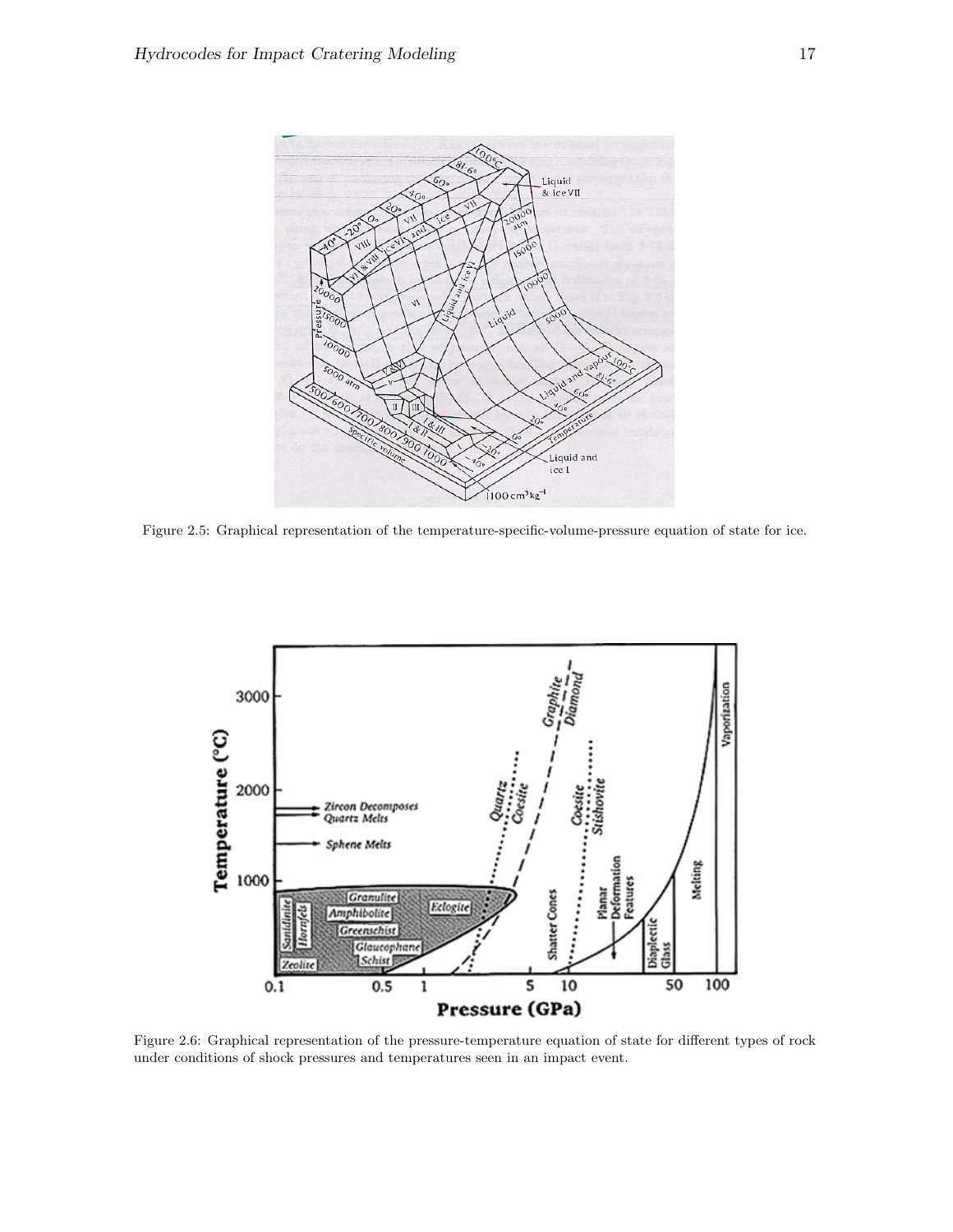These equations are called the *deviatoric stress-strain model*.<sup>[8](#page-18-0)</sup> It is defined by an equation of the form

$$
\boldsymbol{s} = \boldsymbol{f}_{\boldsymbol{s}}(\boldsymbol{\varepsilon}, \dot{\boldsymbol{\varepsilon}}, p, U),
$$

where s depends *component-wise* on  $\varepsilon$  and  $\dot{\varepsilon}$ , *i.e.*, a given component of the stress tensor depends only on the corresponding components of the strain and strain rate tensors.

The simplest such equation is simply

$$
\boldsymbol{s}=0,
$$

i.e., the material does not support any strain (deformation) in response to stress. This is called the hydrodynamic approximation, since the only contact force affecting the motion is the hydrostatic force from the pressure gradient. Although this is strictly false of any real material, it can be a valid approximation at very high pressures, where the contribution to the total force density from the pressure gradient overwhelms the contribution from the deviatoric stress. Accordingly, the hydrodynamic approximation is valid during the early stages of the impact process where the pressures are very large. For this reason the earliest numerical impact models ignored the strength of materials and adopted the hydrodynamic approximation, which is why they came to be called 'hydrocodes' [\(Osinski and Pierazzo,](#page-36-1) [2012,](#page-36-1) 265).

Just as viscosity must be taken into account for general fluid motion, the strength of materials must be taken into account for general solid motion. For solids, not only can there be viscous dissipation of heat, there can also be energy stored in the strain that a material can tolerate from applied stress. Up to a given point the strain is elastic, i.e., the removal of the stress causes the energy to be released and the material returns to its prior unstrained state. This point is called the *elastic limit*. Beyond this limit the material becomes permanently deformed and the deformation is said to be plastic rather than elastic. This is a familiar phenomenon to any one who has stretched a string too much. The amount of strain that a material can support before a plastic defomation occurs is called the *yield strength*. There are two main ways that plastic deformation can occur depending on the type of material and its physical state. In *ductile flow*, the strain is uniformly distributed and the material permanently changes shape without breaking. In brittle fracturing or breaking, the strain is localized. In such a case a model of the resulting discontinuity, called a *failure model*, is required to represent the effects of breaking. Since the formation of shatter cones from impact shock waves are conical fractures in the country rock, modeling their formation requires this type of modeling.

There are two important general properties of the strength of rock to note here. The first is that the strength increases with increasing pressure as a result of the granular structure of rock. Increasing pressure presses the granules closer together, which makes it harder for granules to move over one another, thereby increasing the strength of the rock. The second is that the strength of rock decreases with increasing temperature. As the temperature

<span id="page-18-0"></span><sup>8</sup>Although both the equations of state and the deviatoric stress-strain model are constitutive equations, equations specifying the behaviour of specific classes of materials, the stress-strain model is sometimes referred to as the constitutive model or strength model of the material (cf., [Osinski and Pierazzo,](#page-36-1) [2012,](#page-36-1) 256). Note that [Osinski and Pierazzo](#page-36-1) [\(2012\)](#page-36-1) call the stress-strain equations the deviatoric stress model, I include the '-strain' to make clear that the model specifies how applied stress and the resulting strain in the material are related.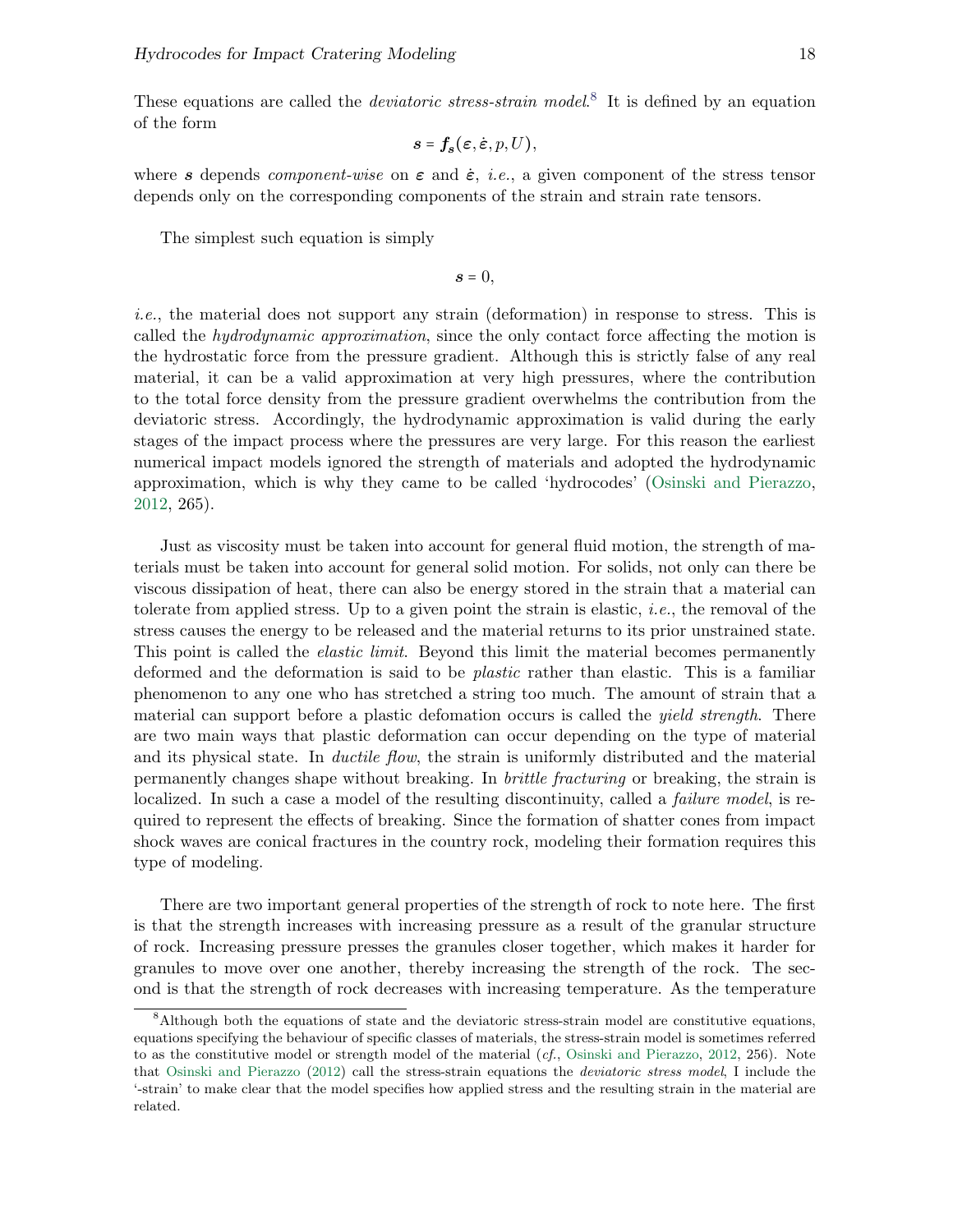approaches the melting point of the rock, the ability of the rock to store energy as strain vanishes. As a result, the deviatoric stress term in the Navier-Stokes equations [\(2.12\)](#page-15-3) reduces to a viscous term and the deviatoric contribution to the change in energy in equation [\(2.11\)](#page-15-3) reduces to viscous dissipation. For more details on the strength of materials in the context of hydrocode modeling of impacts, including the effects of porosity, fractured materials, and sample size, see [\(Osinski and Pierazzo,](#page-36-1) [2012,](#page-36-1) 265-7) and the references included therein.

The equations of state together with the deviatoric stress model constitute the *material* model, which may be summarized as:

$$
\rho = f_{\rho}(p, U); \tag{2.13}
$$

$$
p = f_p(\rho, U); \tag{2.14}
$$

$$
s = f_s(\varepsilon, \dot{\varepsilon}, p, U). \tag{2.15}
$$

We will refer to the overall dynamical model specified by the six equations  $(2.10-2.15)$  as the dynamical material model.

### <span id="page-19-0"></span>2.1.4 boundary conditions

One final note before we turn to the consideration of numerical methods concerns the solutions of the dynamical equations together with the material model. Although these equations together describes definite physical behaviour, these equations are compatible with a wide variety of specific behaviour depending on the physical conditions that the material is subject to. The additional conditions are boundary conditions.

In the case of impact modeling, the boundaries that must be specified are the spatial boundaries of the different materials being modeled. In cases where we are dealing with interfaces between two large samples of different material, the boundary conditions simply specify the velocity and thermodynamic conditions that obtain at boundaries. In the case of porous or mixed materials, however, this becomes enormously more complicated. Strictly speaking, similar velocity and thermodynamic conditions must be specified *wherever a bound*ary between different materials exists. For porous and mixed materials, these boundaries can exist throughout the bulk material and at very small scales. One type of approach determines the effective thermodynamic behaviour of the mixture of materials. Another, more accurate, approach resolves the material mixture in detail and the proper velocity and thermodynamic boundary conditions are applied. This more accurate approach can be pursued algebraically by multiscale methodsm which use special averaging and homogenization techniques to accurately determine the effective macroscopic behaviour from the known behaviour at smaller scales (see [Pavliotis and Stuart,](#page-36-2) [2008\)](#page-36-2). The more accurate approach to modeling mixed materials can also be pursued numerically by resolving the mixed material in detail and computing the effects of material boundaries. For more details on this case see [\(Osinski and](#page-36-1) [Pierazzo,](#page-36-1) [2012,](#page-36-1) 264-5) and the references included therein.

There is also an important boundary in time since the state of the material system must be specified at some initial time  $t_0$ . This involves the specification of the initial values of the spatial configuration, velocity, density, pressure, internal energy, stress, strain and strain rate. When these initial conditions are applied together with appropriate spatial boundary condtions, the dynamical model of the material system will determine definite behaviour, at least locally to some range of the values of the physical quantities.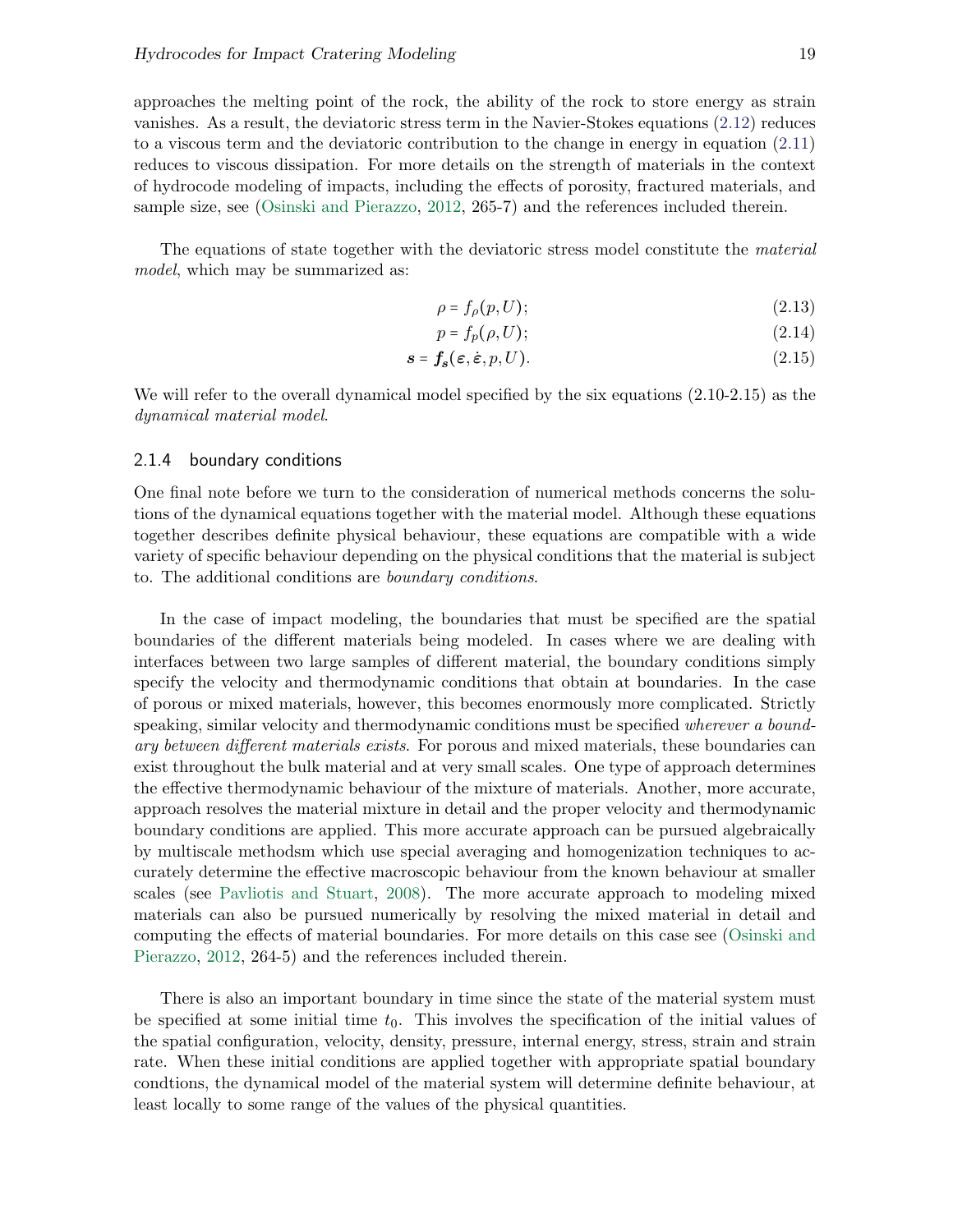## <span id="page-20-0"></span>3 Numerical Modeling of Continua

The availability of cheap computing devices with fast processing and large amounts of fast memory makes the direct numerical solution of the equations of a model possible for increasingly many continuum mechanics models. The reliance on numerical solutions rather than algebraic solutions, however, brings with it new challenges and difficulties. Solving equations numerically introduces new sources of error that must be carefully accounted for to ensure that the results of a computation are reliable. In this section we will see that how concerns about reliability can be handled and how in some cases we can regard a numerical solution as an exact solution to a nearby material model using the techniques of backward error analysis.

## <span id="page-20-1"></span>3.1 convergence, stability and conditioning

The two basic conditions for any numerical algorithm to be reliable are *convergence*, which ensures that increasing the precision of the calculation converges on the exact solution, and numerical stability, which ensures that the error in the computed solution is "small" in a relevant sense. Before considering specific methods of solution of partial differential equations in the next section, we will here consider these two concepts in general terms.

There are two basic kinds of error in an numerical computation of the solution to a mathematical problem: forward error; and backward error. It will be helpful to explain these concepts in terms of a simple example. Consider the problem where we are to solve the equation

<span id="page-20-2"></span>
$$
x^2 - 2 = 0 \tag{3.16}
$$

using some numerical algorithm. In this case we know the exact solution is  $x =$ √ 2. Suppose that we use a computer to find an approximate solution and the result is  $\hat{x} = 1.4142$ . Then the forward error is the difference  $x - \hat{x}$  between the exact solution x to equation [\(3.16\)](#page-20-2) and the computed solution  $\hat{x}$ . In this case the forward error is approximately 1.36⋅10<sup>-5</sup>, or 0.001% of the exact solution, a quite accurate result by many measures.

In this example we are able to calculate the forward error directly because we know the exact solution. In general, we do not know the exact solution and have no way of finding it. Indeed, for differential equtions, not being able to find the exact solution is the generic case. There is another kind of error, however, that can be computed or estimated and used to judge the quality of a numerical solution. This is called the *backward error*, which is the smallest change we can make to the data defining the problem so that the computed solution is the exact solution to a modified problem.

Let us explain this using the same example as before. If we substitute our computed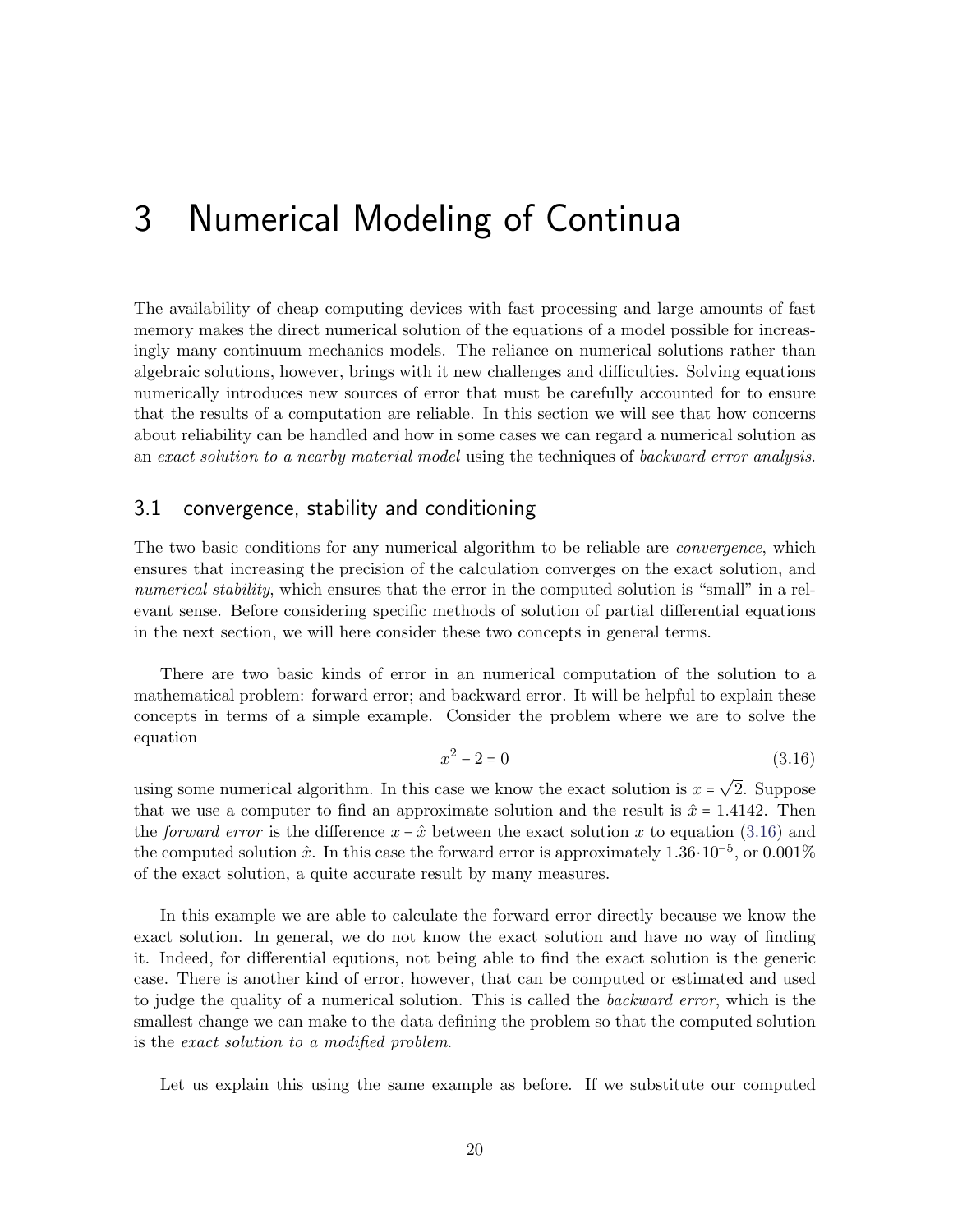solution  $\hat{x} = 1.4142$  to equation [\(3.16\)](#page-20-2) back into the equation we find the result that

<span id="page-21-1"></span>
$$
\hat{x}^2 - 2 = -3.83 \cdot 10^{-5},\tag{3.17}
$$

which can be rearranged to give

<span id="page-21-0"></span>
$$
\hat{x}^2 - 1.99996164 = 0.\tag{3.18}
$$

This shows that we have computed the square root of a number very close to 2. You will notice, though, that our computed approximate solution to  $(3.16)$  is the *exact solution* of the modified equation [\(3.18\)](#page-21-0). Thus, we see that at the expense of a slight modification of the problem, we have found an exact solution—not an approximate one.

The quantity on the right hand side of equation [\(3.17\)](#page-21-1) is called the residual. It is the amount by which the computed solution fails to satisfy the original problem [\(3.16\)](#page-20-2). Since this is the smallest change to the data of the problem that makes the computed solution the exact solution of a modified problem, we see that the residual is in fact the backward error in this case. Thus, we see how the backward error can be computed by *substituting* the computed solution back into the original problem. It is not always possible to compute the backward error this way (see [Corless and Fillion,](#page-36-3) [2013\)](#page-36-3), but it is possible to do so for differential equation problems, which is the case we are concerned with.

There is a significant epistemic benefit from showing that the backward error is small when computing solutions to modeling problems, as we are for material models. By computing the backward error and showing that it is small, we can show that our computed solution is the exact solution to a material model that is only a small modification of our original model. But since error is introduced in measurement of parameters, construction of constitutive equations and in the construction of the theoretical equations of motion, the material model we are solving numerically is only an abstract approximation of the real material. Thus, provided that numerical error does not introduce non-physical perturbations into the problem, a small backward error shows that the numerical solution is the solution of just as valid a model as the original one. Stated simply, a small backward error means that if the original model was an accurate portrayal of the physics, then so is the numerical solution.

Due to the computational complexity of partial differential equation problems, particularly in three spatial dimensions, as is required in impact simulation, computing the backward error is not always feasible. When it is possible and it is small, however, it shows that we computed an exact solution to nearby material model. So if our original model is valid, so is the nearby model we solved exactly.

With the two types of numerical error made clear, we can now explain the concepts of convergence and stability in generic terms. In differential equation problems, as in most continuous mathematical problems, numerical solution involves replacing continuous quantities with a discrete mesh. With such a discretization, it can be coarse, using only few points, or fine, using many points. The parameter  $h$  is often used to represent the *largest* distance between mesh points. Thus, a mesh becomes increasingly fine the smaller h becomes. The basic idea of a convergent numerical method, then, is that as we make the discretization finer and finer the forward error goes to zero. In this way, the numerical solution *converges* on the exact solution as the mesh size goes to zero  $(h \rightarrow 0)$ .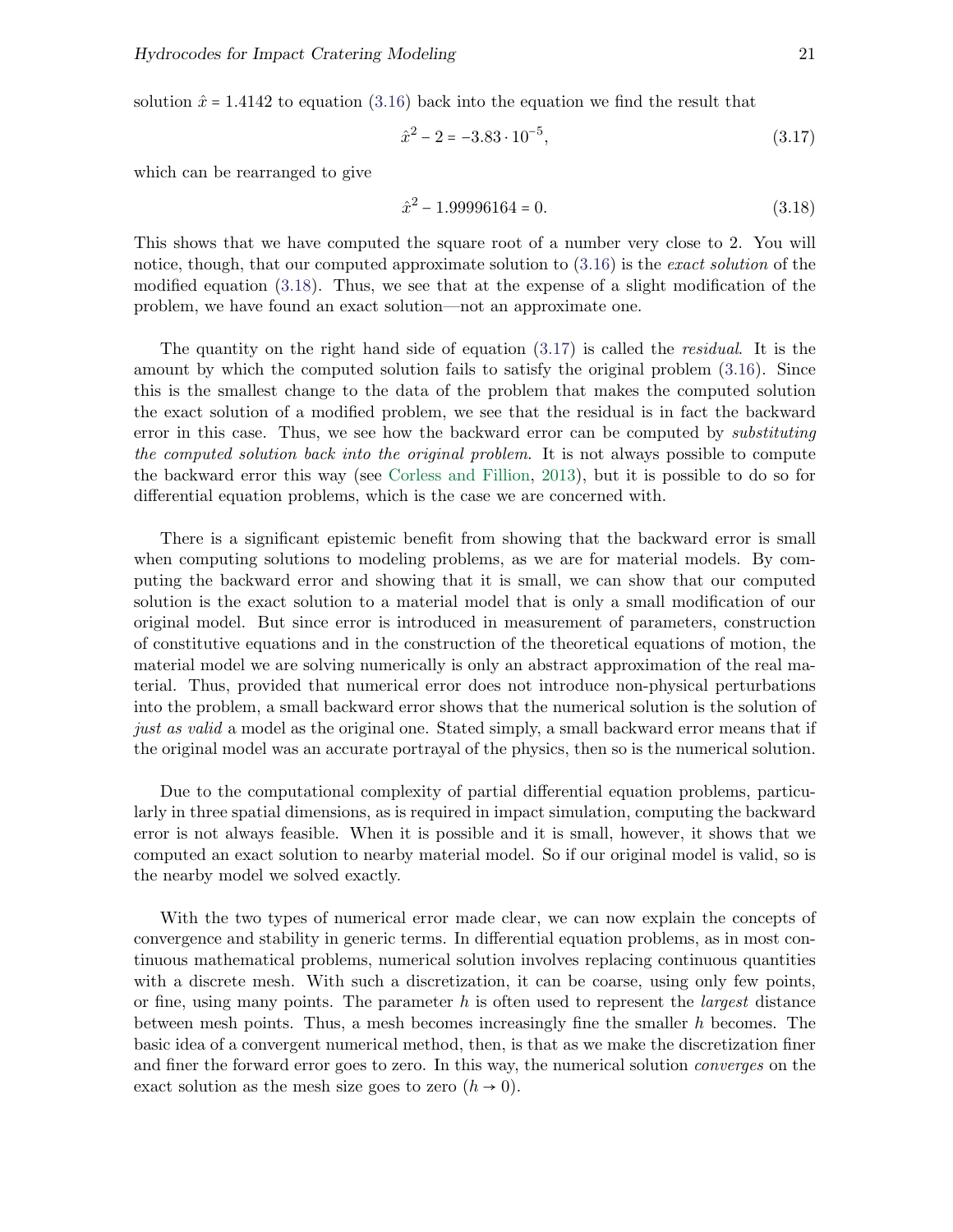Convergence is a necessary condition for a good numerical method but not a sufficient one. It must also be the case that the numerical method produces a small error in actual computations. This is what the concept of numerical stability pertains to. An algorithm is backward stable if it produces a small backward error for any data. This is the basic requirement of stability for a numerical algorithm, and is a natural requirement for modeling problems, as was indicated above.

In modeling problems we often require not only a model that gives behaviour similar to the target system but also that it accurately tracks the target system's behaviour. In this case, we also require a small forward error. Determining this on the basis of a backward stable numerical method applied to a problem requires that the problem is well behaved in the following sense. For a small backward error to indicate also a small forward error, it must be the case that small perturbations or changes to the problem do not cause large changes in the solution. This behaviour of the problem is referred to as the *conditioning* of the problem.

If a small change to the problem or model leads to only small changes to the solution, then the problem or model is said to be well-conditioned. If, on the other hand, a small change to the problem or model leads to large changes in the solution, then the problem or model is said to be *ill-conditioned*. The conditioning of a problem or model is often measured by a constact called the condition number C. A small condition number indicates a wellconditioned problem, and a large condition number indicates an ill-conditioned problem. The condition number satisfies a relation of the form

forward error  $\leq C \cdot$  backward error,

which shows that if the backward error is small and the condition number is small, then the forward error is also small. In this way, then, a backward stable algorithm applied to well-conditioned problem results in a small forward error.

A non-linearity in an equation is generally a source of ill-conditioning of a problem. Since the equations of continuum mechanics are generally non-linear, in the sense that they involve products of the solution and its derivatives, this is a significant concern for impact modeling. Just because a problem is ill-conditioned does not, however, mean that numerical solutions are useless. It does mean that care must be used when interpreting the numerical solution. Consideration of this in detail is beyond our scope, but you may see [\(Moir,](#page-36-4) [2013,](#page-36-4) [2010\)](#page-36-5) or [\(Corless,](#page-36-6) [1994b\)](#page-36-6) for more details on this issue in the context of chaotic ordinary differential equations.

## <span id="page-22-0"></span>3.2 numerical methods for partial differential equations

We now turn to the consideration of different methods of discretizing the differential equations of a dynamical material model. We will focus on mesh-based methods and consider mesh-free methods only briefly. Discretizing partial differential equations using a mesh involves using one method or another to divide a continuous space into finite cells and then solving a discrete version of the equations in terms of these cells, rather than over the entire continuous domain.

Although numerical methods are typically looked at as tools for getting meaningful approximate solutions out of a set of model equations after the modeling process has been completed. There are many technical reasons to consider the use of numerical methods as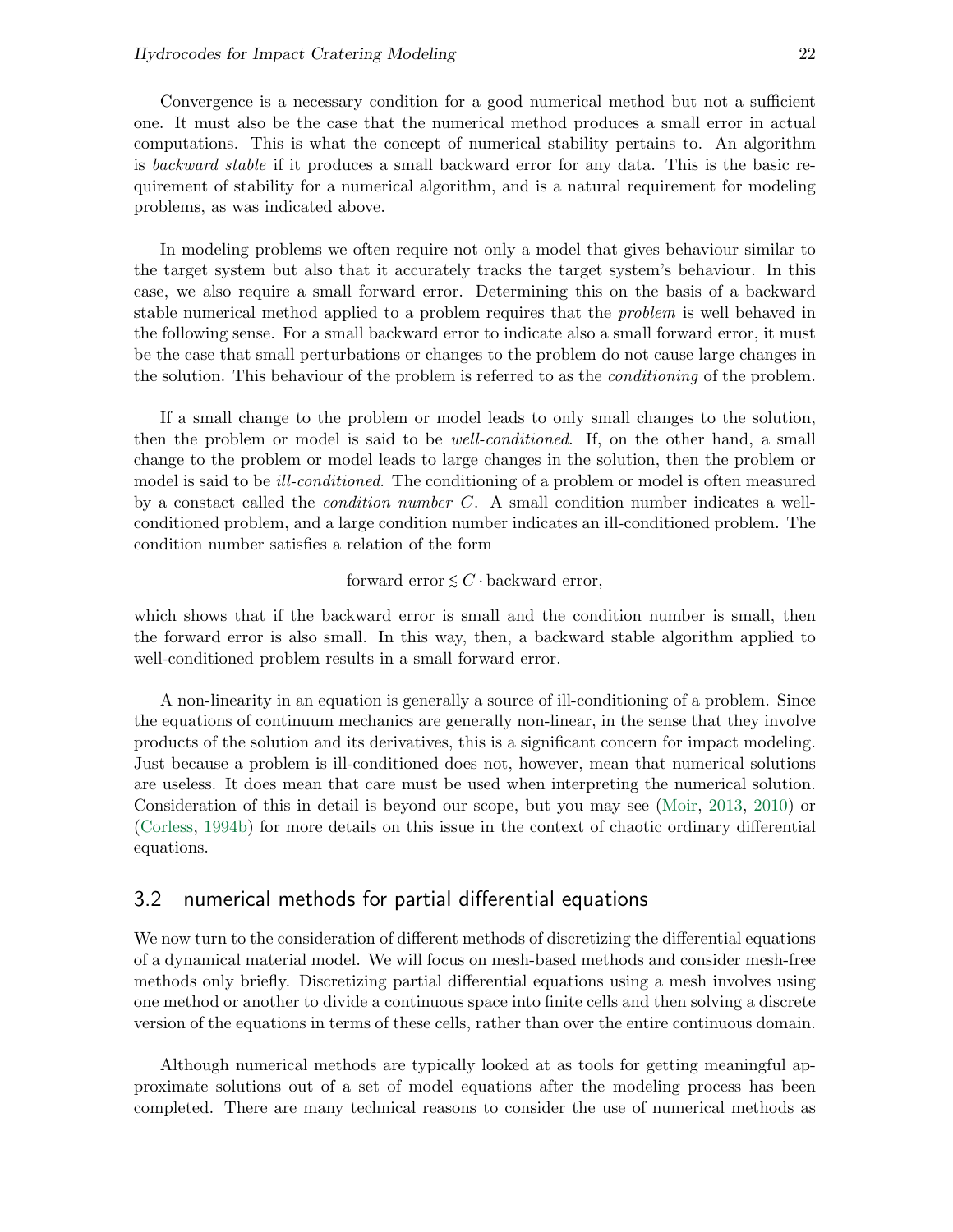a continuation of the modeling process. Considering these reasons are beyond our scope, but we may mention that an interpretation of numerical error as backward error provides one of these reasons. This is beacause backward error can be interpreted as a perturbation of the model equations, and therefore on a par with other perturbations from measurement and modeling errors. In particular, demonstrating a small backward error can usually show that the perturbation introduced by the numerics is smaller than the other sources of error in model equations, therefore showing that the perturbation effected by the numerical computation is less significant than other sources of error in the modeling. For more details on this interpretation of backward error, see [\(Moir,](#page-36-5) [2010,](#page-36-5) [2013;](#page-36-4) [Corless,](#page-36-6) [1994b\)](#page-36-6).

There is another more heuristic reason to regard numerical methods as part of the modeling process in the case of partial differential equations, which will be useful for our purposes. This has to do with the continuum hypothesis mentioned in the previous section. The continuum hypothesis requires only that a material behave like a continuum down to a scale much smaller than the size of the macroscopic material, not down to infinitesimal scales as is assumed in the construction of the model equations. This is because real materials are not actually continua. From the point of view of the continuum mechanics, the finite parcels of material at small scales become a rough approximation of the infinitesimal fluid parcels used to construct the equations of motion. But since real materials only behave like continua for fluid parcels of some small finite size, from a point of view of describing real physical behaviour, the discretization be regarded as modeling this fact.

It must be noted that this is not a technical argument. It is merely to point out that the discretization can resemble in certain respects a more accurate model of real materials than pure contiuua. For the resemblance to be strong it must be the case that the resolution of the mesh is small enough that the cells can reasonably be regarded directly as models of average behaviour over a certain volume. In such a case, and even in general for heuristic purposes, the quantities computed by the numerical method can be regarded as modeling direct *measurements* of material properies of small volumes of material. In this way, then, numerical models can be regarded in a significant sense as models of actual experiments and measurements of material behaviour. Indeed, numerical models are sometimes referred to as "experiments" in the continuum mechanics literature, since they play a similar role to that of physical experiments [\(Tritton,](#page-37-1) [1988,](#page-37-1) 428ff.).

Now let us turn to consider some of the details of how different approaches to solving the dynamical model equations numerically.

### <span id="page-23-0"></span>3.2.1 finite difference methods

The approach of finite difference methods is to discretize the dynamical material model by replacing derivatives, which involve infinitesimal differences, with finite differences between the solution evaluated at different points. This replaces differential equations that we cannot solve with *difference equations* that we can.

To illustrate what is involved in doing this, consider the Navier-Stokes equation [\(2.7\)](#page-12-1) in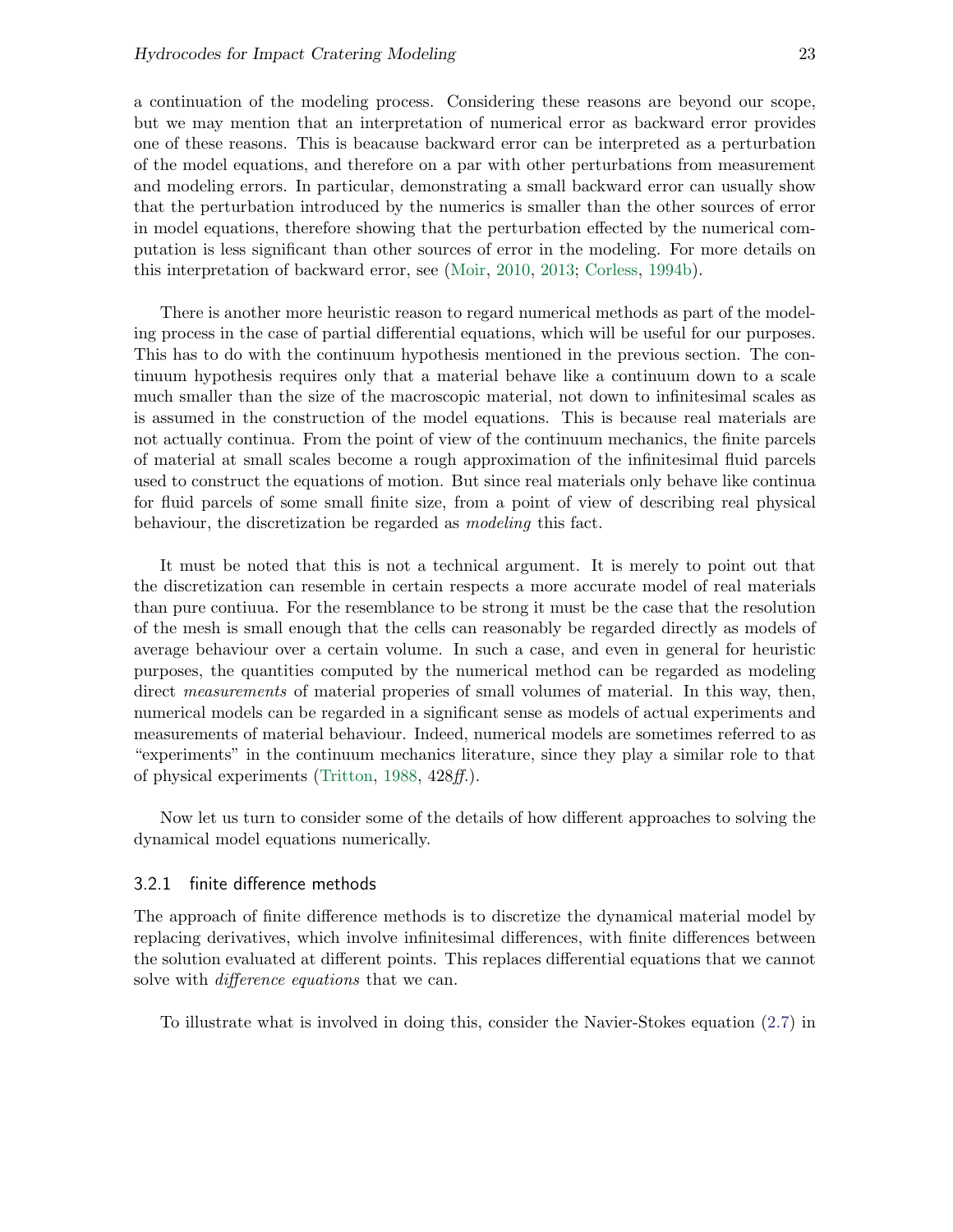one spatial dimension with the pressure constant and with no stress or body forces,  $viz$ ,

<span id="page-24-2"></span>
$$
\frac{\partial v}{\partial t} + v \frac{\partial v}{\partial x} = 0.
$$
\n(3.19)

In this case, the solution we are looking for is  $v(x, t)$ . Thus, the solution can be regarded as a surface in the two dimensional  $xt$ -plane, but it can also be regarded as a spatial curve that changes over time. The finite difference approach discretizes the two dimensional domain by replacing it with a finite set of values of x and t. The simplest way to do this is to make all the x values and t values equidistant. These values define the *nodes* of a square mesh, in the sense that the nodes are the crossing points of vertical and horizontal lines through the nodes, the lines forming a mesh in a quite literal sense. The selection of nodes for the spatial part of a material model breaks up the domain or material into cells or elements (see figure [3.7\)](#page-25-0). In the case of finite elements, which we consider here, the spatial units are called cells, and in the case of finite elements, which we consider in the subsequent subsection, the spatial units are called *elements*.<sup>[10](#page-24-1)</sup>

As a simple example, then, replacing equation [\(3.19\)](#page-24-2) with a simple forward difference scheme results in

$$
\frac{v(x_i,t_{i+1})-v(x_i,t_i)}{t_{i+1}-t_i}+v(x_i,t_i)\frac{v(x_{i+1},t_i)-v(x_i,t_i)}{x_{i+1}-x_i}=0.
$$

Using  $h = t_{i+1} - t_i$  to denote the size of a time-step, and assuming that the spatial mesh has the same size  $h = x_{i+1} - x_i$ , to give a square mesh, this can be rearranged to give a formula that can predict the value of the solution at the next time  $t_{i+1}$  based on information available at the current time  $t_i$ :<sup>[11](#page-24-3)</sup>

$$
v(x_i,t_{i+1}) = v(x_i,t_i)(1+v(x_i,t_i)-v(x_{i+1},t_i)).
$$

Assuming that all the  $x_i$  are known at the current time, this provides a way of marching the solution forward in time.

As was mentioned in the previous section, the accuracy improves the finer the mesh. In the case of a square mesh, as we have in our example, the  $x$  nodes and  $t$  nodes are all equidistant. The smaller we make the mesh size  $h$ , the more accurate the solution to the difference equations will be, in the sense of small forward error. The simplest approaches to replacing derivatives with differences are the forward and backward difference methods. The forward approach takes differences between the current and next time or place, the backward between the current and previous. These methods have the property that reducing h by  $\frac{1}{2}$ , which doubles the number of nodes for both x and t, the forward error also decreases by  $\frac{1}{2}$ . Thus, they converge on the correct solution as h goes to zero, but they do so at a linear rate.

Typically it is advantageous to have faster convergence, which is accomplished by the central difference method, which evaluates the solution at three points instead of two. This

<span id="page-24-1"></span><span id="page-24-0"></span><sup>&</sup>lt;sup>9</sup>This special case of the Navier-Stokes equations is called Burgers' Equation.

 $10$ In the case of finite difference codes, the entire space-time domain is divided into cells. Whereas for finite element codes, at least for hydrocodes, it is common to divide only the space domain into elements and to treat time evolution using finite differences.

<span id="page-24-3"></span> $11$ Note that it is not to be assumed that such a formula will give accurate results. There is a good deal more than this to ensuring that a finite difference scheme is both convergent and numerically stable. This does, however, give the basic idea of what a finite difference scheme does for this type of equation.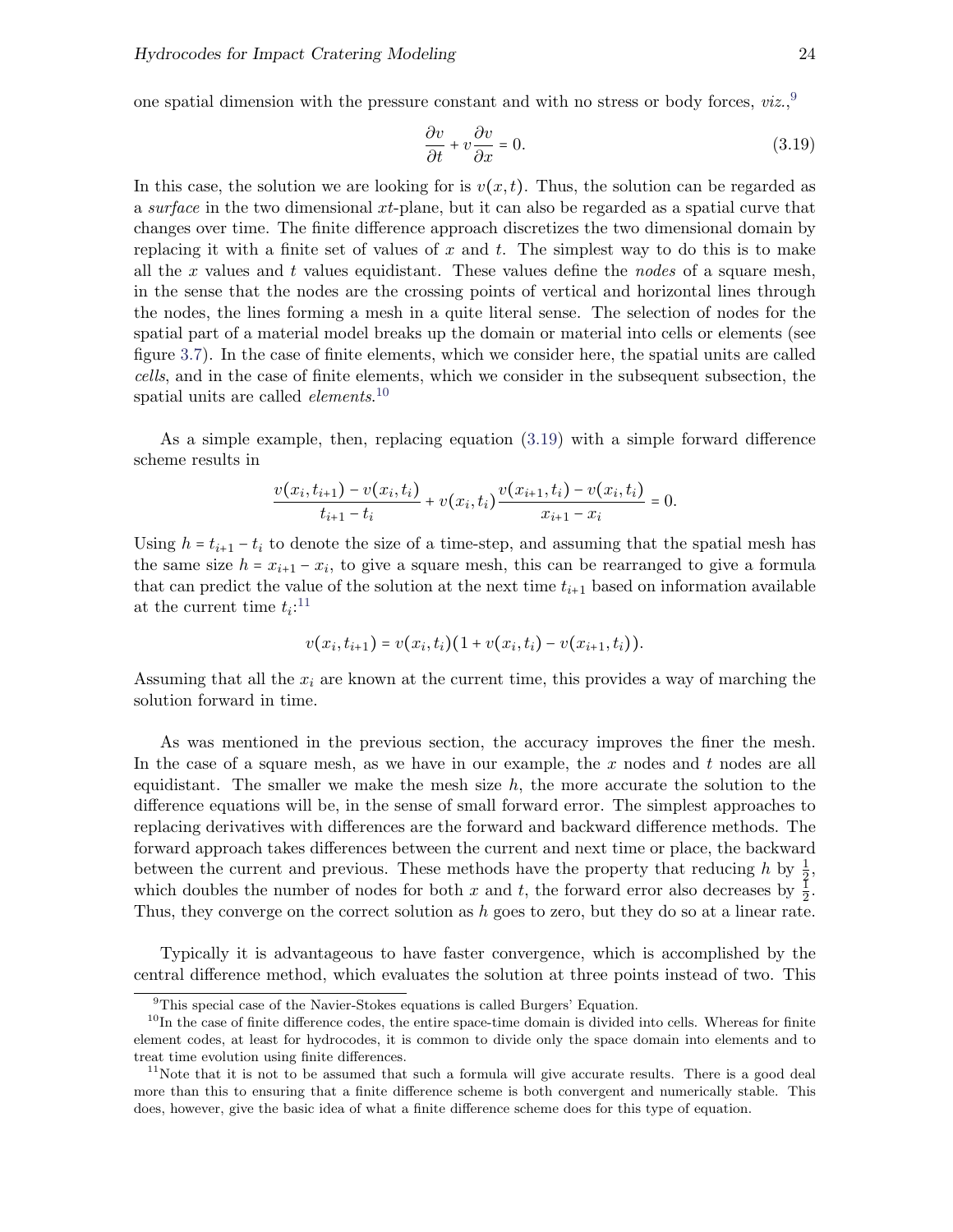<span id="page-25-0"></span>

1

Figure 3.7: A depiction of the node labeling for a three dimensional spatial mesh. This defines a cell in the case of finite difference, usually Eulerian, codes and an element in the case of finite element, usually Lagrangian, codes.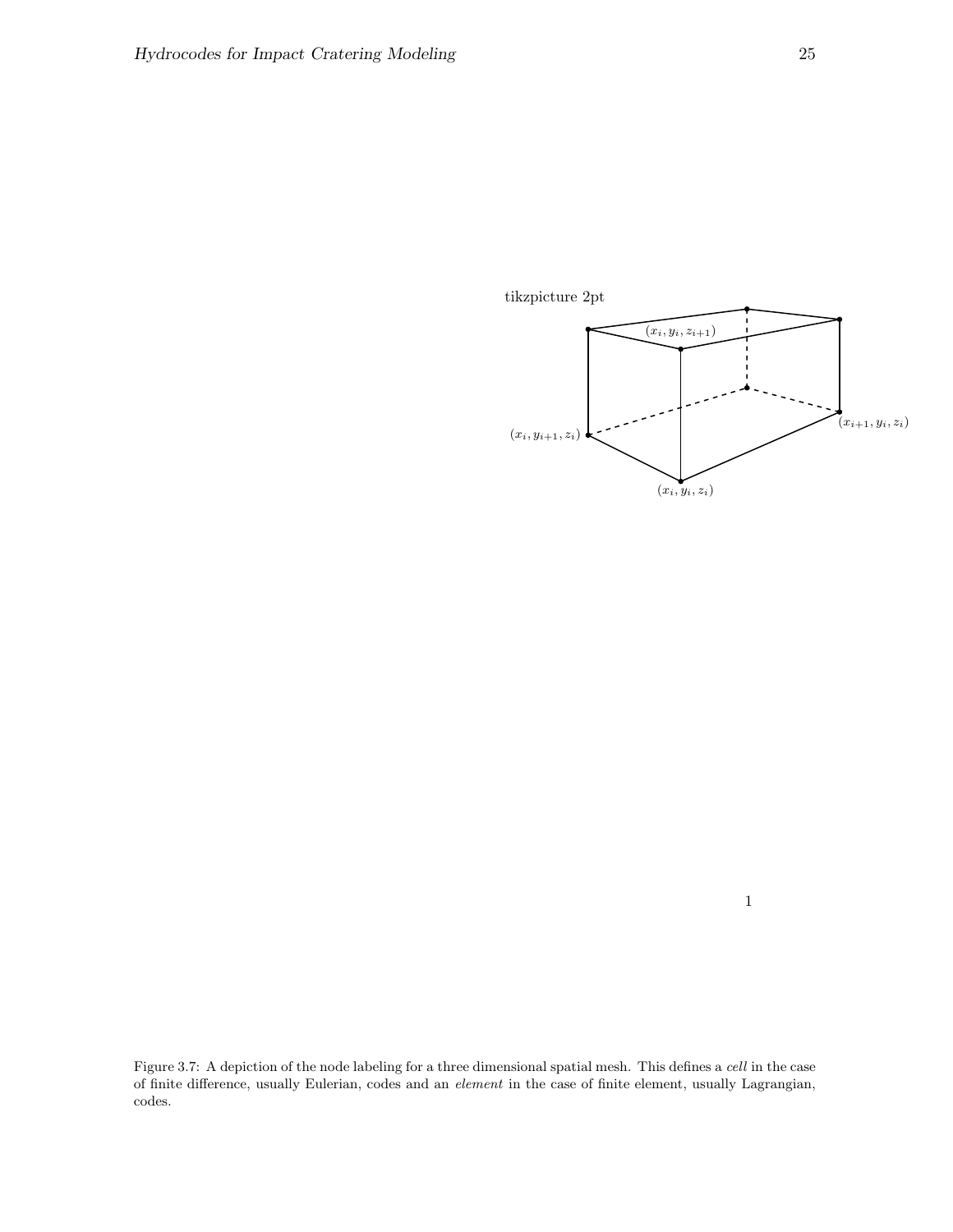approach has the property that when h is decreased by  $\frac{1}{2}$ , the forward error is reduced by  $\frac{1}{4}$ . Thus, the convergence is quadratic rather than linear. This is usually represented by saying that the convergence is  $O(h^2)$ , read "order h squared". In this notation, the forward and backward difference methods are  $O(h)$ . For this reason forward and backward differences are called first-order methods and central differences is a second-order method. Third and higher-order methods are also possible. Higher order methods have the advantage that the forward error decreases much faster as you decrease  $h$ , but the computational cost in terms of processing, time and memory allocation becomes larger the higher the order. Thus, there is a trade off between the complexity, time and energy requirements of the computation on the one hand and the accuracy on the other.

The simple case we have considered of a regular grid is a quite special case. It is common to divide up the domain in an irregular way so that fewer nodes are used where the solution is varying slowly and more nodes are used where the solution is varying quickly. Since fast varying solutions can represent a source of ill-conditioning, an attempt is made to increase the accuracy in regions of rapid change to compensate. It is also advantageous to use fewer nodes in areas where the solution is varying slowly because this speeds up the computing time. Without prior knowledge of how the solution behaves there is no general method to predict where instabilities will occur. For this reason an initial low accuracy method can be used to make such predictions, so that a finer irregular mesh can be devised to generate an optimal mesh. This gets into the matter of mesh adaptation, which we will describe below.

### advantages and disadvantages

The primary advantage of finite difference methods is their simplicity, both in conceptual terms and in terms of ease of implementation. The manner in which one discretizes the domain is reasonably straightforward in the sense that it simply requires selection of a set of nodes, and the finite difference schemes often give rise to a discrete problem that is fairly simple to solve. In technical terms, they give rise to sparse linear systems, for which there are very fast solution techniques (see, e.g., [Gerald and Wheatley,](#page-36-7) [1994,](#page-36-7) chapter 7).

One of the main disadvantages, however, is that these advantages generally require rectangular domains or domains that have high symmetry. It is very difficult to deal with irregular domains using finite differences. Having an irregular boundary means that the approach to discretization has to be changed near the boundary, which often makes it difficult to ensure accuracy of the same order as on the rest of the domain. It can also be difficult to locate nodes on the actual boundary (this occurs if the boundary is defined by an equation you need to solve), causing problems with applying the boundary conditions. Because finite element methods do not have the same difficulties, it is for these reasons, and other allied reasons, that finite elements are commonly used for irregular regions.

### <span id="page-26-0"></span>3.2.2 finite element methods

The approach of finite element methods is to discretize the dynamical material model by dividing up the material into finite sized pieces, the finite elements, and to then find an approximate solution over each element in such a way that the solution is continuous between elements. Intuitively, then, by stitching together the solution over each element we obtain a solution for the entire material.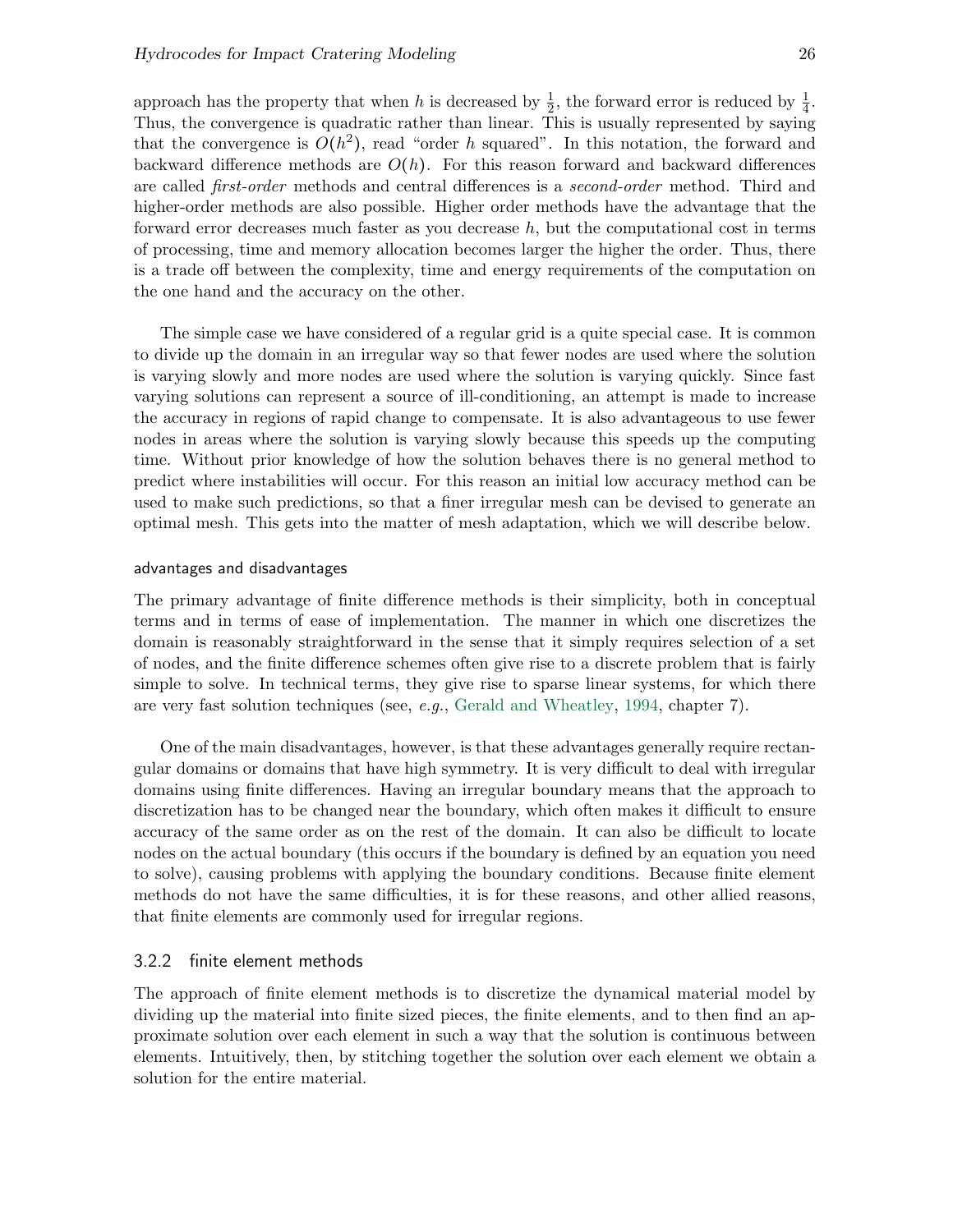There are a large number of variants of the finite element method, which vary in terms of how the material is discretized, how the solution is represented over each element and how the solution over each element is calculated. We will barely scratch the surface of this variety in the consideration in outline of what the method involves.

One approach to finite elements, which we will consider, treats time and space differently in the following sense. The material is divided into discrete parts using finite elements, but changes in time are treated with finite differences. Thus, the intuitive picture we should have is that for each instant in time we solve the equations for the material in terms of finite elements, then we step forward in time and solve the equations for the new state of the material in terms of finite elements. Thus, we can ignore changes in time for our purposes and simply consider how the equations are solved for a state of the material.

The first step is to divide the material into finitely many pieces. In one dimension this amounts to dividing a line into finite length pieces. Since impact modeling generally requires two or three dimensional material models, we will not consider this case explicitly even though it is the simplest. In two dimensions the material is usually divided up into triangular elements and in three dimensions pyramid shaped elements. We will restrict attention to the two dimensional case, the three dimensional case is similar. The division into elements, then, is accomplished by selecting three nodes, points on the material, to define each element, in such a way that all the triangular elements fit together to make up the material.

Now we may focus on a single element, *i.e.*, triangular piece of the material. The **second** step is to choose the kind of surface we will use to approximate the solution over the element. The simplest case is a flat sheet, which is the case we consider. Simple curved sheets are also possible, which allows for an increase accuracy (higher order approximation) at the expense of also increasing complexity.

It is the third step that is conceptually difficult, but we will consider a straightforward way to think about it. Because we approximate the solution over an element in terms of a surface, the approximate solution is smooth and defined across the entire surface. This allows us to substitute, the approximate solution back into the partial differential equation ahows us to substitute, the approximate solution back into the partial differential equation<br>in a manner essentially similar to how we substituted our approximate value of  $\sqrt{2}$  back into the equation  $x^2 - 2 = 0$  in the example considered above. The amount by which the approximate solution fails to satisfy the partial differential equation is called the residual, just as before. The strategy for solving the partial differential equation over the element, then, is to find the (flat) surface that minimizes the residual over the element. We can think of this as minimizing the backward error over the element. This gives rise to a simple set of equations that we must solve to find the approximate solution over the element.

When we do this for each element the result is a large set of coupled equations that we can solve. They are coupled because for adjacent elements, which share an edge of a triangle, the solution must agree along the shared edge. This is what ensures that the solution will be continuous over the entire material. The fourth step, then, is to solve this large set of coupled equations, after adjusting the system according to the boundary conditions, which gives us the value of our approximate solution at each of the nodes defining the triangular elements. But this is all we need for a solution over the entire material, because fixing the solution at the nodes, fixes the flat sheet that connects them.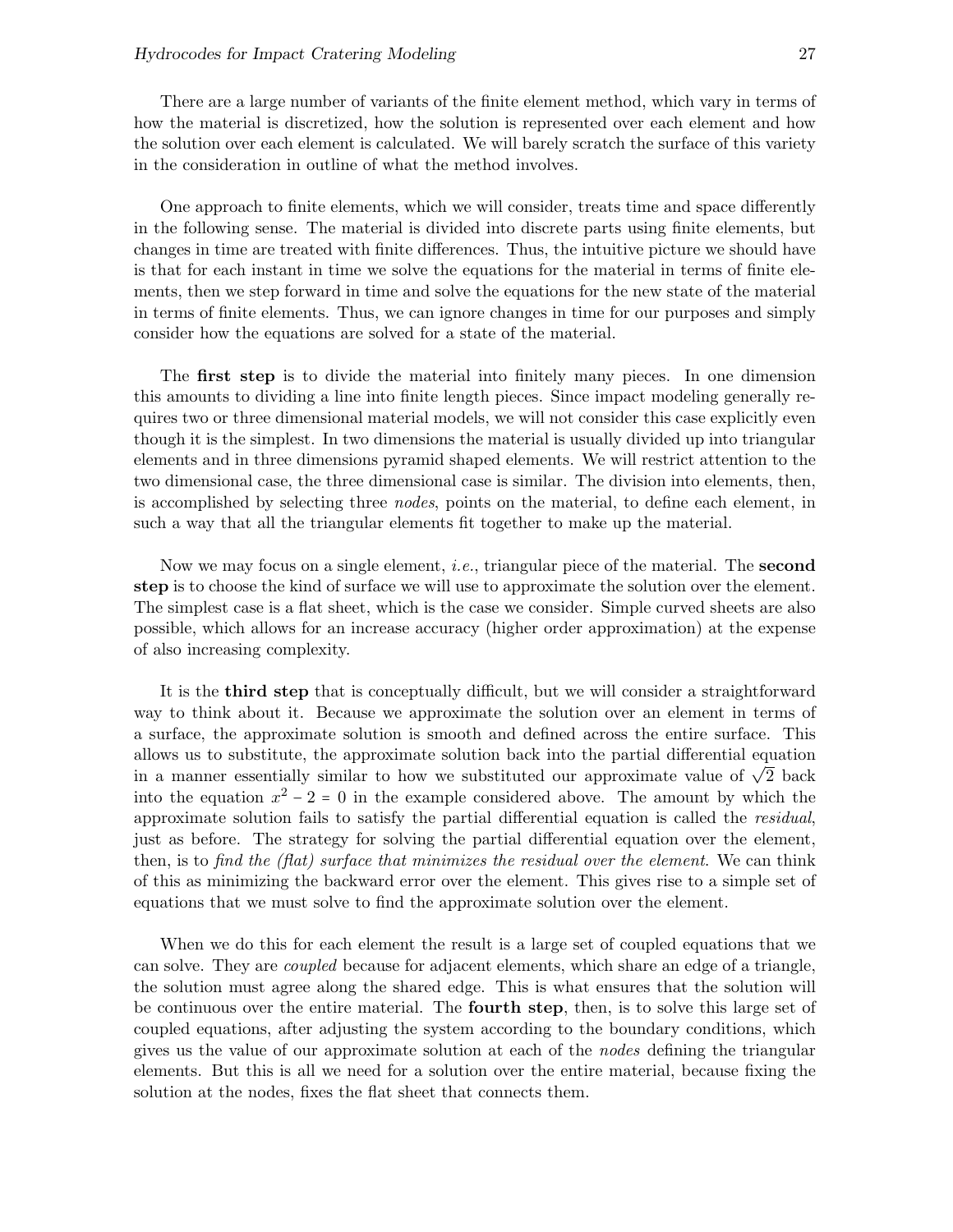Once we have followed these four steps we have a solution for the state of the material at a particular instant of time. We can then carry the material forward in time using whichever finite difference scheme we have chosen for the time derivative.

#### advantages and disadvantages

This gives us a picture, though extremely simplified, of the finite element method. It should be reasonably clear why the finite element method is well-suited to irregular regions,  $viz$ . because the method does not depend on where one places the nodes. The finite difference method has to use a different finite difference scheme for nodes that are placed in different places, i.e., the form of the equations changes for differently distributed nodes. This makes is much easier for the finite element method to control error, since additional nodes may easily be added in places where the state or condition of the material is changing rapidly.

Because finite element methods are complex, they are also complicated to implement. Consideration of the details of the limitations of finite element methods takes us beyond the scope of this document. For more details on numerical methods for hydrocodes, including the advantages and disadvantages of finite element methods, see [\(Zukas,](#page-37-0) [2004\)](#page-37-0). For details on hydrocode modeling in the specific case of impact cratering phenomena, see [\(Osinski and](#page-36-1) [Pierazzo,](#page-36-1) [2012,](#page-36-1) chapter 17).

## <span id="page-28-0"></span>3.3 Lagrangian, Eulerian and Arbitrary Lagrangian-Eulerian

In the previous section we discussed the Eulerian and Lagrangian specifications of the flow, and their associated coordinates. These different coordinate systems have a significant effect on what kinds of phenomena can be treated numerically and on the complexity of the calculations that must be performed.

There are a number of features of the Lagrangian approach that make it natural for material modeling. Recall that Lagrangian coordinates are in the material frame, they travel with the material, as opposed to Eulerian coordinates that are in the space frame, material travels through them. Aside from focusing directly on modeling material dynamics, because Lagrange coordinates travel with the material the equations become simplified as a result of eliminating the need to model material transport. This simplifies the equations significantly since it removes any terms that track material motion. This means that the material derivative  $\frac{D}{Dt} = \frac{\partial}{\partial t} + \mathbf{v} \nabla \cdot$  (vector fields) or  $\frac{D}{Dt} = \frac{\partial}{\partial t} + \mathbf{v} \cdot \nabla$  (scalar fields) is replaced simply with the partial derivative  $\frac{\partial}{\partial t}$ . This removes the advection term in the equations of motion [\(2.12\)](#page-15-3) and conservation of energy equations  $(2.11)$ . Since the advective term in  $(2.12)$  is nonlinear, and nonlinear terms are notorious for computational difficulties, this is can be a major advantage of Lagrangian, or material, coordinates.

There are also a number of other advantages of material coordinates. Because each cell (finite-differences) or element (finite-elements) of the mesh has a fixed mass, the continuity equation [\(2.10\)](#page-15-3) is satisfied automatically, reducing the number of equations that need to be solved. In the material frame the interfaces between materials are stationary, rather than moving through space, which makes it much easier to specify and solve both boundary conditions and contact conditions at material interfaces. There are also advantages in terms of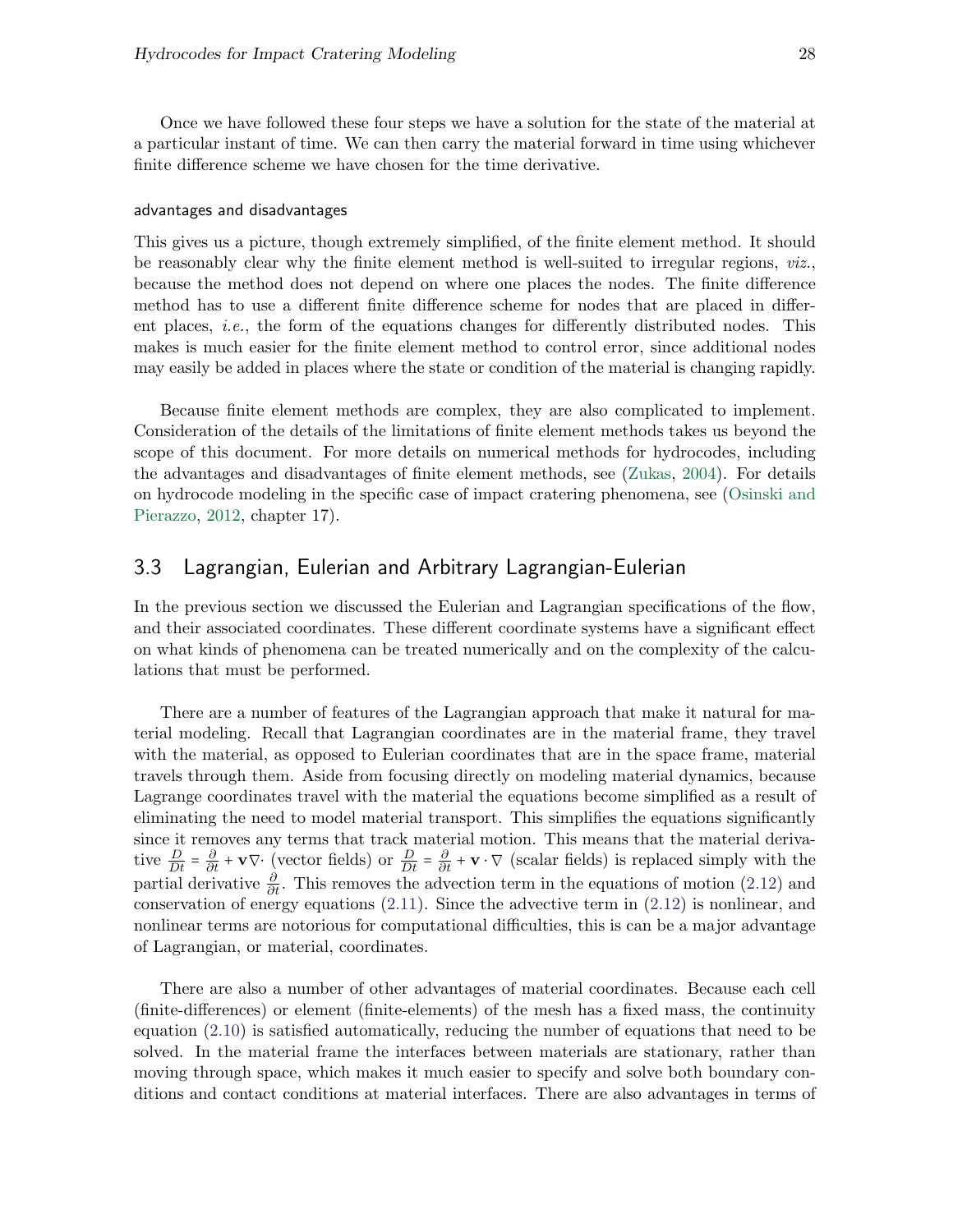constitutive equations. As mentioned in section [2.1.3,](#page-15-0) constitutive equations or equations of state can sometimes be path-dependent, i.e., depend on the history of the physical state of the material. This is difficult to account for in Eulerian codes, but easy to handle in Lagrangian codes because the codes compute the material history and store it in memory.

There are, however a number of limiations of Lagrangian codes. In material coordinates, the computation is dominated by contact computations. Because hydrocodes deal with highenergy impacts, the dominant physics occurs on very short time scales, the stresses and wave propagation across material interfaces must be computed very accurately. Conservation of linear and angular momentum must also be conserved where there is slippage between materials. Since the mathematical methods to handle this tend to be very complex, the computational procedures to handle contact-impact have very high computational cost [\(Zukas,](#page-37-0) [2004,](#page-37-0) 128). For this reason, the *contact processor*, *i.e.*, the subroutine that handles contactimpact calculations, tends to dominate the time required to run a simulation.

A major limitation of Lagrangian codes for high-energy impact problems is that in these problems the mesh can become severely distorted, causing the size of the smallest cells or elements to approach zero. This is a serious problem because the conditions for numerical stability for time stepping are determined by the size of the smallest cell or element. As a result, as the size of the smallest cell/element shrinks so does the time step, in order to maintain stability. Thus, large mesh deformations cause the time steps to become so small that the computational cost becomes too high to continue the simulation. Additionally, numerical artefacts can develop that render the calculation physically meaningless [\(Zukas,](#page-37-0) [2004,](#page-37-0) 134). This generally requires stopping the code and "rezoning" to define a new undistorted grid or by "erosion" techniques that remove some particularly distorted elements from the calculation.

For some problems a pure Lagrangian scheme is infeasible. An alternative in such cases is to use an Eulerian approach. Since Euler codes use spatial coordinates they must compute the transport of material. This tends to be handled by dividing each time step into two computational phases. The first phase is actually a Lagrangian time step, which is used to compute how the material evolves. This is followed by a second rezoning phase which involves transforming back to the original undistorted mesh and then computing transport of the material between cells. A key advantage of this approach is that large material distortions can be handled unproblematically and without drastically decreasing the time step size, making them important for high energy impact simulations.

Along with any advantage, however, come certain costs. With Euler codes difficulties arise in terms of how material interfaces are handled and how transport is calculated. Since Euler codes have a fixed mesh with material flowing through it, a single cell can contain portions of multiple materials. As a result, boundaries and interfaces of materials can at best be determined to within a cell width. A major difficulty for Euler codes, then, is to handle boundaries. A number of considerations arise here, including how to compute material fractions in a cell, how to apply consitutive equations and determine yield strength, and the order of transport of materials (see [Zukas,](#page-37-0) [2004,](#page-37-0) p. 211 ff., for more details on interface handling for Euler codes). Since accurate treatment of interfaces is essential for accurate calculation of material transport, we see that transport calculations are the Eulerian correlate of contact processing for Lagrangian codes. In a similar manner, it is transport processing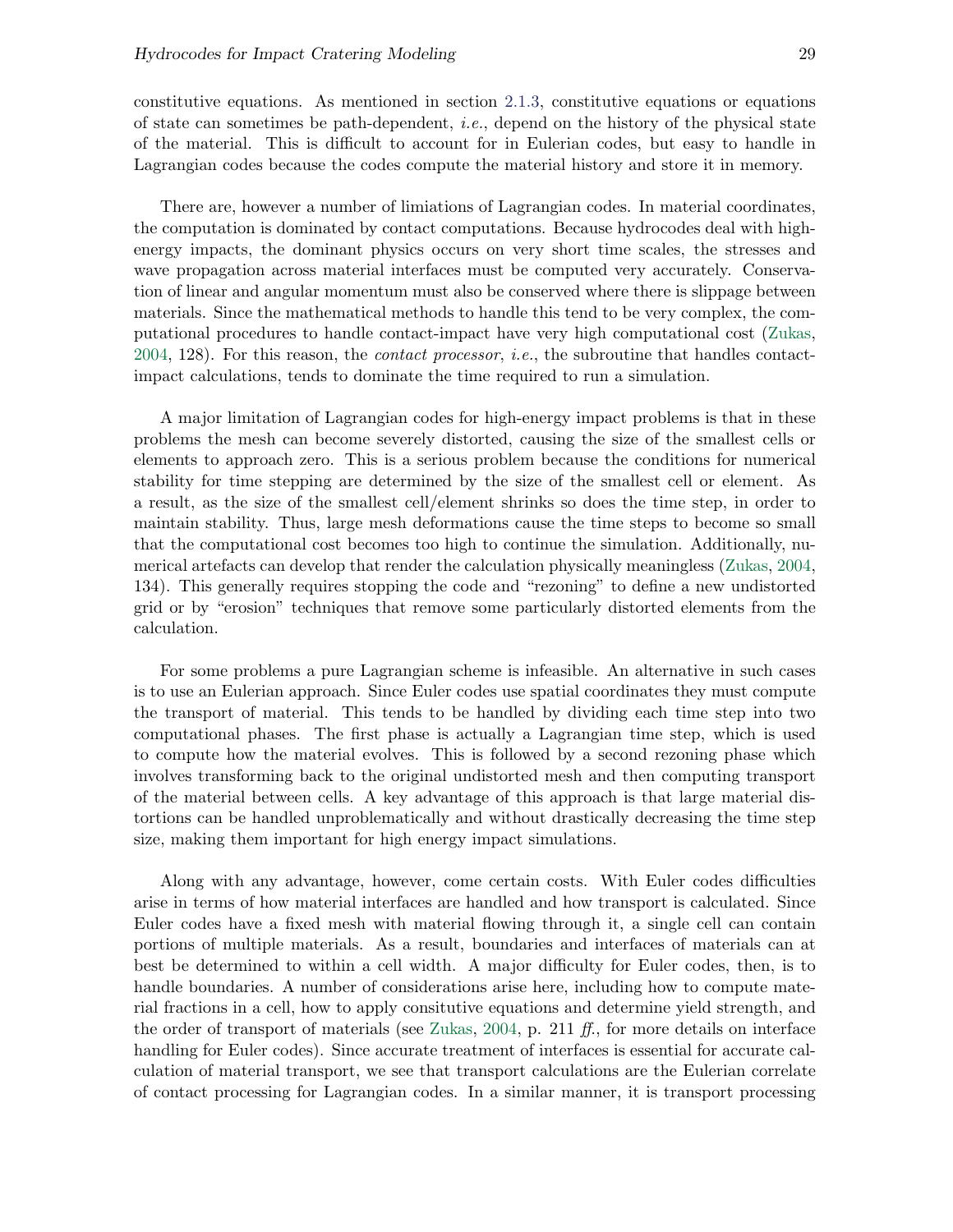that dominates the computation in Eulerian codes.

The manner in which Euler codes need to handle boundaries and material interfaces makes the accurate treatment of interface conditions and surface motions difficult. This can lead to materials with similar properties being treated as bonded, poor treatment of slippage between materials, difficulties with handling materials with different strengths within a single cell, and computational instabilities due to tiny proportions of certain materials in a cell.

Thus, Euler and Lagrange codes are complementary from a modeling point of view since Lagrange codes do interfaces easily and accurately but cannot handle large distortions and Euler codes handle large distortions easily and accurately but have trouble treating interfaces accurately. Consequently, some modern codes attempt to combine the advantages of the two approach, leading to so-called aribitrary Lagrangian-Eulerian (ALE) codes. In simple terms, these codes in general allow variation of:

- the length of Lagrangian computations, from one time-step, producing an Euler-equivalent code, to all time-steps, producing a Lagrangian-equivalent code; and
- the frequency and location of rezoning, from every step and everywhere, producing an Euler-equivalent code, to only when and where Lagrangian time-steps fail due to element collapse, for an Lagrangian-type-equivalent code.

ALE codes allow for automatic rezoning, which allows for greater accuracy (higher order) than user-defined rezones (?, 224). Such codes also allow for computational optimzation by localizing intense calculations to parts of materials where there are large distortions. Some codes also allow for Euler treatment of some parts of the system and Lagrangian treatment of others. Since these codes are still continuum mechanics codes, topology changes due to fracture or drop formation of materials can be handled but must be done so manually.

The codes most in use by the impact community are *simplified* arbitrary Lagrangian-Eulerian (SALE) codes. These codes, packages designed to simplify the use of ALE methods to simulate high energy impact events, evolved from the original SALE code developed by [Amsden et al.](#page-36-8) [\(1980\)](#page-36-8). The package iSALE is a multi-material, multi-rheology shock physics code developed by Collins, W¨unnemann, Ivanov and Melosh. This package includes a custom deviatoric stress model designed specifically for impacts in geologic materials and an efficient algorithm for handling porous compaction. See [Collins et al.](#page-36-9)  $(2004)$  and Wünnemann et al. [\(2006\)](#page-37-2) for details concerning the two dimensional version iSALE-2D. The three dimensional version, still in the development process,is described by [Elbeshausen et al.](#page-36-10) [\(2009\)](#page-36-10) and [Elbe-](#page-36-11)shausen and Wünnemann [\(2011\)](#page-36-11). The three dimensional version is an important development in impact cratering studies because the two dimensional codes can only model vertical impact, but impacts are almost always oblique with 45○ being the most typical incident angle. The iSALE code combines the capacities of other SALE codes for handing multiple materials with multiple constitutive equations that are used in the impact community, such as SALES-2, (see [Gareth and Melosh,](#page-36-12) [2002\)](#page-36-12), SALEB, (see, e.g., [Ivanov,](#page-36-13) [2005\)](#page-36-13), and SALE-3MAT (Wünnemann et al., [2006,](#page-37-2) 517). For a thorough introduction to Lagrangian and Eulerian hydrocode methods more generally, see [Zukas](#page-37-0) [\(2004\)](#page-37-0) and [\(Benson,](#page-36-0) [1992\)](#page-36-0).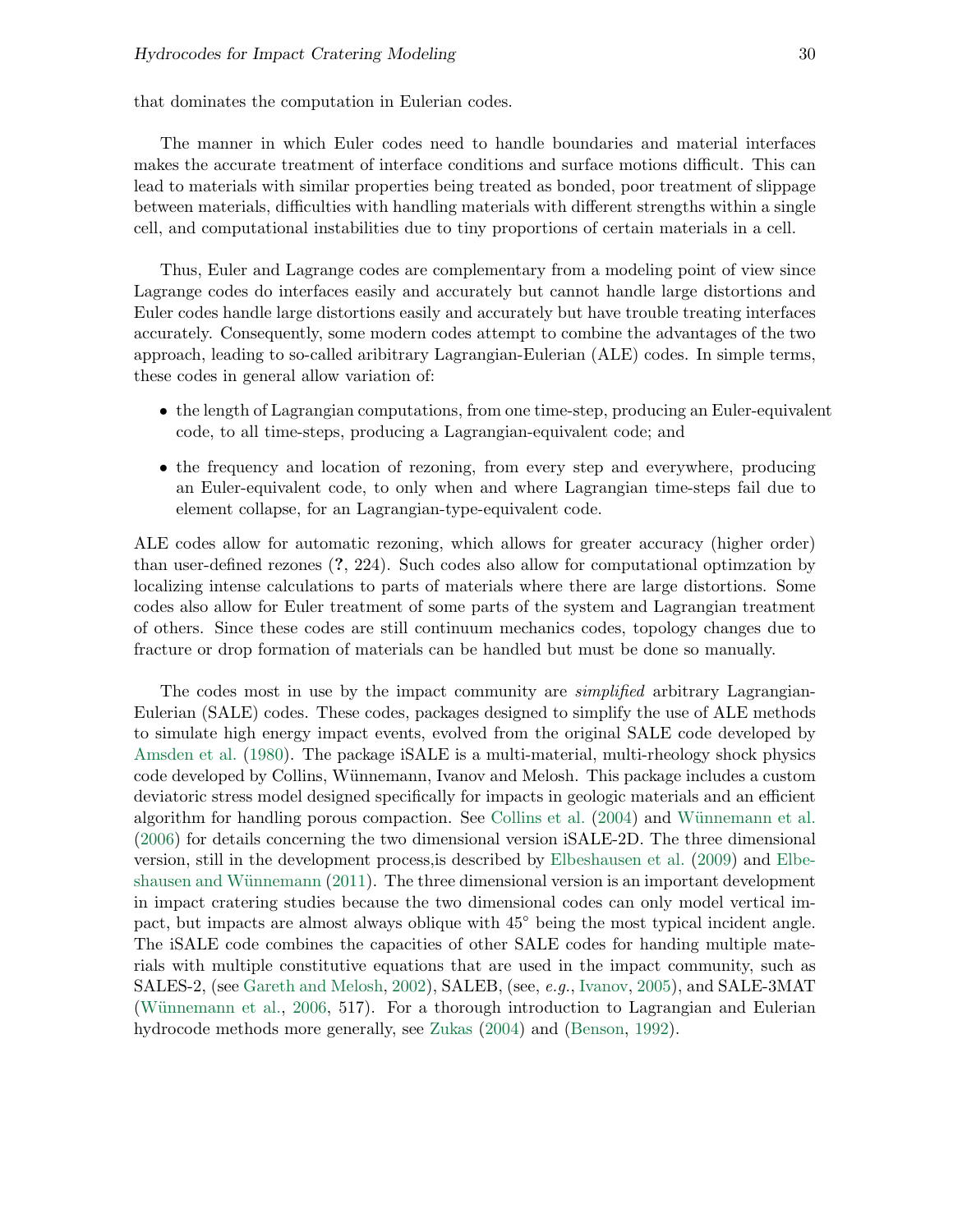### <span id="page-31-0"></span>3.4 verification and validation

Before moving on to consider some apsects of hyrdocode modeling of impact cratering processes, we must briefly mention two crucial steps for ensuring that the results of a hydrocode simulation will be meaningful: verification; and validation.

Verification involves showing that the code solves the equations accurately. A necessary condition for an accurate simulation is that it provide an accurate solution to the equations of the dynamical material model. Thus, verification concerns demonstrating that the code is numerically stable on certain test problems. This is usually assessed in terms of forward stability in the sense of a small forward error, which ensures that the precise behaviour of the simulation accurately reflects the behaviour of the exact solution.<sup>[12](#page-31-1)</sup>

Assuming that the code is numerically stable, the other crucial step of validation is required, which requires showing that the computed solution models the target system accurately. This concerns, inter alia, showing that the code recovers experimentally known behaviour. There are two main ways that a hydrocode can be validated. One way is to compare the results of hydrocode models directly with experimental data available for very well understood laboratory experiments. For iSALE codes, this has been done by [Pierazzo et al.](#page-37-3)  $(2008)$ , [Davison et al.](#page-36-14)  $(2011)$  and Miljković et al.  $(2012)$ . Another is to compare the results of hydrocodes with the results of other hydrocodes that have already been well validated with experiment. A thorough benchmarking validation of this sort was performed by [Pierazzo](#page-37-3) [et al.](#page-37-3) [\(2008\)](#page-37-3). This work is the result of the first phase of an ongoing collaborative project called the Impact Hydrocode Benchmark and Validation  $Project<sup>13</sup>$  $Project<sup>13</sup>$  $Project<sup>13</sup>$  organized and conducted within the impact cratering community, which seeks to develop a standard for comparison and validation of impact codes. Another important aim of this project is to better understand the strengths and limitations of different code implementations to prevent incorrect use of codes. The strongest limitations of impact codes arises from the type, extent and accuracy or material models. For more details on this see [\(Pierazzo et al.,](#page-37-3) [2008\)](#page-37-3) and [\(Osinski and](#page-36-1) [Pierazzo,](#page-36-1) [2012,](#page-36-1) 262-267).

<span id="page-31-1"></span> $12$ Although not considered much in impact modeling, this could also be assessed in terms of backward stability in the sense of a small backward error or residual. This would ensure that the behaviour in the simulation is the exact behaviour of a very similar dynamical material model, allowing computational error to be interpreted in the same terms as modeling error. Backward stability in this sense is not typically used for solutions of partial differential equations because the interpolation required to compute the residual can be very large for already very expensive computations [\(Corless and Fillion,](#page-36-3) [2013\)](#page-36-3). It could, however, be a useful tool for assessing the results of scientific studies that are less constrained by time-sensitive deadlines.

<span id="page-31-2"></span><sup>13</sup>See <http://www.psi.edu/about/staff/betty/Validation.html>.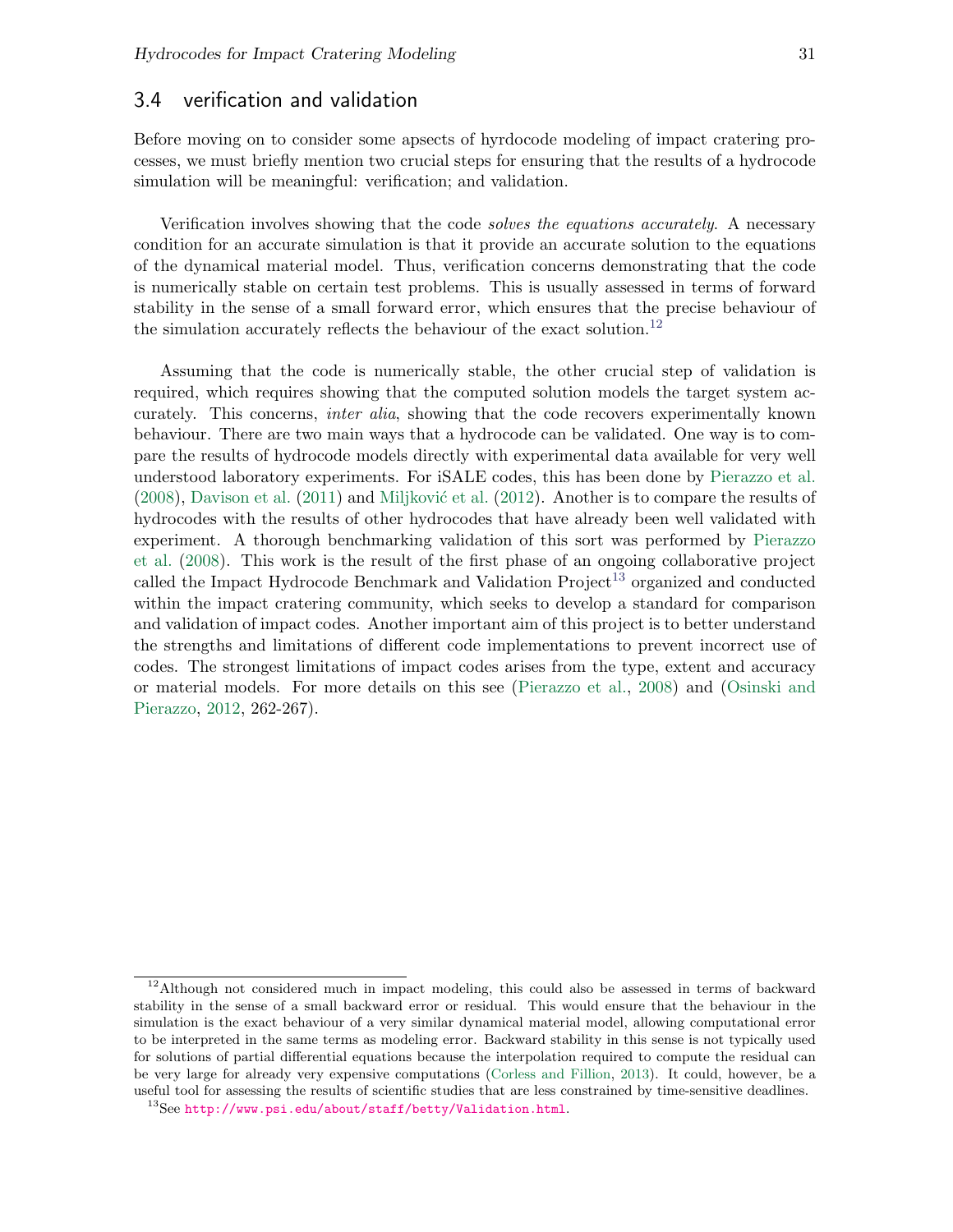# <span id="page-32-0"></span>4 Hydrocode Modeling of Impact Cratering

We conclude with a brief consideration of some more specific aspects of hydrocode modeling of the impact cratering process. Modeling impact cratering phenomena presents a significant challenge for a number of reasons, which include fast, high energy processes, poorly undersood constitutive behaviour of materials at high pressure and energy, and complex system composition and geometry. Thus, modeling an impact event accurately is an enormously complicated affair and is impossible in full detail given current technology. For this reason there is a trade-off between how much of an impact event can be modeled and detailed accuracy of impact processes. Thus, if one wishes to model the entire process of crater formation, one sacrifices a great deal in terms of accurate description of aspects of the different phases of the cratering process. On the other hand, if one wishes simulations highly accurate in detail, then one is limited to modeling only certain parts or aspects of a given phase of the impact process at any one time.

Given the level of understanding of hydrocode modeling we have from the preceding sections, we can have some appreciation for the complexities involved in numerical modeling of high energy wave propagation. Not only do terrestrial and planetary impacts by asteroids and comets involve high energy wave propagration, however, they involve a variety of such processes mixed with various structural dynamics processes. For example, the phenomena in impact cratering include:

- very large stresses, which imply very large strains and strain rates (fast loading and response times), which requires accurate models of the scaling of stress with strain rate in the equations of state that can be well-beyond experimentally accessible conditions;
- conditions easily push beyond the elastic limit of materials, which necessitates accurate constitutive models of plastic deformation as well as structural failure or fracture, which involves different phenomena dominant at different scales;
- very high shock pressures and shock waves occuring in both the impactor and the target, which produces multiple wave systems, e.g., hypervelocity (Faster than sound) shock waves and slower shear and bending waves behind the shock front;
- waves traveling orders of magnitude faster than characteristic times for structural response, which results in highly localized deformation occuring before the effects of far away boundary conditions are felt;
- need to model post failure materials and phase changes,  $e.g.,$  solid-liquid (impact melt) and solid-solid (shock metamorphism) transitions, which can require computation of latent energies of transfomation;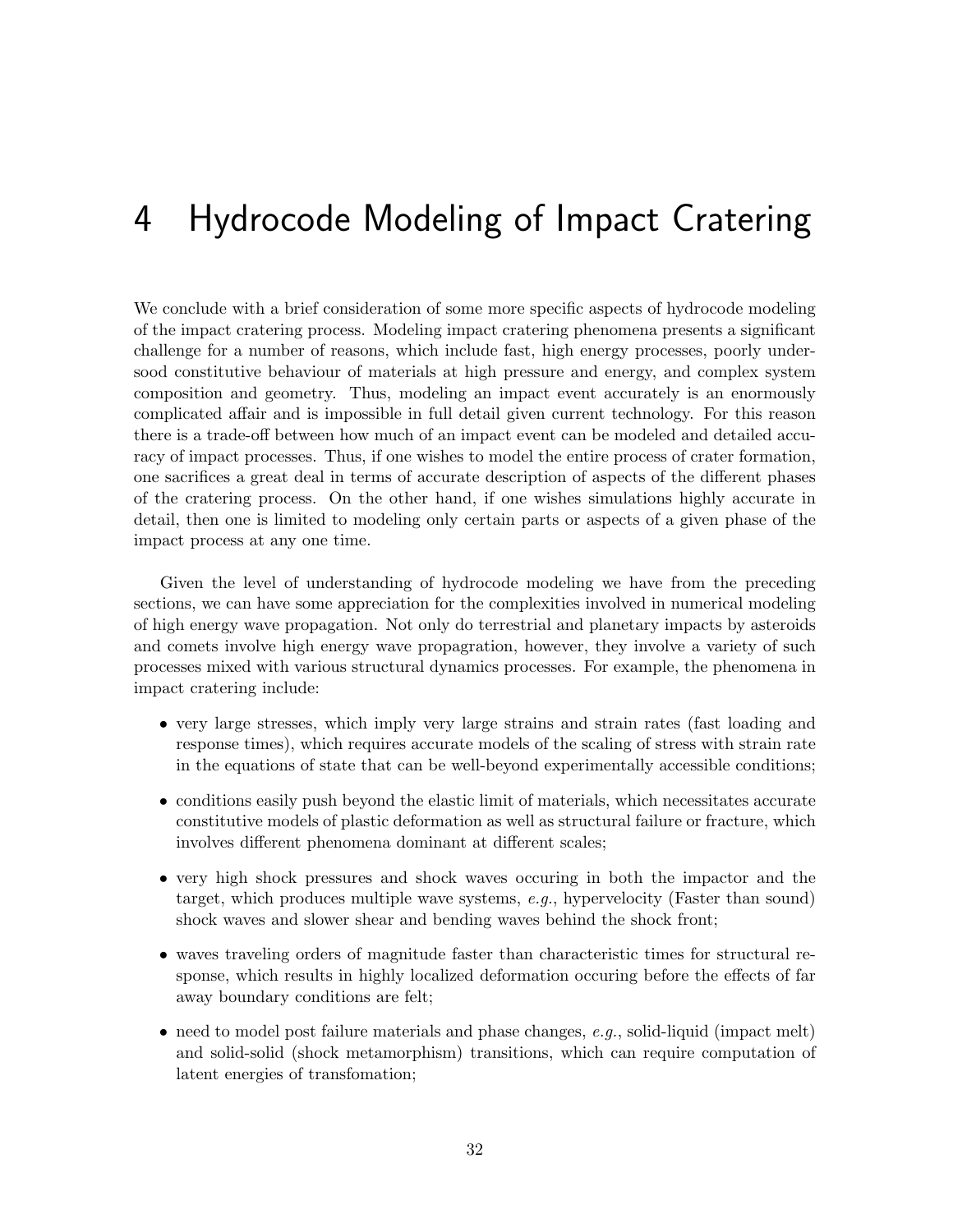• multiple materials with complex geometries, which also often have poorly understood constitutive behaviour at high pressures, strains and strain rates.

Because of the complexity of all of these processes, and the large uncertainties involved in constitutive equations and equations of state, modeling error often dominates over computational error, provided that conditions of numerical stablity are met. Thus, particularly in shock conditions, there is no practical advantage and significant increase in computational cost to use second or higher order discretization methods. Thus, linear interpolants are used for spatial discretization in terms of finite elements or finite differences and explicit forward difference schemes are often used for time stepping, which allow direct computation of physical quantities at a given time step in terms of the values at the previous time. Since the energies at which impact phenomena occur are often experimentally inaccessible, a great deal of reliance is placed on models for wave transmission that are based on laboratory experiments with rods and plates (see [Zukas,](#page-37-0) [2004,](#page-37-0) chapter 7, for details).

## <span id="page-33-0"></span>4.1 hydrocode mediated inference for impact cratering processes

Due to the experimental inaccessibility and complexity of the behaviour of materials under physical conditions that occur in impact cratering processes, hydrocodes have become an important tool for gaining knowledge of the mechanics and dynamics involved in the formation of impact craters.

The formation process of hypervelocity impact craters, *i.e.*, where the impactor travels faster than the speed of sound in the target, has been divided into three roughly distinct phases: contact and compression; excavation; and modification [\(Gault et al.,](#page-36-16) [1968;](#page-36-16) [Osinski](#page-36-1) [and Pierazzo,](#page-36-1) [2012,](#page-36-1) 3). A further, fourth, stage of chemical and hydrothermal alteration, which occurs over much longer time scales, is sometimes also included and is discussed in [\(Osinski and Pierazzo,](#page-36-1) [2012,](#page-36-1) 4,8) and references are provided there.

The contact and compression phase involves the initial impact between the impactor, typically travelling at 10s of km/s, and the target rock, and the translation of the high kinetic energy of the impactor to the target. The initial impact produces extremely high pressure shock waves (order of 100 GPa) in both the target and the impactor. The majority of the kinetic energy of the impactor is transferred by the shock wave in the target. The dissipation of the shock wave in the impactor typically results in the complete melting or vaporization of the impactor [\(Osinski and Pierazzo,](#page-36-1) [2012,](#page-36-1) 4). In addition to very high pressures this stage also involves very high strains and strain rates of  $10^4$ - $10^5$  s<sup>-1</sup> or larger [\(Zukas,](#page-37-0) [2004\)](#page-37-0).

An example of the contribution of hydrocode modeling to understanding this part of the process is the modeling melt production and vaporization during the early phases of impact event. This is an area where constitutive behaviour is poorly understood, leading to the importance of hydrocodes. Using a 2D finite difference Eulerian hydrocode, and based on laboratory observations of hypervelocity impact flows, an early analysis by [Okeefe and Ahrens](#page-36-17) [\(1977\)](#page-36-17) on vertical impacts was able to determine a scaling relation for the ratio of melt-tovapor production and the energy of the impactor. The scaling behaviour was in agreement with increase in melting with crater diameter observed in terrestrial craters and inferred from lunar craters. This was later validated and extended by [Pierazzo et al.](#page-37-4) [\(1997\)](#page-37-4), who showed that the region of melt and vapor production is roughly spherical. In the extension to oblique impacts, which requires 3D hydrocodes, [Pierazzo and Melosh](#page-37-5) [\(2000\)](#page-37-5) determined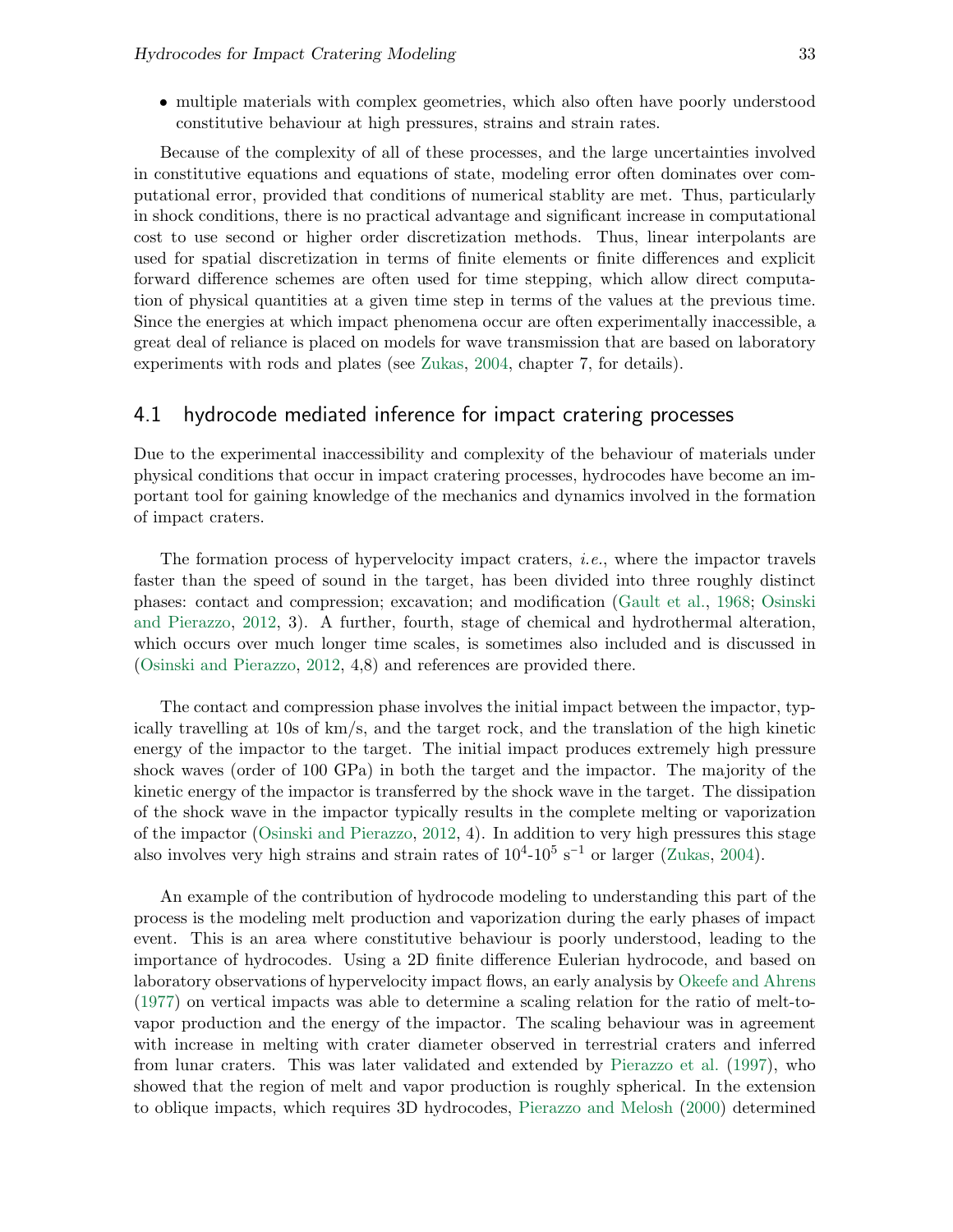the decrease in melt volume as a function of impact angle  $(20\%$  from  $90^{\circ}$  to  $45^{\circ}$ ; 50-90% for  $30^{\circ}$  down to  $15^{\circ}$ . This work also showed that for almost all angles ( $\geq 15^{\circ}$ ) the volume of melt is proportional to the volume of the so-called "transient cavity", which we will now consider.

The excavation phase, which is dominated by the hypervelocity shock wave in the target sequence, involves the opening of the impact crater and the formation of a "transient cavity", which is the temporary cavity formed by the initial movement of target material produced by the shock wave. The shock wave itself develops into two distinct waves. The first forms a roughly hemispherical wave travelling downwards, centred roughly at the depth of penetration of the impactor. The part of this wave that travels upward is reflected at the surface and travels back downward as rarefaction waves that travel downward. It is the combination of these waves that provide the forces that move target material in the formation of the transient cavity. The upper portion of the cavity (excavated zone) consists of melted target rock and material that is ballistically ejected from the crater. The lower portion of the cavity (displacement zone) consists of shocked and translated material, which includes melt-rich material (surface flows) that is emplaced outside of the transient cavity [\(Osinski](#page-36-1) [and Pierazzo,](#page-36-1) [2012,](#page-36-1) 6). At the end of this phase the transient cavity is filled with a mixture of melt and impactites.

A contribution of hydrocode modeling in transient crater growth was made by Wünnemann [et al.](#page-37-2) [\(2006\)](#page-37-2), who developed a simple model capable of capturing dominant effects of the porosity of materials in the target sequence. They validated their porous compation model by showing that it agrees well with data from a wide variety of experiments, from static compation tests on one end to shock compression experiments from impacts on the other. Using iSALE they then used this porosity compation model to study the effect of porousity and friction internal to materials on the formation of the transient crater. Comparing porous and non-porous targets, they found that both porosity and internal friction play an important limitative role the crater growth.

The final phase of crater modification begins when the motion caused directly by shock waves stops and the transient crater relaxes and, if it is sufficiently large, begins to collapse to form the final crater. For large craters (greater than 2-4 km on Earth depending on target lithology), gravitational forces are strong enough to produce significant motion of the contents of the transient crater, resulting in complex crater formation. For such craters the falling material forms a central uplift, an inward and upward motion of material in the transient cavity. Finally, the initially high walls of the transient crater fall inward and downward, which involve the motion of large blocks of rock [\(Osinski and Pierazzo,](#page-36-1) [2012,](#page-36-1) 8). In addition to rapid motion, this last stage can involve processes that extend over geological time scales.

Hydrocode modeling has also played an important role in increasing understanding of the crater collapse process. As [\(Pierazzo and Collins,](#page-37-6) [2004,](#page-37-6) 13,  $ff$ .) point out, the initial contributions from hydrocode modeling were negative, showing consistently that if standard strength models of target materials we valid in the impact process, then the formation of central peaks, peak rings or external rings would not happen. Thus, these hydrocode results showed that in order to explain observed features of impact craters, the target materials must be significantly, though temporarily weakend, by shock loading from impact. Although our understanding of the formation of complex craters is still quite incomplete, hydrocode models based on strength weakening mechanisms are now able to account for central peak and peak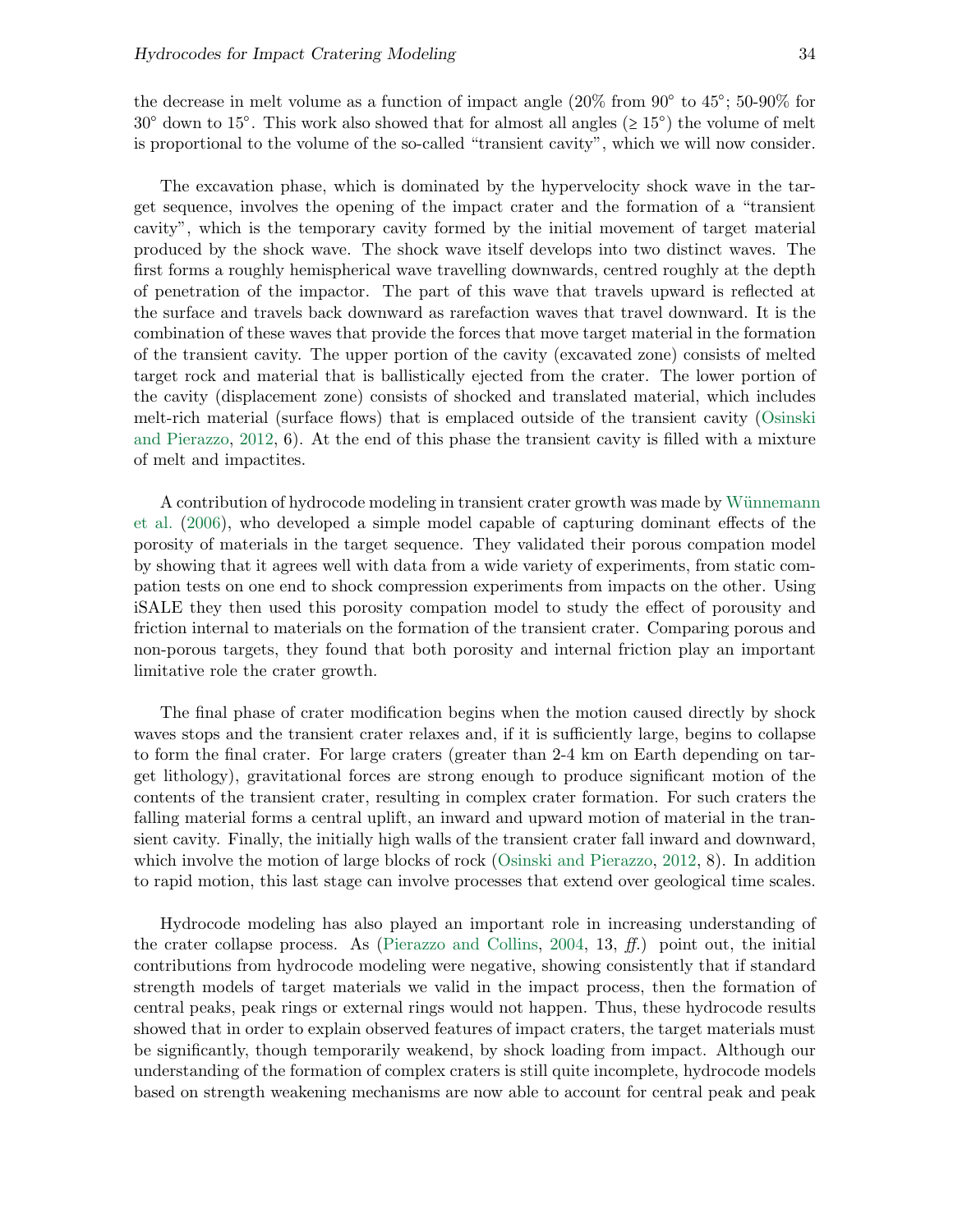ring formation. For example, invoking acoustic fluidization to account for the strength weakening, [Collins et al.](#page-36-18) [\(2002\)](#page-36-18) showed that the duration of the strength weakening mechanism determines the difference between the formation of central peaks and peak rings.

Other hydrocode studies have involved broader studies of the entire process, modeling basin formation and melt production from impact to final crater structure, such as the detailed doctoral study by [Potter](#page-37-7) [\(2012\)](#page-37-7) of terrestrial and lunar craters. Such broader studies have also involved modeling crater formation for the large terrestrial craters, *viz.*, Popigai, Chicxhulub, Vredefort and Sudbury, by [\(Ivanov,](#page-36-13) [2005,](#page-36-13) 386 ff.). Here a detailed model of crater formation including the formation of the central uplift is developed but not without limitations in accuracy. [Ivanov](#page-36-13) [\(2005,](#page-36-13) 404) point out that full crater formation models afford only limited accuracy, and that increasing accuracy requires modeling distinct phases of the process separately. Though they have limited accuracy, such models can also be quite informative when they are broadly successful in capturing known behaviour. In these cases, the deviations between model predictions and observation provide a guide to determining the processes responsible for the deviation, thereby providing a focus for future research by pointing out specific limiations in our understanding.

An interesting final example is that of the hydrocode simulation of the Chicxulub impact event by [Pierazzo et al.](#page-37-8) [\(1998\)](#page-37-8) and its role in catastrophic climate change. This example provide an interesting case of the power of incorporating borehole data into hydrocode modeling. Using borehole samples from the Chicxulub crater, [Pierazzo et al.](#page-37-8) [\(1998\)](#page-37-8) formulated a model of the stratigraphy of the target that included the chemical composition of the target rock. This enabled the prediction of the composition and dynamics of the impact plume from the event, in order to test specific hypotheses about the Chicxulub extinction event. This allowed a very detailed model of the impact to be developed and provided a powerful argument that it is the Chicxulub impact that explains the K-Pg extinction event.

We see, therefore, that though not without their limitations, hydrocode models are a key component in the study of impact cratering processes and in large measure because of the theoretical and experimental inaccessibility of the physical conditions that occur at planetary impact pressures and energies. Consequently, hydrocode models will continue to play a significant role in developments in the field in the future. Given that many features of cratering processes require full 3D modeling to model accurately, future increases in computational speed and memory handling that make 3D hydrocode modeling cheaper, simpler and more prevalent are sure to lead to quite significant developments in our understanding than have been provided largely based on 2D codes.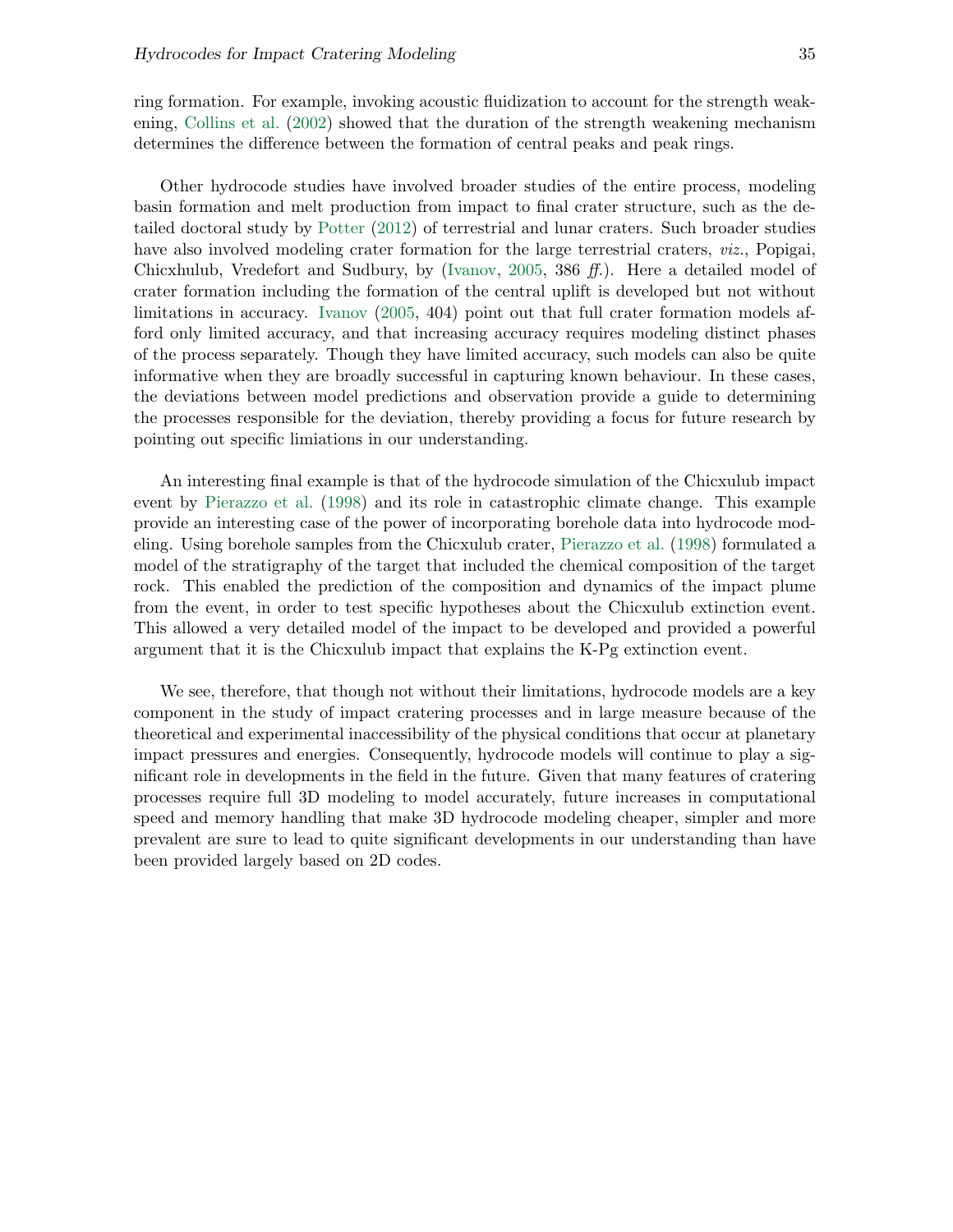## Bibliography

- <span id="page-36-8"></span>Amsden, A., H. Ruppel, and C. Hirt (1980). Sale: A simplified ale computer program for fluid flow at all speeds. Technical report, Los Alamos Scientific Lab., NM (USA).
- <span id="page-36-0"></span>Benson, D. J. (1992). Computational methods in lagrangian and eulerian hydrocodes. Computer methods in Applied mechanics and Engineering  $99(2)$ , 235-394.
- <span id="page-36-9"></span>Collins, G. S., H. J. Melosh, and B. A. Ivanov (2004). Modeling damage and deformation in impact simulations. Meteoritics & Planetary Science 39 (2), 217–231.
- <span id="page-36-18"></span>Collins, G. S., H. J. Melosh, J. V. Morgan, and M. R. Warner (2002). Hydrocode simulations of chicxulub crater collapse and peak-ring formation. Icarus  $157(1)$ , 24-33.
- Corless, R. (1994a). Error backward. In Chaotic numerics: an International Workshop on the Approximation and Computation of Complicated Dynamical Behavior, Deakin University, Geelong, Australia, July 12-16, 1993, Volume 172, pp. 31. American Mathematical Society.
- <span id="page-36-6"></span>Corless, R. (1994b). What good are numerical simulations of chaotic dynamical systems? Computers & Mathematics with Applications  $28(10-12)$ , 107-121.

<span id="page-36-3"></span>Corless, R. M. and N. Fillion (2013). A graduate introduction to numerical methods.

- <span id="page-36-14"></span>Davison, T. M., G. S. Collins, D. Elbeshausen, K. W¨unnemann, and A. Kearsley (2011). Numerical modeling of oblique hypervelocity impacts on strong ductile targets. Meteoritics & Planetary Science 46(10), 1510–1524.
- <span id="page-36-11"></span>Elbeshausen, D. and K. Wünnemann (2011). isale-3d: A three dimensional, multi-material, multi-rheology hydrocode and its applications to large-scale geodynamic processes. In Proceedings, 11th Hypervelocity Impact Society Symposium.
- <span id="page-36-10"></span>Elbeshausen, D., K. Wünnemann, and G. S. Collins (2009). Scaling of oblique impacts in frictional targets: Implications for crater size and formation mechanisms. *Icarus*  $204(2)$ , 716–731.
- <span id="page-36-12"></span>Gareth, S. and H. Melosh (2002). Sales 2: A multi-material extension to sale hydrocode with improved equation of state and constitutive model.
- <span id="page-36-16"></span>Gault, D. E., V. Oberbeck, and W. Quaide (1968). Impact cratering mechanics and structures.
- <span id="page-36-7"></span>Gerald, C. F. and P. Wheatley (1994). Applied Numerical Analysis. Addison-Wesley.
- <span id="page-36-13"></span>Ivanov, B. (2005). Numerical modeling of the largest terrestrial meteorite craters. Solar System Research 39(5), 381–409.
- <span id="page-36-15"></span>Miljković, K., G. S. Collins, D. J. Chapman, M. R. Patel, and W. Proud (2012). High-velocity impacts in porous solar system materials. In AIP Conference Proceedings, Volume 1426, pp. 871.
- <span id="page-36-5"></span>Moir, R. H. C. (2010). Reconsidering backward error analysis for ordinary differential equations. M.Sc. Thesis. The University of Western Ontario.
- <span id="page-36-4"></span>Moir, R. H. C. (2013). Structures in real theory application: A study in feasible epistemology. Ph.D. Thesis. The University of Western Ontario - Electronic Thesis and Dissertation Repository. Paper 1578. url: http://ir.lib.uwo.ca/etd/1578.
- <span id="page-36-17"></span>Okeefe, J. D. and T. J. Ahrens (1977). Impact-induced energy partitioning, melting, and vaporization on terrestrial planets. In Lunar and Planetary Science Conference Proceedings, Volume 8, pp. 3357–3374.

<span id="page-36-1"></span>Osinski, G. R. and E. Pierazzo (2012). Impact cratering: processes and products. John Wiley & Sons.

<span id="page-36-2"></span>Pavliotis, G. A. and A. M. Stuart (2008). *Multiscale methods: averaging and homogenization*, Volume 53. Springer.